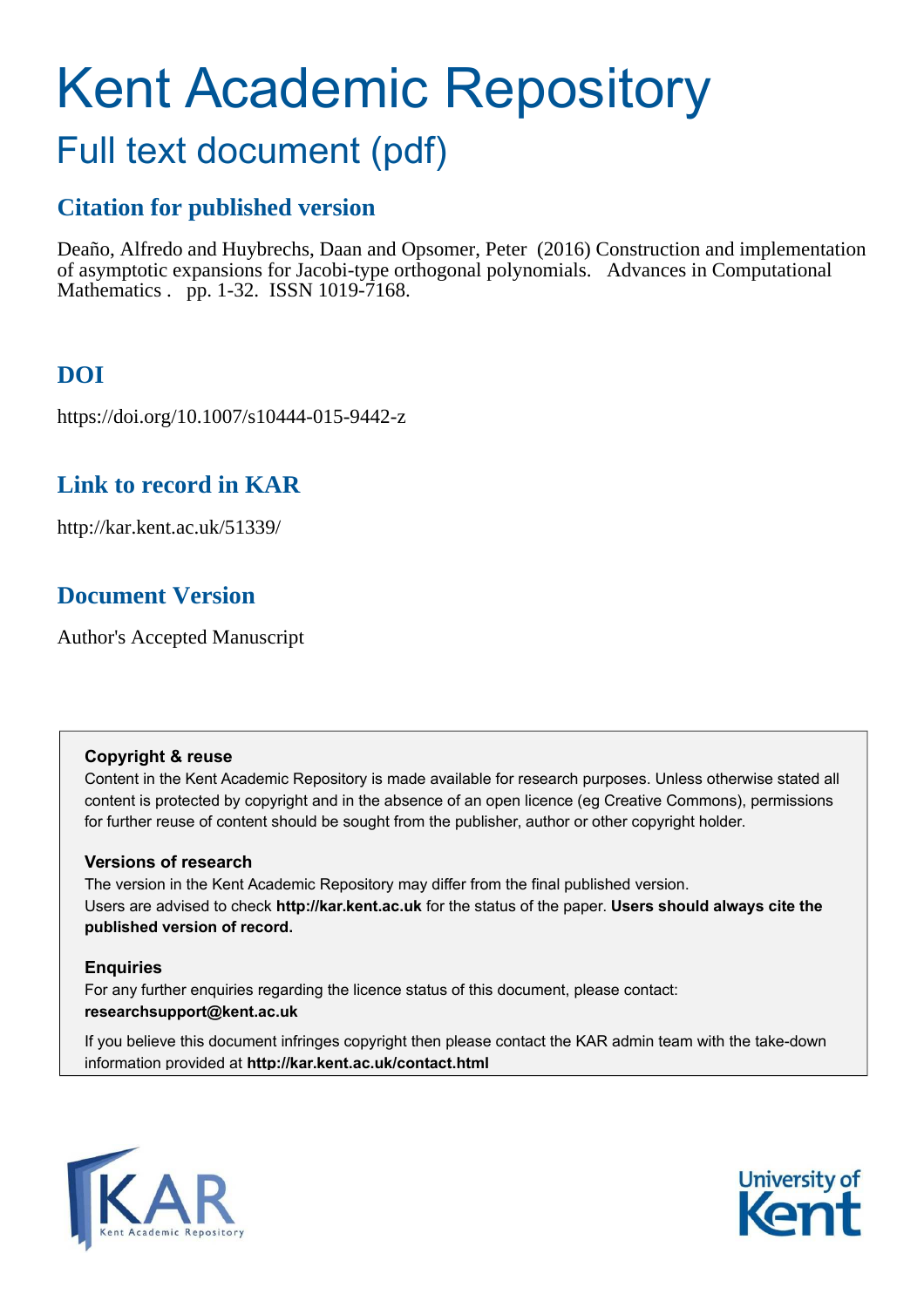# Construction and implementation of asymptotic expansions for Jacobi–type orthogonal polynomials

A. Deaño<sup>\*</sup> Department of Mathematics Universidad Carlos III de Madrid, Spain

D. Huybrechs<sup>†</sup> Department of Computer Science KU Leuven, Belgium

Peter Opsomer‡ Department of Computer Science KU Leuven, Belgium

October 19, 2015

#### Abstract

We are interested in the asymptotic behavior of orthogonal polynomials of the generalized Jacobi type as their degree n goes to  $\infty$ . These are defined on the interval  $[-1, 1]$  with weight function

 $w(x) = (1-x)^{\alpha}(1+x)^{\beta}h(x), \quad \alpha, \beta > -1$ 

and  $h(x)$  a real, analytic and strictly positive function on [−1, 1]. This information is available in the work of Kuijlaars, McLaughlin, Van Assche and Vanlessen [22], where the authors use the Riemann–Hilbert formulation and the Deift–Zhou non-linear steepest descent method.

We show that computing higher-order terms can be simplified, leading to their efficient construction. The resulting asymptotic expansions in every region of the complex plane are implemented both symbolically and numerically, and the code is made publicly available.

<sup>∗</sup> alfredo.deanho@uc3m.es

<sup>†</sup>daan.huybrechs@cs.kuleuven.be

<sup>‡</sup>peter.opsomer@cs.kuleuven.be (corresponding author)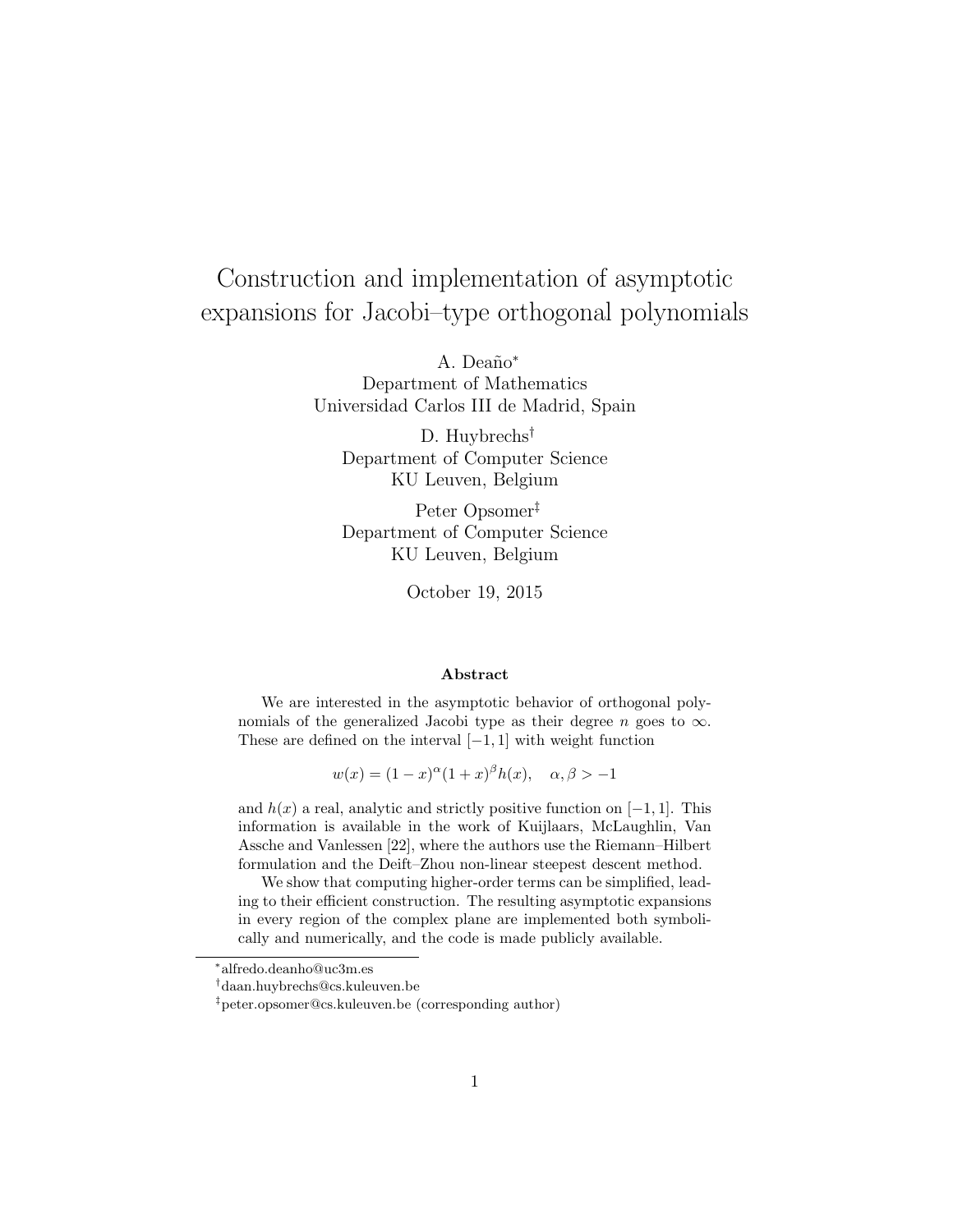The main advantage of these expansions is that they lead to increasing accuracy for increasing degree of the polynomials, at a computational cost that is actually independent of the degree. In contrast, the typical use of the recurrence relation for orthogonal polynomials in computations leads to a cost that is at least linear in the degree. Furthermore, the expansions may be used to compute Gaussian quadrature rules in  $\mathcal{O}(n)$  operations, rather than  $\mathcal{O}(n^2)$  based on the recurrence relation.

# 1 Introduction

In this paper we are interested in the symbolic implementation and numerical computation of asymptotic expansions for monic polynomials  $\pi_n(x)$  that are orthogonal with respect to a Jacobi-type weight function on the interval  $[-1, 1]$ :

$$
\int_{-1}^{1} \pi_n(x) \pi_k(x) w(x) dx = 0, \qquad k = 0, 1, \dots, n-1,
$$

with

$$
w(x) = (1 - x)^{\alpha} (1 + x)^{\beta} h(x), \qquad \alpha, \beta > -1,
$$
 (1.1)

and where  $h(x)$  is a real analytic and strictly positive function on  $[-1, 1]$ .

The work of Kuijlaars, McLaughlin, Van Assche and Vanlessen [22] provides complete asymptotic information of the large n behavior of  $\pi_n(x)$ , together with associated quantities such as recurrence coefficients  $\alpha_n$  and  $\beta_n$  of the three term recurrence relation

$$
\pi_{n+1}(x) = (x - \alpha_n)\pi_n(x) - \beta_n \pi_{n-1}(x), \tag{1.2}
$$

as well as leading term coefficients and Hankel determinants. These results are obtained using the Riemann–Hilbert formulation for  $\pi_n(x)$ , see the seminal paper of Fokas, Its and Kitaev, [8], and the steepest descent method due to Deift and Zhou, [5, 6]. This procedure gives three types of asymptotic expansions: outer asymptotics, valid for  $x \in \mathbb{C} \setminus [-1,1]$ , inner asymptotics, for  $x \in (-1, 1)$  but away from the endpoints, and boundary asymptotics, for  $|x \mp 1| < \delta$ , for some fixed  $\delta > 0$ .

The purpose of this paper is to provide an automatic and efficient implementation (symbolic and numerical) of the asymptotic expansions for these Jacobi–type polynomials  $\pi_n(x)$  presented in [22]. In this reference, the leading order terms are given explicitly, and we detail the derivation of higher-order terms. It only requires elementary numerical techniques: in particular, it does not need any evaluation of special functions. We will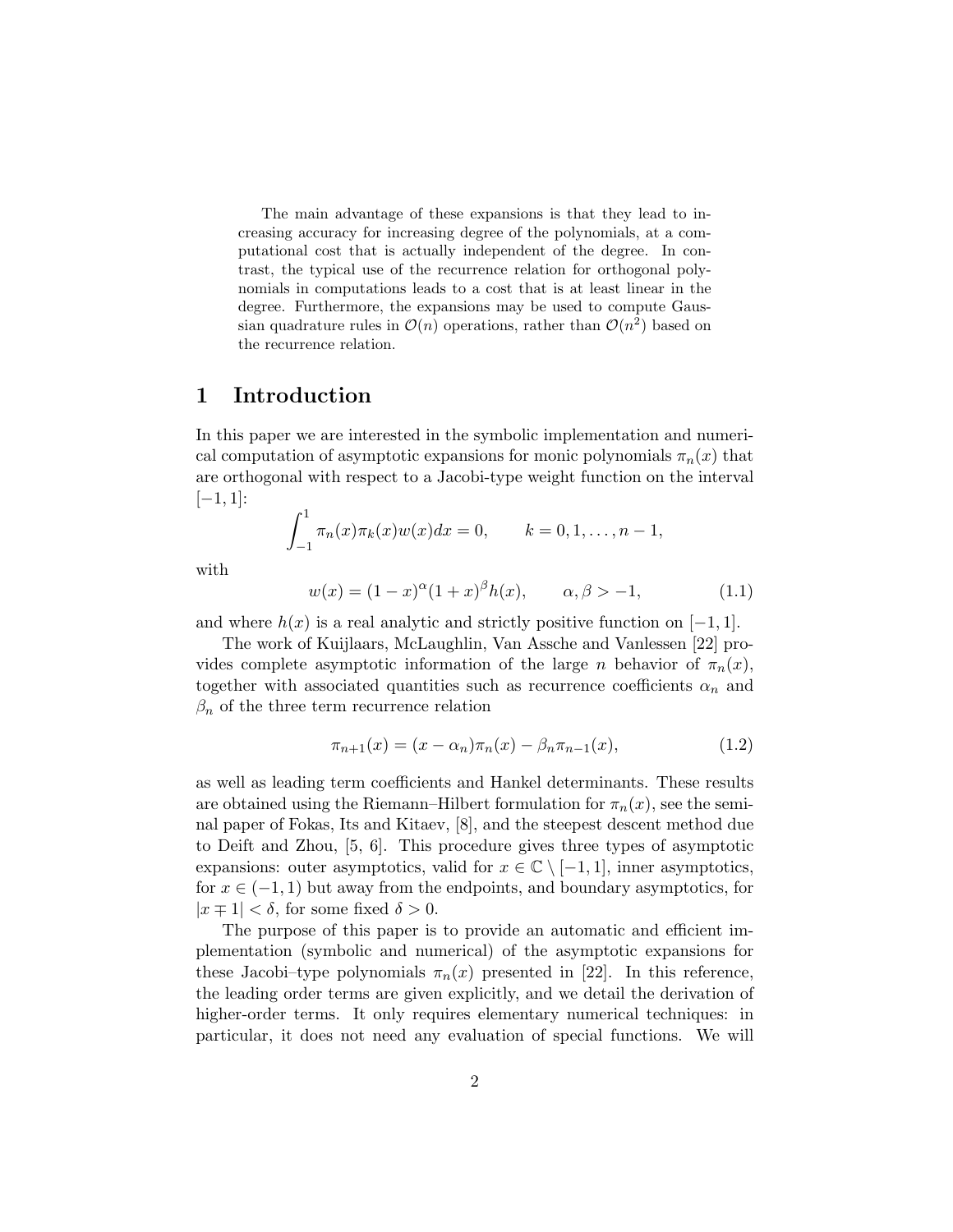also deal with some specific and non–trivial issues that arise when implementing the formulation of [22] in the complex plane in a symbolic and numerical setting. All formulas are implemented in MAPLE, JULIA and Matlab and are available on the software webpage of our research group: http://nines.cs.kuleuven.be/software/JACOBI.

From a computational point of view, the asymptotic expansions given in [22] present two important advantages: they become increasingly accurate as the degree  $n$  becomes large, and the computing time is essentially independent of  $n$ . In this sense, they compare favourably to other methods to compute  $\pi_n(x)$ , such as the use of the recurrence relation (1.2). For this reason, the idea of using asymptotic expansions for the computation of orthogonal polynomials has already been present in the literature for some time, either using approximations coming from integral representations or differential equations (see the work of Hale and Townsend [15, 16] and references therein), or more recently from Riemann–Hilbert problems (see for instance the work of Olver and Trogdon [28, 27, 29, 25, 34]. Additionally, these expansions can also be used to construct Gaussian quadrature rules with a high number of points: we refer the reader to [13, 3, 15, 30, 2] and §2.6.

Observe that when  $h(x) \equiv 1$  we have the standard Jacobi polynomials, whose strong asymptotic behavior is well known, see for instance the classical monograph by Szegő, [31, Chapter VIII] or the more recent one of Ismail [18, Chapter 4]. Other extensions of this framework studied in the literature include a weight with an algebraic singularity and a discontinuity inside the interval of orthogonality:

$$
w(x) = (1-x)^{\alpha}(1+x)^{\beta}h(x)|x_0 - x|^{\gamma}E_c(x),
$$

where  $\alpha, \beta, \gamma > -1$ ,  $x_0 \in (-1, 1)$  and  $\Xi_c(x)$  is a step function, see [10, 9]. In this case a separate asymptotic analysis is needed in a neighborhood of  $x = x_0$ . It is also possible to consider Jacobi polynomials with nonstandard parameters  $\alpha$  and  $\beta$ , see for instance [20, 21], but in this article we will restrict ourselves to the classical case, with weight function  $(1.1)$ .

# 2 Asymptotic expansions for Jacobi–type polynomials

In this section we present large  $n$  asymptotic expansions for the orthogonal polynomials and related quantities. We distinguish between several regions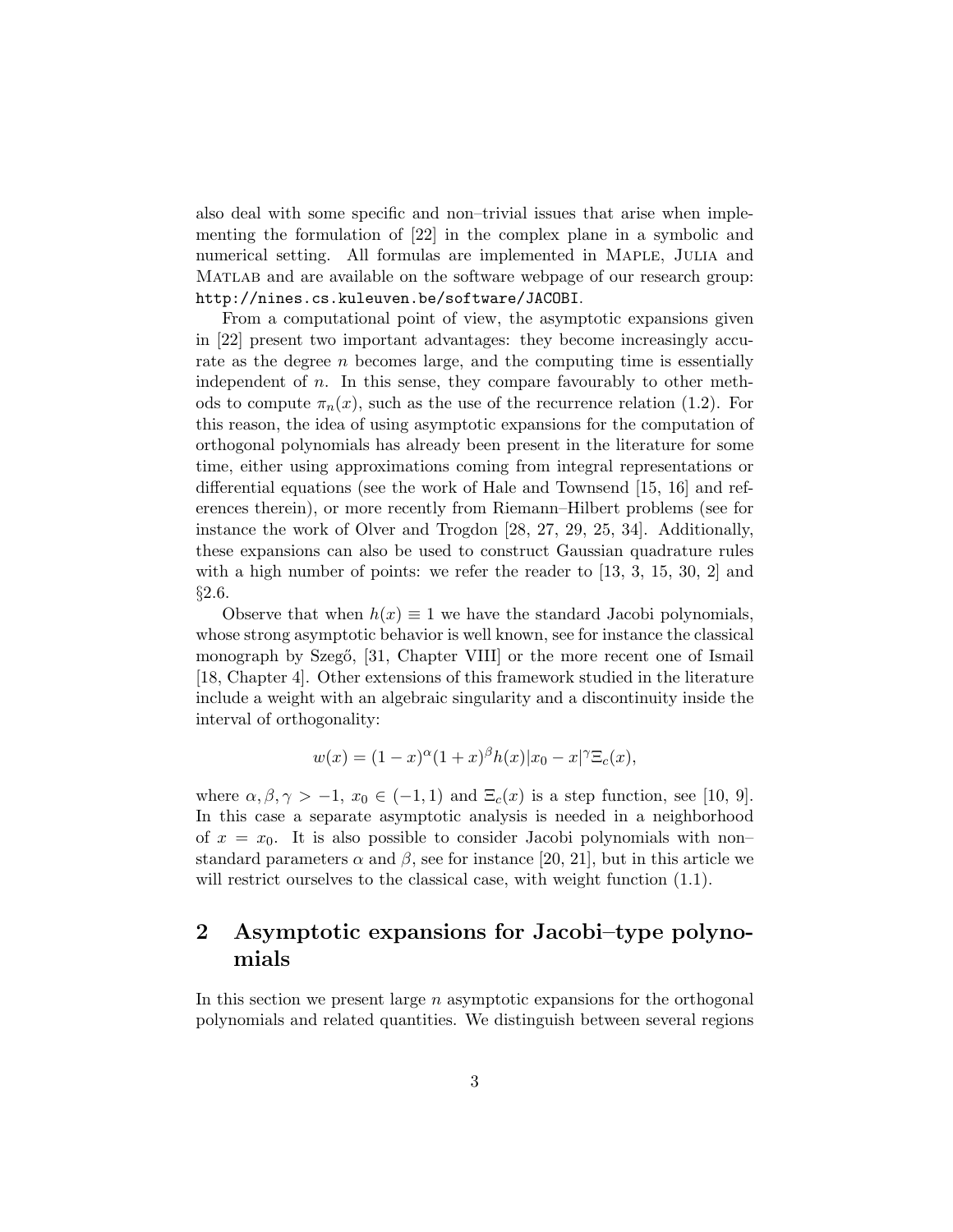

Figure 1: Regions of the complex plane in which the polynomials have different asymptotic expansions: the lens  $(I)$ , the outer region  $(II)$  and the right and left disks  $(\Pi \text{ and } \Pi)$ .

in the complex plane, shown in Figure 1, since the polynomial  $\pi_n$  exhibits different asymptotic behaviour in C:

- a complex neighbourhood of the interval  $(-1, 1)$  excluding the endpoints, subsequently called the 'lens' (region I)
- two disks around the endpoints  $\pm 1$ , called the right and left disk (regions  $\mathbb{II}$  and  $\mathbb{V}$ )
- and the remainder of the complex plane, the 'outer region' (region  $\mathbb{I}$ ).

Remark 2.1. Mathematically, the regions are of arbitrary size and, depending on how they are chosen, any given point  $z \in \mathbb{C}$  can in principle belong to almost any region. In terms of implementation, this choice can be relevant as the expansion in one region may be more accurate than that in another region for a given point. We return to this remark in §5.4.

All our results are formulated in terms of a particular complex matrixvalued function  $R(z) \in \mathbb{C}^{2 \times 2}$ . In this section we first elaborate briefly on the properties of the function  $R(z)$ . Next, we introduce auxiliary functions that are needed in the statements of the expansions. Finally, the asymptotic expansions of the polynomials are stated region by region.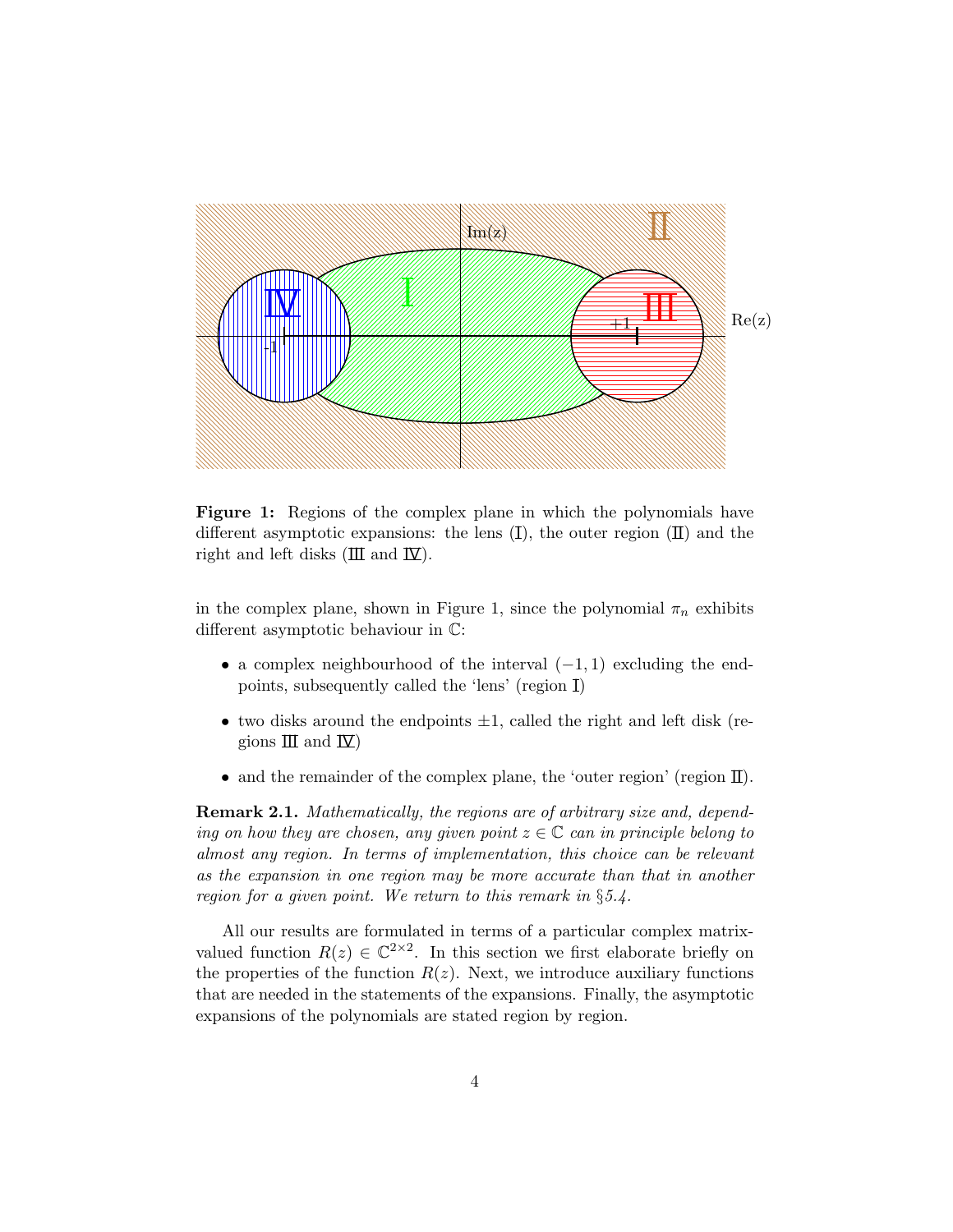

**Figure 2:** The system of contours  $\Sigma_R$  consists of the boundaries of the regions in Figure 1. The contours are oriented as shown.

## 2.1 The function  $R(z)$  in the complex plane

The function  $R(z)$  is a  $2 \times 2$  matrix complex–valued function, that satisfies the following properties:

- 1.  $R(z)$  is analytic (entrywise) in  $\mathbb{C}\backslash \Sigma_R$ , where the contour  $\Sigma_R$  is depicted in Figure 2. This contour consists of the boundaries of the regions in Figure 1. In each piece of  $\Sigma_R$  minus the self intersection points, the function  $R(z)$  admits boundary values  $R_{\pm}(z)$ , where the plus (minus) sign corresponds to the left (right) side with the given orientation.
- 2. As  $n \to \infty$ , the function  $R(z)$  admits an asymptotic expansion of the form

$$
R(z) \sim I + \sum_{k=1}^{\infty} \frac{R_k(z)}{n^k}, \qquad n \to \infty
$$
 (2.1)

which is valid uniformly for  $z \in \mathbb{C} \setminus (\partial U_{\delta} \cup \partial \tilde{U}_{\delta})$ . Here,  $U_{\delta}$  and  $\tilde{U}_{\delta}$  are the right and left disks respectively.

- 3. The coefficients  $R_k(z)$  in the previous expansion are analytic functions of z in  $\mathbb{C} \setminus (\partial U_{\delta} \cup \partial \tilde{U}_{\delta}).$
- 4.  $R_k(z) = \mathcal{O}(1/z)$  for  $z \to \infty$ .

It is crucial to note that the coefficients  $R_k(z)$  depend on z and are given by different expressions inside and outside of the disks  $U_{\delta}$  and  $\tilde{U}_{\delta}$ . We will write  $R_k^{\text{right}}$  $\frac{\text{right}}{k}(z)$  and  $R_k^{\text{left}}(z)$  to refer to the coefficients for z in the interior of  $U_{\delta}$  and  $\tilde{U}_{\delta}$  respectively, and  $R_k^{\text{outer}}(z)$  to indicate the coefficients for z outside these two disks.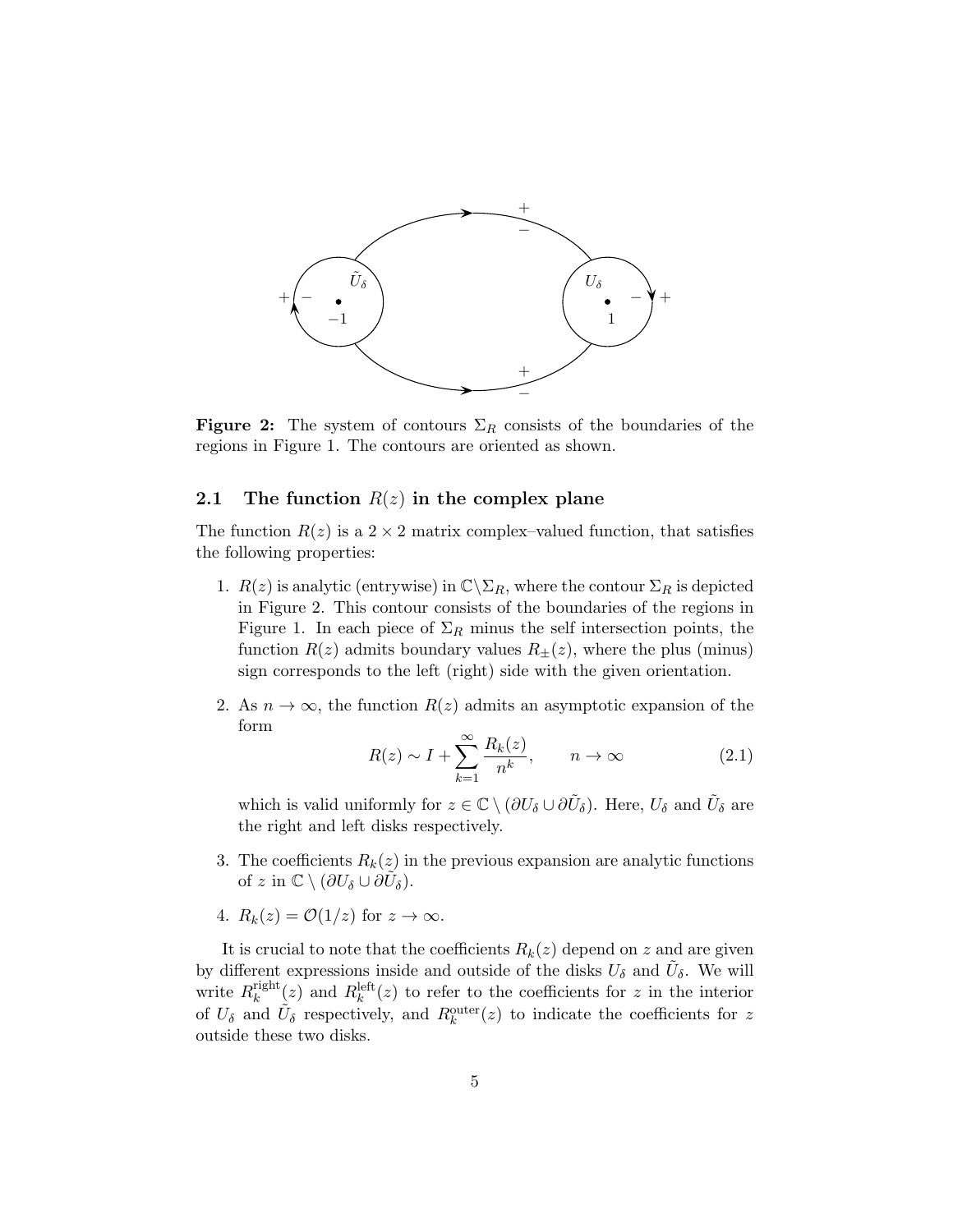Because of the above properties, this matrix  $R(z)$  is close to the identity as  $n \to \infty$ , uniformly in z. Thus, for the leading order behaviour of the expansions, one may simply substitute  $R(z) = I$ , the  $2 \times 2$  identity matrix. Higher-order expansions are obtained automatically by determining the coefficients  $R_k(z)$  in formula (2.1) for  $k \geq 1$  and then plugging in an asymptotic expansion for  $R(z)$  that will be derived in §3 and §4. The first four terms are given explicitly in §A.

#### 2.2 Auxiliary functions

In order to formulate the asymptotic expansions in the different regions of the complex plane explained before, we need some auxiliary functions. In this section we state their definitions. Additional comments about the computation of these functions are given in §5.

The global behavior of  $\pi_n(z)$ , away from the interval  $[-1, 1]$  is governed by the Szegő function  $D(z)$  corresponding to the weight function  $w(z)$ , which is an analytic function for  $z \in \mathbb{C} \setminus [-1, 1]$ . In our case, because of the form of  $w(x)$ , see (1.1), we can write

$$
D(z) = \frac{(z-1)^{\alpha/2}(z+1)^{\beta/2}}{\varphi(z)^{(\alpha+\beta)/2}} \exp\left(\frac{(z^2-1)^{1/2}}{4\pi i} \oint_{\tilde{\gamma}} \frac{\log h(\zeta)}{(\zeta^2-1)^{1/2}} \frac{d\zeta}{\zeta - z}\right), (2.2)
$$

where  $\tilde{\gamma}$  is a closed contour in the complex plane that encircles the interval  $[-1, 1]$  once in the positive direction but not the point z, see [22, §1.1]. In this neighbourhood, h needs to have a positive real part and we take the branch of the logarithm that is real on  $[-1, 1]$ .

We also use the function

$$
\varphi(z) = z + (z^2 - 1)^{1/2},\tag{2.3}
$$

which is a conformal map from  $\mathbb{C}\setminus[-1,1]$  onto the complex plane outside the unit circle. Note that we choose the branch cut of the square root on  $[-1, 1]$ . An alternative expression for  $\varphi(z)$  can be given in terms of the arccosine function, using the standard definition with a cut on  $(-\infty, -1] \cup [1, \infty)$ , see [7, §4.23.24 & §4.23.25]:

$$
\varphi(z) = \exp(i\theta(z)\arccos(z)), \qquad \theta(z) = \begin{cases} 1, & \arg(z-1) > 0, \\ -1, & \arg(z-1) \le 0. \end{cases} \tag{2.4}
$$

The function  $\theta(z)$  corresponds to sgn(Im z) in  $\mathbb{C} \setminus \mathbb{R}$ , and on the real axis it is equal to  $-sgn(z-1)$ . This function primarily serves a practical purpose,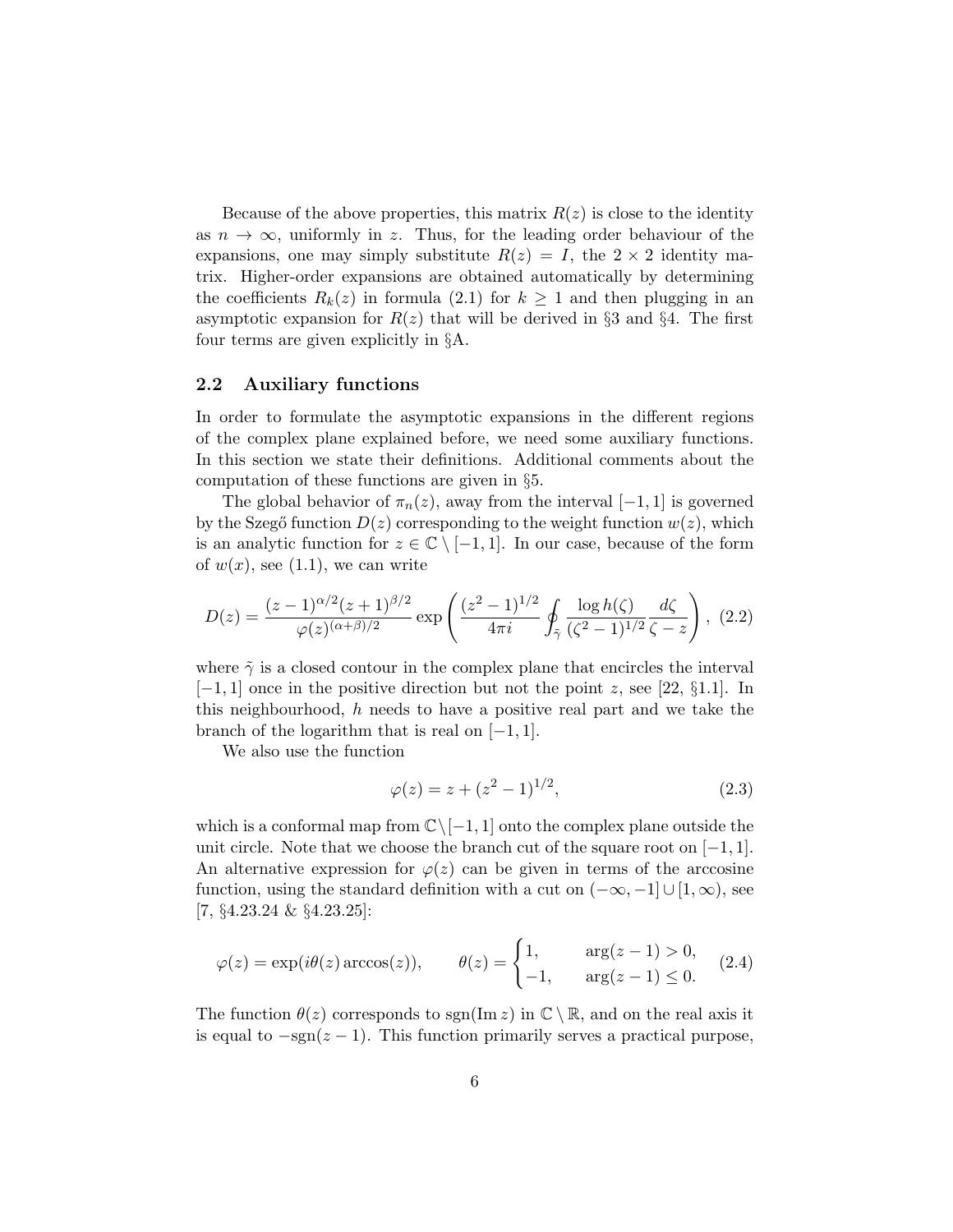namely to ease the implementation of the branch cuts of several functions in this paper.

We can rewrite  $D(z)$  as follows, using standard branch cuts:

$$
D(z) = w(z)^{1/2} \exp(-i\theta(z)\psi(z)).
$$

Here, the phase function  $\psi(z)$  captures the oscillatory behavior of the polynomials  $\pi_n(z)$  on the interval [−1, 1]. In the complex plane, it is given by

$$
\psi(z) = \frac{\alpha + \beta}{2}\arccos z - \frac{\alpha \pi}{2} + \frac{(1 - z^2)^{1/2}}{4\pi i} \oint_{\gamma} \frac{\log h(\zeta)}{(\zeta^2 - 1)^{1/2}} \frac{d\zeta}{\zeta - z},\qquad(2.5)
$$

where  $\gamma$  does encircle the point z now as well, see [23, (3.9)]. The expansions in the next section are formulated in terms of  $\psi(z)$ , rather than in terms of the Szegő function  $D(z)$  itself. Note that  $\psi(z)$  depends on the analytic function  $h(z)$  in the generalized Jacobi weight function through the contour integral in (2.5).

Observe that this same contour integral,

$$
m(z) = \frac{1}{2\pi i} \oint_{\gamma} \frac{\log h(\zeta)}{(\zeta^2 - 1)^{1/2}} \frac{d\zeta}{\zeta - z},
$$

is an analytic function of the variable z in  $\mathbb{C} \setminus \gamma$ , in particular at  $z = \pm 1$ . Therefore, we can expand it in power series

$$
m(z) \sim \sum_{n=0}^{\infty} c_n (z-1)^n, \qquad m(z) \sim \sum_{n=0}^{\infty} d_n (z+1)^n,
$$
 (2.6)

and apply Cauchy's integral formula to obtain

$$
c_n = \frac{1}{2\pi i} \oint_{\gamma} \frac{\log h(\zeta)}{(\zeta^2 - 1)^{1/2}} \frac{d\zeta}{(\zeta - 1)^{n+1}},
$$
  
\n
$$
d_n = \frac{1}{2\pi i} \oint_{\gamma} \frac{\log h(\zeta)}{(\zeta^2 - 1)^{1/2}} \frac{d\zeta}{(\zeta + 1)^{n+1}},
$$
\n(2.7)

for  $n \geq 0$ . These coefficients  $c_n$  and  $d_n$  were introduced in [22, Lemma 6.4 & 6.6] and are used to construct  $R(z)$ , see §3.2. The convergence properties of  $(2.6)$  depend naturally on the behavior of the function h in the complex plane. We note the following symmetry relation: if  $h(-\zeta) = h(\zeta)$ , then  $d_n = (-1)^{n+1}c_n.$ 

Finally, we will need the limit of the Szegő function  $D(z)$ :

$$
D_{\infty} = \lim_{z \to \infty} D(z) = 2^{-\frac{\alpha + \beta}{2}} \exp\left(\frac{1}{4\pi i} \oint_{\gamma} \frac{\log h(\zeta)}{(\zeta^2 - 1)^{1/2}} d\zeta\right). \tag{2.8}
$$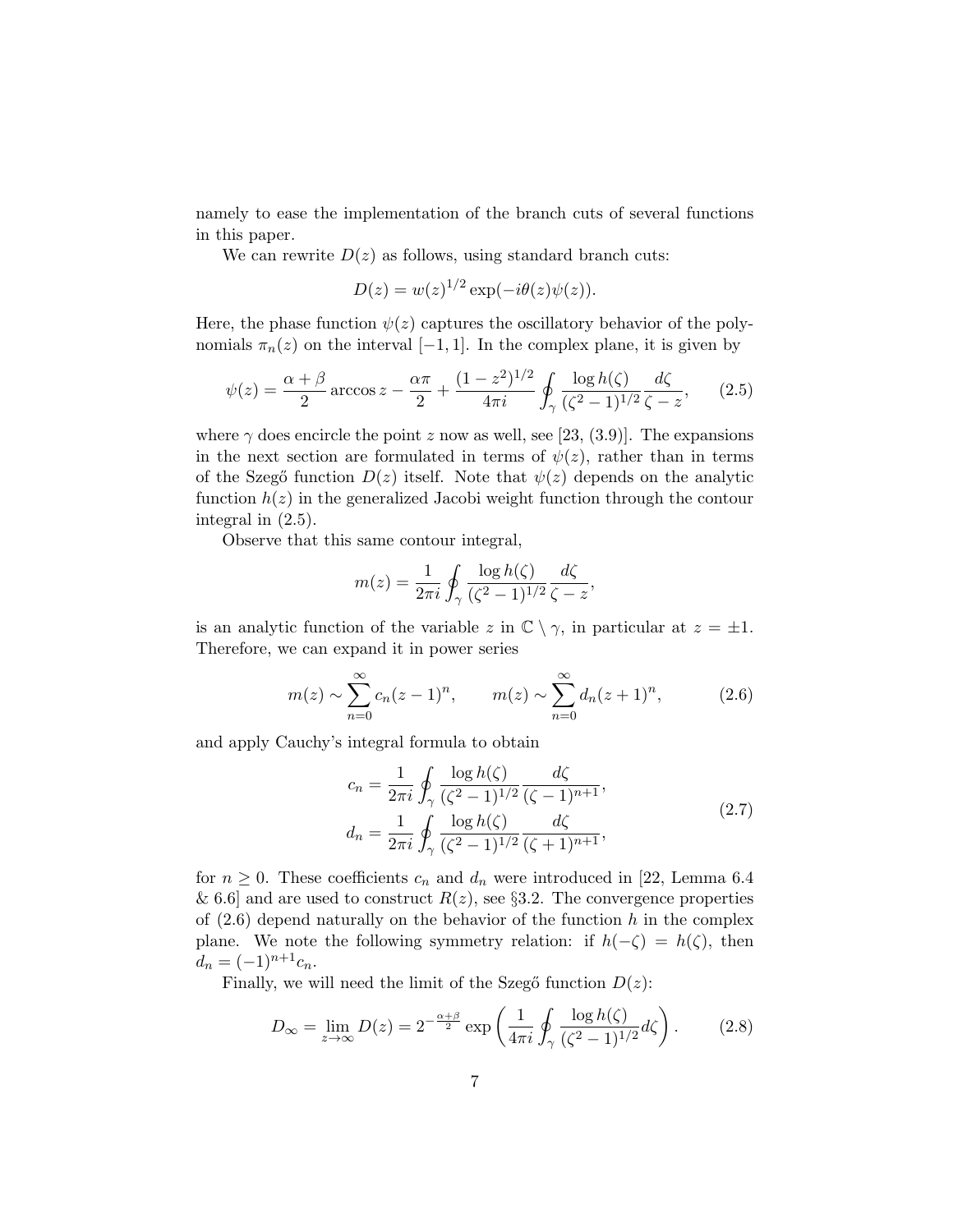All contour integrals in this section can be computed either symbolically using residue calculus or numerically using trapezoidal rules in the complex plane, as explained in §5.2.

## 2.3 Asymptotics of monic orthogonal polynomials  $\pi_n(z)$

## 2.3.1 Monic polynomials in the lens I

Putting together the consecutive transformations in [22] for  $z \in I$ , we obtain

$$
\pi_n(z) = \frac{2^{1/2 - n}}{\sqrt{w(z)}(1 - z^2)^{1/4}} \begin{pmatrix} 1 \\ 0 \end{pmatrix}^T R^{\text{outer}}(z) \begin{pmatrix} D_\infty \cos(\lambda_{n,1}(z)) \\ -i/D_\infty \cos(\lambda_{n,2}(z)) \end{pmatrix} (2.9)
$$

with branch cuts implemented as in  $\S 5.1$  and the following phase functions:

$$
\lambda_{n,1}(z) = (n+1/2) \arccos z + \psi(z) - \pi/4,
$$
  
\n
$$
\lambda_{n,2}(z) = (n-1/2) \arccos z + \psi(z) - \pi/4,
$$
\n(2.10)

with  $\psi(z)$  given by (2.5), and  $D_{\infty}$  as in (2.8).

In particular, this expansion shows that the orthogonal polynomial has cosine-like behaviour in the interior of the interval  $(-1, 1)$ , with a frequency that depends on  $n$ . One can show that the expression is actually valid in all of region I by analytic continuation of all underlying functions.

#### 2.3.2 Monic polynomials in the outer region  $\mathbb I$

For  $z \in \Pi$ , the asymptotic expansion is

$$
\pi_n(z) = \frac{2^{-1/2-n}}{\sqrt{w(z)}(1-z^2)^{1/4}} \begin{pmatrix} 1 \\ 0 \end{pmatrix}^T R^{\text{outer}}(z) \begin{pmatrix} D_{\infty} \exp(i\theta(z)\lambda_{n,1}(z)) \\ -i/D_{\infty} \exp(i\theta(z)\lambda_{n,2}(z)) \end{pmatrix} . \tag{2.11}
$$

Note that this formulation differs from [22,  $\S 1.2 \& (9.2)$ ]: it is numerically more stable, since it avoids raising  $\varphi(z)$  to some power and allows re-use of the same contour integrals.

However, when  $\gamma$  would contain points where the analytic continuation of  $\log h(z)$  is not guaranteed, one could use the formulas in [22, §1.2 & (9.2)]. It is also possible to define  $\tilde{\lambda}_{n,1}(z)$  and  $\tilde{\lambda}_{n,2}(z)$  with the only difference that the contour integral in  $\psi(z)$  is taken only around [-1,1] (not z), and use

$$
\pi_n(z) = \frac{2^{-1/2-n} \binom{1}{0}^T R^{\text{outer}}(z)}{(z-1)^{\alpha/2} (z+1)^{\beta/2} (1-z^2)^{1/4}} \left( \begin{array}{c} D_\infty \exp\left(i\theta(z)\tilde{\lambda}_{n,1}(z)\right) \\ -i/D_\infty \exp\left(i\theta(z)\tilde{\lambda}_{n,2}(z)\right) \end{array} \right)
$$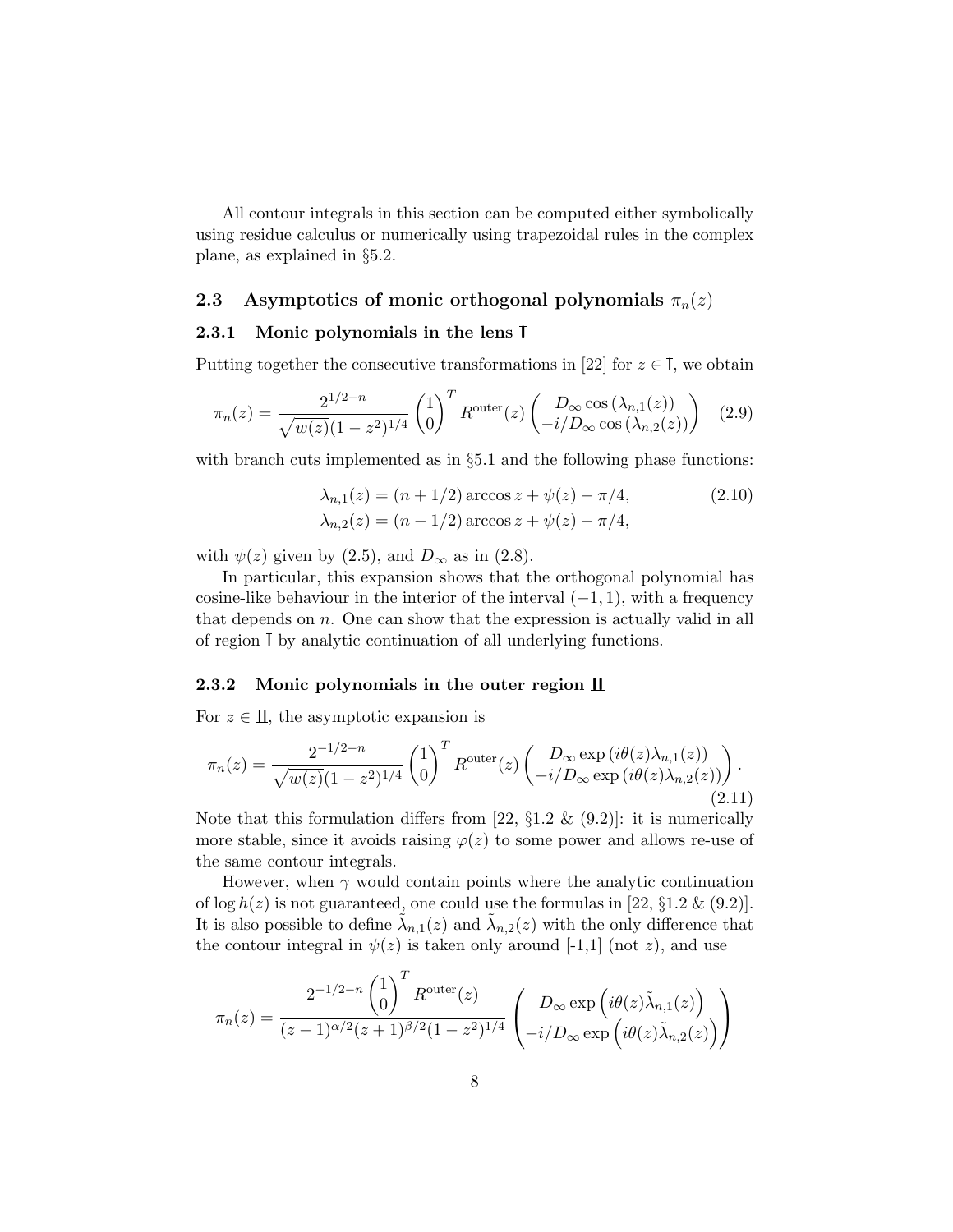The polynomials behave like complex exponentials in region II. Note that away from the interval (2.11) is exponentially close to (2.9) as  $n \to \infty$ . One may think of the polynomials as being asymptotically a sum of two complex exponentials. In region I the exponentials are of comparable size and they combine into a cosine. In region  $II$ , one of the exponentials dominates the other. Hence, the asymptotic expression simplifies.

#### 2.3.3 Monic polynomials in the right disk  $\overline{\text{III}}$

A formula for  $x \in (1 - \delta, 1]$  is given in [22, §10] and [23, (2.27)]. One can extend this result to  $z \in \Pi$ :

$$
\pi_n(z) = \frac{\sqrt{\pi n \arccos z}}{2^n \sqrt{w(z)} (1 - z^2)^{1/4}} \begin{pmatrix} 1 \\ 0 \end{pmatrix}^T R^{\text{right}}(z) B(z), \tag{2.12}
$$

with

$$
B(z) = \left(\frac{D_{\infty}(\cos(\zeta_1(z)) J_{\alpha}(n \arccos z) + \sin(\zeta_1(z)) J'_{\alpha}(n \arccos z))}{\frac{-i}{D_{\infty}}(\cos(\zeta_2(z)) J_{\alpha}(n \arccos z) + \sin(\zeta_2(z)) J'_{\alpha}(n \arccos z))}\right),\,
$$

and

$$
\zeta_{1,2}(z) = \psi(z) + \frac{\alpha \pi}{2} \pm \frac{1}{2} \arccos z,
$$

where the + sign corresponds to  $\zeta_1(z)$  and the – sign to  $\zeta_2(z)$ .

The polynomials behave like a Bessel function near the right endpoint  $x = 1$ . This is typical asymptotic behaviour near a so-called 'hard edge', in the language of random matrix theory. The order of the Bessel function  $\alpha$ corresponds to the order of the algebraic singularity of the weight function through the factor  $(1-x)^{\alpha}$ . It is unaffected by the presence of the analytic factor  $h(x)$ .

#### 2.3.4 Monic polynomials in the left disk  $\overline{\mathbf{W}}$

For  $z \in \overline{N}$ , which includes the left part of the interval, we obtain similarly

$$
\pi_n(z) = \frac{\sqrt{\pi n \arccos(-z)}}{(-2)^n \sqrt{w(z)} (1 - z^2)^{1/4}} \begin{pmatrix} 1 \\ 0 \end{pmatrix}^T R^{\text{left}}(z) B(z) \tag{2.13}
$$

with

$$
B(z) = \begin{pmatrix} D_{\infty} \left( \sin(\mu_1(z)) J_{\beta} \left( n \arccos(-z) \right) + \cos(\mu_1(z)) J'_{\beta} \left( n \arccos(-z) \right) \right) \\ \frac{-i}{D_{\infty}} \left( \sin(\mu_2(z)) J_{\beta} \left( n \arccos(-z) \right) + \cos(\mu_2(z)) J'_{\beta} \left( n \arccos(-z) \right) \right) \end{pmatrix},
$$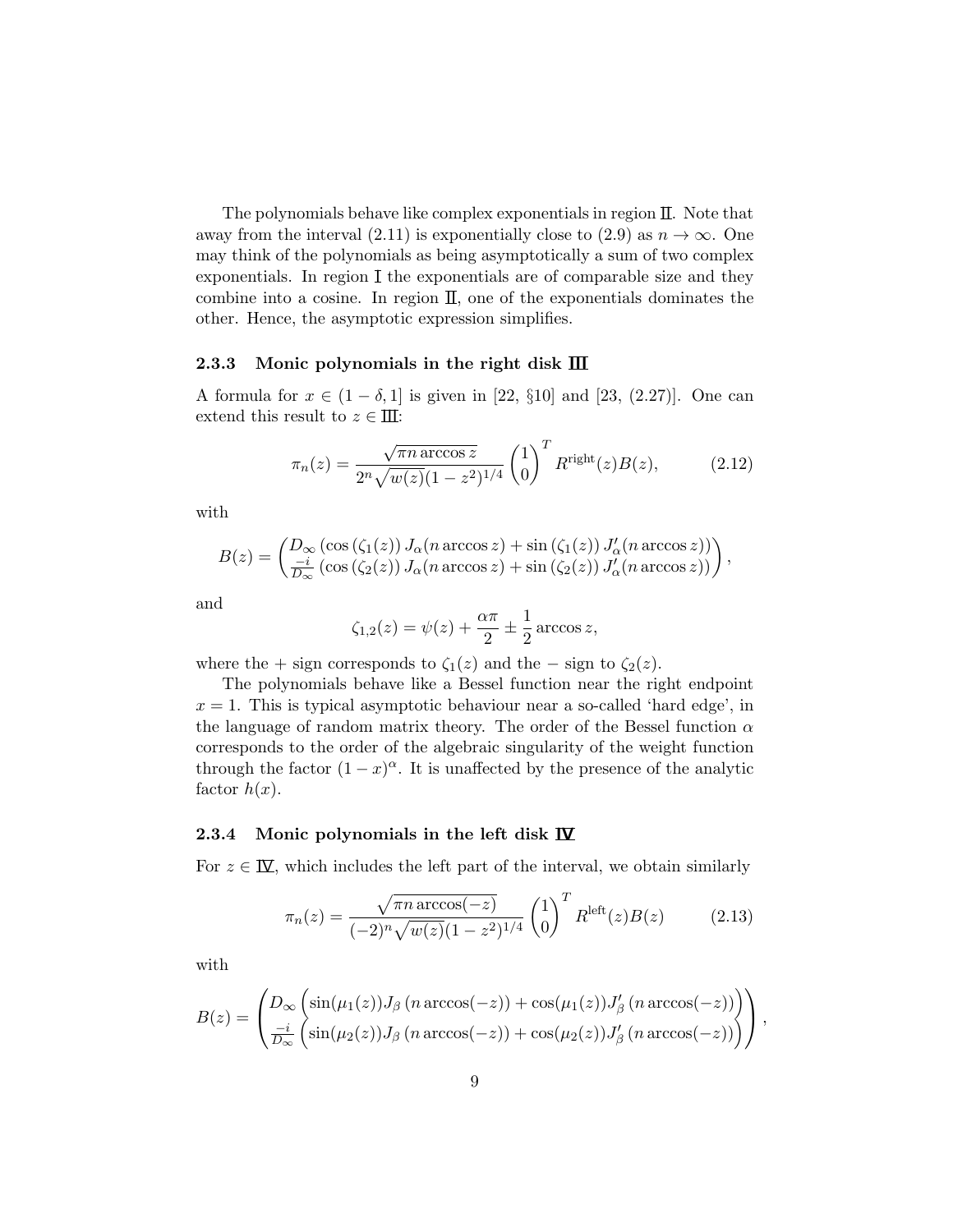and

$$
\mu_{1,2}(z) = \psi(z) - \frac{\beta \pi}{2} \pm \frac{1}{2} \arccos z,
$$

The polynomials behave like a Bessel function of order  $\beta$  near the left endpoint  $x = -1$ . Note that, compared to (2.12), the roles of  $\alpha$  and  $\beta$  are interchanged and other symmetries can be identified. We found that it is simpler to construct explicit formulas for the left disk, rather than to infer them from the formulas of the right disk by invoking symmetry.

## 2.4 Asymptotics of leading order coefficients

The asymptotic expansion of the leading coefficients  $\gamma_n$  of the orthonormal polynomials  $p_n(x) = \gamma_n \pi_n(x)$  is [22, §9.2]

$$
\gamma_n^2 \sim \frac{2^{2n}}{\pi D_\infty^2} \left( 1 + 2i D_\infty^2 \sum_{k=1}^\infty \frac{U_{k,1}^{\text{right}} + U_{k,1}^{\text{left}}}{(n+1)^k} \Bigg|_{2,1} \right). \tag{2.14}
$$

The quantities  $U_{k,1}^{\text{right/left}}$  $\lim_{k,1}$  are defined and extensively described in §3. They are the constant  $2 \times 2$  matrices that multiply  $(z \mp 1)^{-1} n^{-k}$  in the expansion for  $R(z)$ , of which we use the lower left elements here. Explicit expressions for these matrices up to  $k = 4$  are given in Appendix A.

Remark 2.2. We do not state asymptotic expansions for the orthonormal polynomials. These can be obtained simply by multiplying the expansion for the monic polynomial with that of the leading order coefficient  $\gamma_n$ . Common factors can be cancelled to avoid roundoff or overflow and this is included in the implementation.

### 2.5 Asymptotics of recurrence coefficients

In the three term recurrence relation (1.2), the recurrence coefficients have the following large  $n$  asymptotic expansion [22,  $\S 9.3$ ]

$$
\alpha_n \sim - \sum_{k=1}^{\infty} \left( \frac{U^{\text{right}}_{k,1} + U^{\text{left}}_{k,1}}{(n+1)^k} \Bigg|_{1,1} + \frac{U^{\text{right}}_{k,1} + U^{\text{left}}_{k,1}}{n^k} \Bigg|_{2,2} \right)
$$

and

$$
\beta_n \sim \left(\frac{1}{2iD_{\infty}^2} + \sum_{k=1}^{\infty} \frac{U_{k,1}^{\text{right}} + U_{k,1}^{\text{left}}}{n^k}\Bigg|_{2,1}\right) \left(\frac{-D_{\infty}^2}{2i} + \sum_{k=1}^{\infty} \frac{U_{k,1}^{\text{right}} + U_{k,1}^{\text{left}}}{n^k}\Bigg|_{1,2}\right).
$$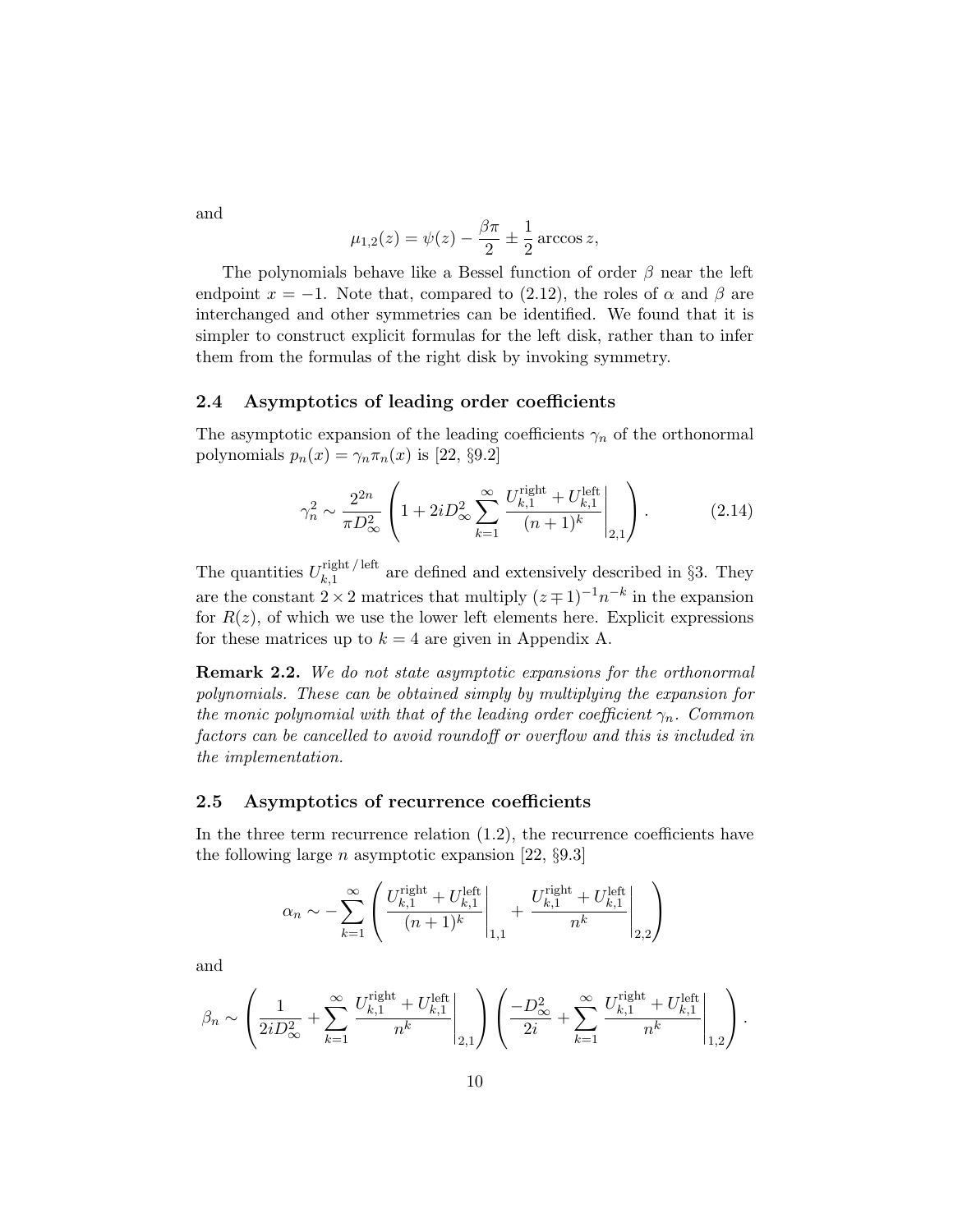The quantities  $U_{k,1}^{\text{right/left}}$  $\lim_{k,1}$  in these expressions are the same as those appearing in  $(2.14)$  above. Following [22, Theorem 1.10 & §9.3], we note that the order  $1/n$  terms in the previous expressions cancel out. This can be easily checked with the formulas for  $U_{k,1}^{\text{right/ left}}$  $\lim_{k,1}$  end given in the Appendix A, and gives the estimations

$$
\alpha_n = \mathcal{O}(1/n^2), \qquad \beta_n = \frac{1}{4} + \mathcal{O}(1/n^2), \qquad n \to \infty.
$$

## 2.6 Remarks on asymptotic expansions

The asymptotic expansions are stated in [22] for points  $x \in \mathbb{R}$  on the interval. Proofs for the validity of their extension to points  $z \in \mathbb{C}$  in a region containing (part of) the interval, as they are stated in this paper, are omitted for the sake of brevity. One has to carefully consider the branch cuts involved, which are discussed in §5.

For general  $\alpha$  and  $\beta$ , these asymptotic expansions correspond to a relative error of size  $\mathcal{O}(n^{-T})$ , where T is the number of terms. If  $\alpha^2 = 1/4 = \beta^2$ , all higher-order terms are zero  $(R(z) = I)$  and  $(2.9)$ ,  $(2.12)$  and  $(2.13)$  coincide [22, Rem. 1.14]. In that case, the leading order term of (2.9) gives already exponential accuracy [22, Rem. 1.5 & 1.11] and the function  $h(x)$  is taken into account only in the definition of  $\psi(x)$ . If in addition  $h(x) = 1$ , then we obtain the explicit form of the Chebyshev polynomials.

Although technical, these expansions can readily be differentiated and this is included in the implementation. In [32], derivatives were used as part of the computation of the points and weights of (generalized) Gauss-Hermite quadrature on the real line. There, in the generalized case, the polynomials were evaluated by a numerical solution of the corresponding Riemann-Hilbert problem. As we mentioned in the introduction, the expansions in this paper may be used to compute Gaussian quadrature rules on  $[-1, 1]$ . In the implementation we have included a test script for this computation, based on a Newton method similar to that of [32]. This paper affirmatively answers the question raised in the conclusions of [32], whether high-order asymptotic expansions can be effectively derived from a Riemann-Hilbert formulation. An extension to Laguerre weights and generalized Laguerre weights is under current investigation.

Finally, we note that the asymptotic expansions  $(2.9) - (2.13)$  also lend themselves to a cosine transform in order to improve accuracy near the endpoints (see, e.g., [3]). Accuracy may be lost in expressions involving  $(1-x^2)$  when x is close to  $\pm 1$ , due to cancellation. One may substitute  $\arccos x = \theta$ , and then we have for example that  $(1 - x^2)^{-1/4} = (\sin \theta)^{-1/2}$ ,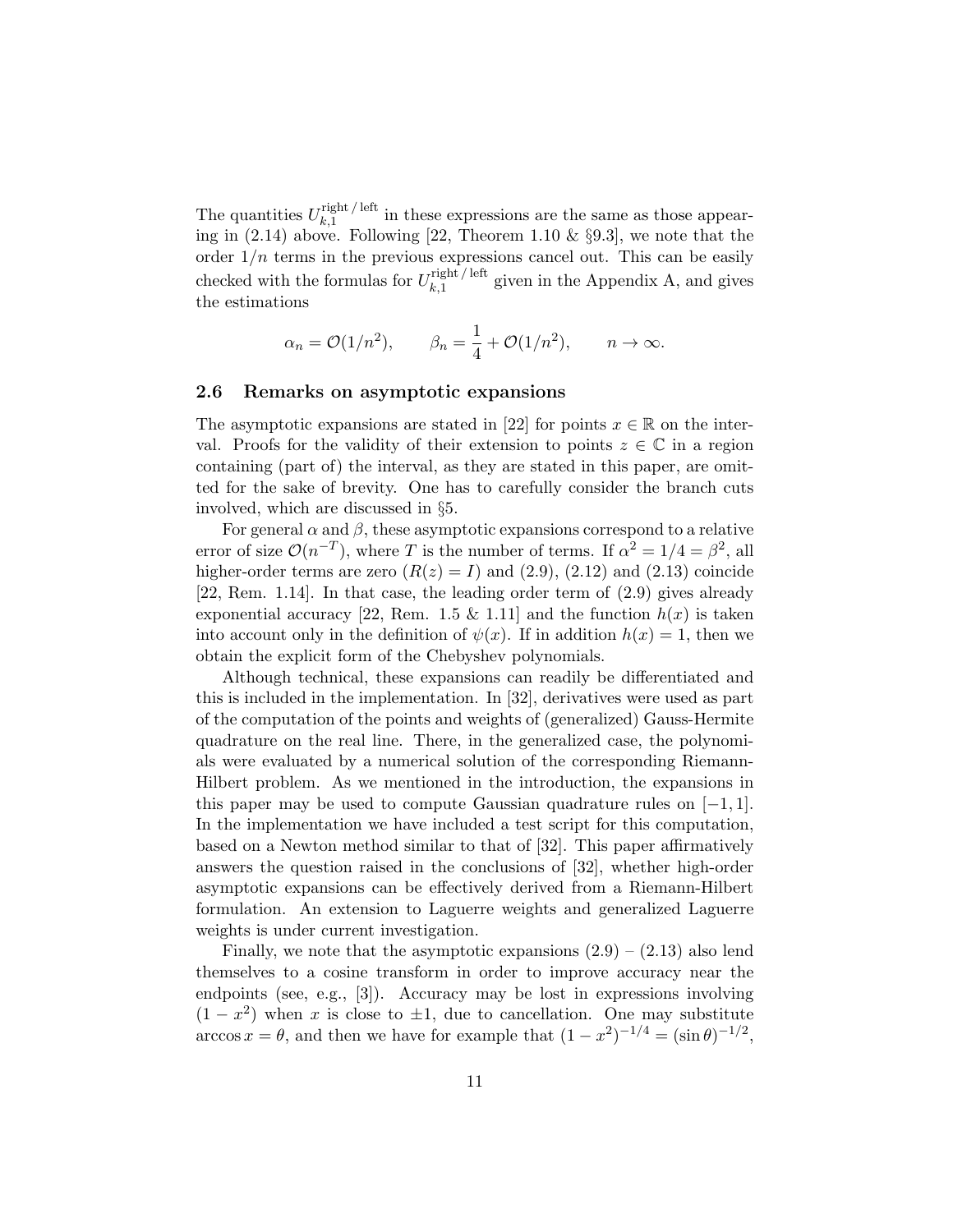which is numerically stable for  $\theta$  close to 0. In our implementation, we have also included series expansions around the endpoints. There, the particular singularity  $(1-x^2)^{-1/4}$  is cancelled analytically with other terms, as well as the singularity that arises from  $w(z)^{-1/2}$ .

# 3 Computation of higher-order terms

## 3.1 Local jumps for the matrix  $R(z)$

It follows from  $(2.1)$  that the matrix-valued function  $R(z)$  is close to the identity matrix as  $n \to \infty$ . In fact, the leading order terms of the expansions in  $\S 2$  are obtained by simply substituting I in the previous expressions.

The jumps of the matrix  $R(z)$  across the contour  $\Sigma_R$ , shown in Figure 2, tend to the identity matrix as  $n \to \infty$ , but we have two different types of behaviour. The first type of jump is exponentially small in  $n$ ,

$$
R_{+}(z) = R_{-}(z) \left( I + \mathcal{O}(e^{-2cn}) \right), \qquad c > 0,
$$

and holds on the lips of the lens–shaped region, which is the boundary between the regions I and II. On the other hand, on the boundary of the disks around the endpoints we have

$$
R(z) = R^{\text{right/left}}(z) \left( I + \mathcal{O}\left(\frac{1}{n}\right) \right),\tag{3.1}
$$

uniformly for  $z \in \partial U_{\delta} \cup \partial \tilde{U}_{\delta}$ .

The main idea to obtain higher-order terms in the asymptotic expansion for  $\pi_n(z)$  is to compute the higher-order terms  $R_k(z)$  in (2.1). To this end, we write the jump matrix for  $R(z)$  as a perturbation of the identity matrix,  $I + \Delta(z)$ , i.e. we write (3.1) as

$$
R(z) = R^{\text{right}/\text{ left}}(z)(I + \Delta^{\text{right}/\text{ left}}(z)).
$$
\n(3.2)

We then consider a full asymptotic expansion in powers of  $1/n$  for  $\Delta(z)$ :

$$
\Delta(z) \sim \sum_{k=1}^{\infty} \frac{\Delta_k(z)}{n^k}, \qquad n \to \infty,
$$

uniformly for  $z \in \Sigma_R$ . The terms  $\Delta_k(z)$  are identically 0 in  $\Sigma_R \setminus (\partial U_\delta \cup \partial \tilde{U}_\delta)$ , because the jump of the first type is exponentially close to the identity there. On the boundary of the disks, the terms  $\Delta_k(z)$  can be written explicitly as  $\Delta_k^{\text{right/ left}}$  $\lim_{k}$  / left  $(z)$ , as we detail next.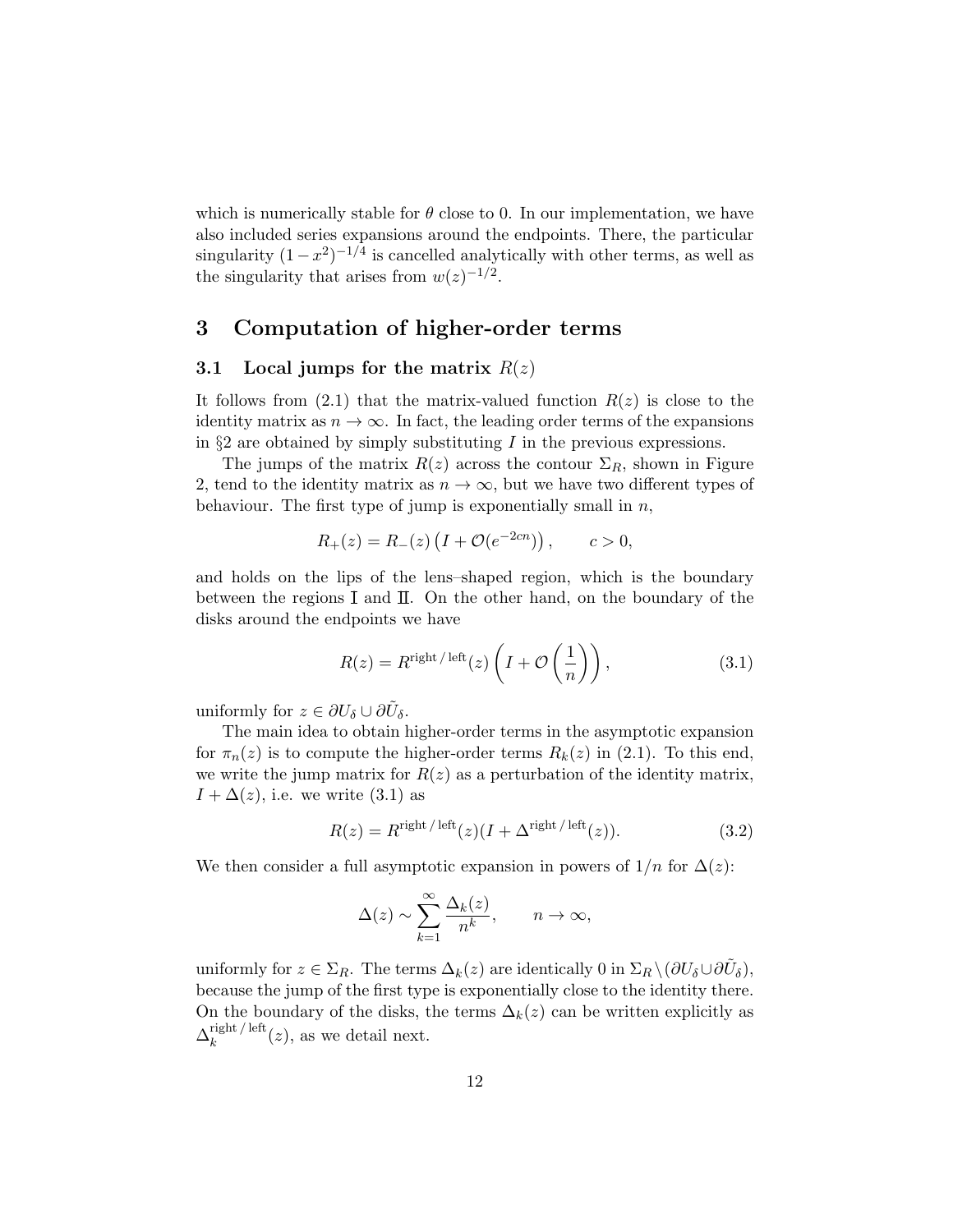## 3.2 The definition of  $\Delta_k$

An explicit expression for  $\Delta_k(z)$  is known [22]:

$$
\Delta_k^{\text{right}}(z) = \frac{(\alpha, k-1)}{(2 \log \varphi(z))^k} D_{\infty}^{\sigma_3} M(z) F^{\text{right}}(z)^{\sigma_3}
$$
(3.3)  

$$
\times \begin{pmatrix} \frac{(-1)^k}{k} (\alpha^2 + \frac{k}{2} - \frac{1}{4}) & -i (k - \frac{1}{2}) \\ (-1)^k (k - \frac{1}{2}) i & \frac{1}{k} (\alpha^2 + \frac{k}{2} - \frac{1}{4}) \end{pmatrix} F^{\text{right}}(z)^{-\sigma_3} M(z)^{-1} D_{\infty}^{-\sigma_3}.
$$

Here, we have used the notation  $(\alpha, m)$  to denote, for  $m > 0$ ,

$$
(\alpha, m) = \frac{\prod_{n=1}^{m} (4\alpha^2 - (2n - 1)^2)}{2^{2m} m!}.
$$
 (3.4)

along with  $(\alpha, 0) = 1$ . Also,  $D_{\infty}$  is given by (2.8), and

$$
M(z) = \frac{1}{\sqrt{2}(z^2 - 1)^{1/4}} \begin{pmatrix} \varphi(z)^{1/2} & i\varphi(z)^{-1/2} \\ -i\varphi(z)^{-1/2} & \varphi(z)^{1/2} \end{pmatrix},
$$
(3.5)  
= 
$$
\frac{1}{2} \begin{pmatrix} \gamma(z) + \gamma(z)^{-1} & -i(\gamma(z) - \gamma(z)^{-1}) \\ i(\gamma(z) - \gamma(z)^{-1}) & \gamma(z) + \gamma(z)^{-1} \end{pmatrix},
$$

with  $\gamma(z) = \left(\frac{z-1}{z+1}\right)^{1/4}$  and  $\varphi(z)$  given by (2.3). The function  $F^{\text{right}}(z)$  is

$$
F^{\text{right}}(z) = \exp\left(i\theta(z)\left(\psi(z) + \frac{\alpha\pi i}{2}\right)\right). \tag{3.6}
$$

This function is analytic in  $U_{\delta} \setminus (1 - \delta, 1]$ , and it has an expansion there:

$$
F^{\text{right}}(z) \sim \varphi(z)^{(\alpha+\beta)/2} \exp\left(\frac{1}{2}(z^2-1)^{1/2} \sum_{n=0}^{\infty} c_n (z-1)^n\right), \quad z \in U_{\delta}, \ (3.7)
$$

with coefficients  $c_n$  defined in §2.2 by (2.7). In the implementation, see §4.2, we use this formula combined with  $\varphi(z)$  in terms of the arccosine, see (2.4).

We have also used the standard notation for the third Pauli matrix  $\sigma_3$ ,

$$
\sigma_3 = \begin{pmatrix} 1 & 0 \\ 0 & -1 \end{pmatrix}, \quad \text{and} \quad f(z)^{\sigma_3} = \begin{pmatrix} f(z) & 0 \\ 0 & f(z)^{-1} \end{pmatrix},
$$

for any function  $f(z) \neq 0$ .

There are analogous formulas for  $\Delta_k^{\text{left}}(z)$  for z near -1:

$$
\Delta_k^{\text{left}}(z) = \frac{(\beta, k-1)}{(2\log[-\varphi(z)])^k} D_{\infty}^{\sigma_3} M(z) F^{\text{left}}(z)^{\sigma_3}
$$
\n(3.8)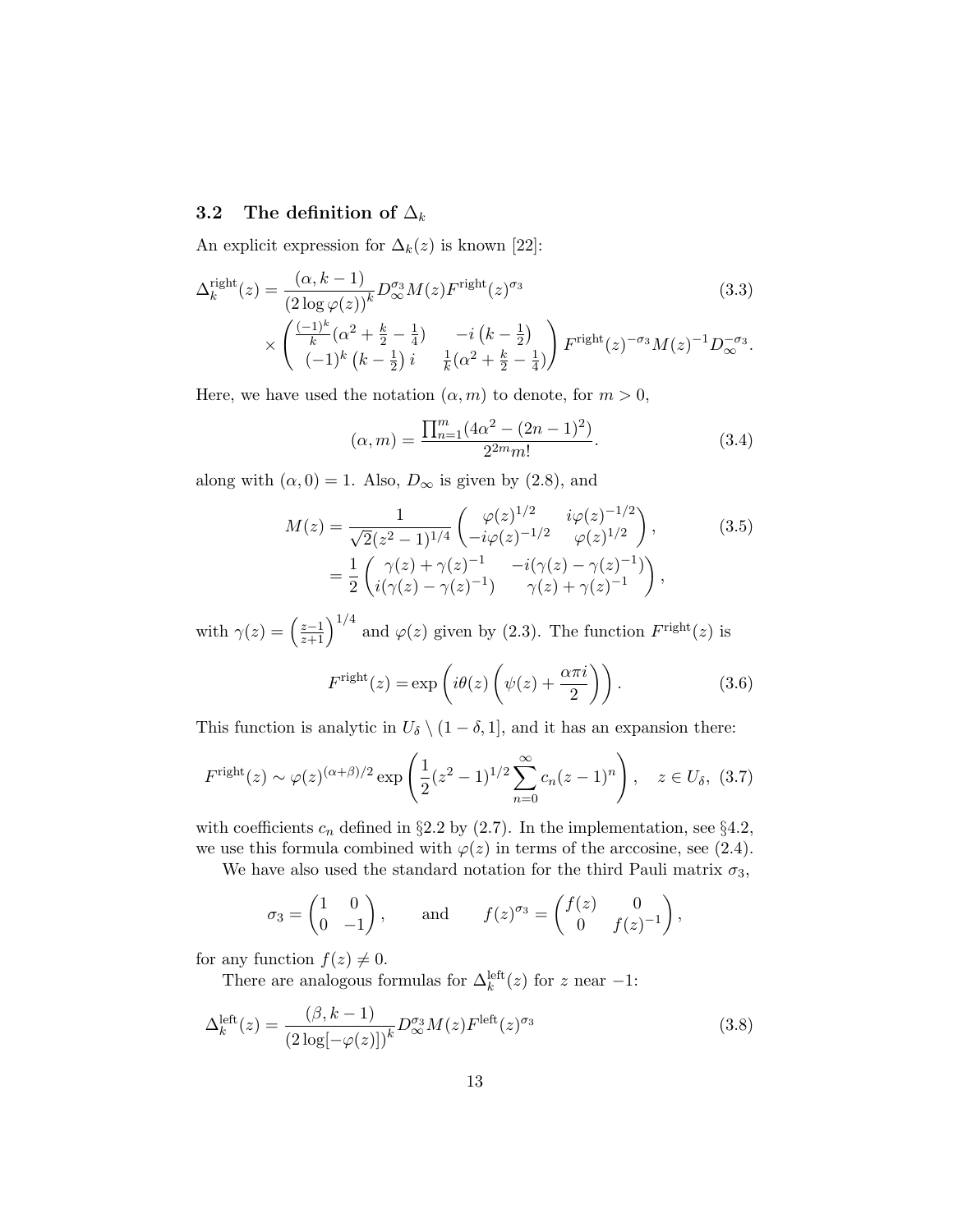$$
\times \begin{pmatrix} \frac{(-1)^k}{k} (\beta^2 + \frac{k}{2} - \frac{1}{4}) & i (k - \frac{1}{2}) \\ (-1)^{k+1} (k - \frac{1}{2}) i & \frac{1}{k} (\beta^2 + \frac{k}{2} - \frac{1}{4}) \end{pmatrix} F^{\text{left}}(z)^{-\sigma_3} M(z)^{-1} D_{\infty}^{-\sigma_3},
$$
\n(3.9)

with

$$
F^{\text{left}}(z) = \exp\left(i\theta(z)\left(\psi(z) - \frac{\beta\pi i}{2}\right)\right),\tag{3.10}
$$

which is an analytic function in  $\tilde{U}_{\delta} \setminus [-1, -1 + \delta)$ , with

$$
F^{\text{left}}(z) \sim (-\varphi(z))^{(\alpha+\beta)/2} \exp\left(\frac{1}{2}(z^2-1)^{1/2} \sum_{n=0}^{\infty} d_n (z+1)^n\right), \quad z \in \tilde{U}_{\delta}
$$
\n(3.11)

and coefficients  $d_n$  given by (2.7).

It is important to note that by  $(z^2-1)^{1/2}$  we mean the analytic branch of the square root that behaves like z as  $z \to \infty$  in any direction. We comment further on the correct implementation of this expression in §5.1.

**Remark 3.1.** The special case with  $\alpha^2 = \beta^2 = 1/4$ , mentioned before in §2.6, follows from the form of the matrices in (3.3) and the fact that  $(\alpha, m)$ and  $(\beta, m)$  vanish for any  $m \geq 1$ . This is easily seen from the definition (3.4) of  $(\alpha, m)$ . It follows also that  $(\alpha, m)$  vanishes whenever  $\alpha$  is a halfinteger, once m surpasses a certain maximal value. This implies that in these cases most coefficients  $\Delta_k$  vanish identically. This simplifies computations somewhat, but not greatly, since  $R(z)$  does not necessarily have a finite number of terms nor poles. Such cases include Gegenbauer polynomials or the closely related spherical polynomials, for example, of the kind employed in the spectral method presented in [26].

### 3.3 Recursive computation of  $R_k(z)$

We recall expression  $(2.1)$  for convenience:

$$
R(z) \sim I + \sum_{k=1}^{\infty} \frac{R_k(z)}{n^k}, \qquad n \to \infty, \qquad z \in \mathbb{C} \setminus (U_{\delta} \cup \tilde{U}_{\delta}).
$$

The function  $R(z)$  is analytic in the regions I, II, III and  $\overline{X}$ , but has jumps across the contour  $\Sigma_R$ . Recall that we write  $R_k^{\text{right/ left}}$  $\int_k^{\text{right}/\text{tert}}(z)$  to refer to the coefficients in the interior of the right/left disks, and  $R_k^{\text{outer}}(z)$  for the coefficients outside of the disks.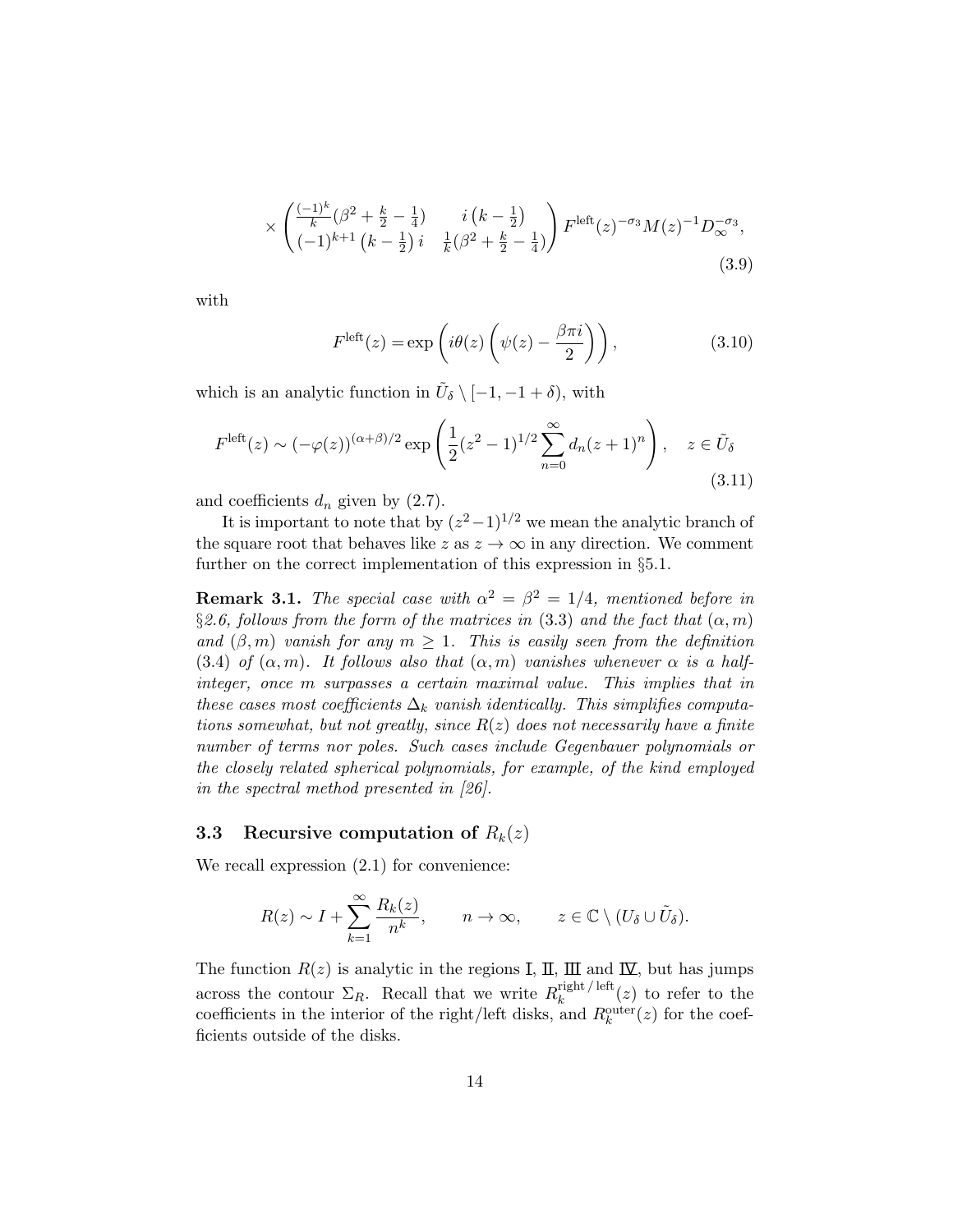By expanding the jump relation (3.2) and collecting the terms with equal order in n, we obtain a link between the terms  $R_k(z)$  in the expansion (2.1) and the  $\Delta_k$ . For  $k \geq 1$ , we have

$$
R_k^{\text{outer}}(z) = R_k^{\text{right/left}}(z) + \sum_{j=1}^k R_{k-j}^{\text{right/left}}(z) \Delta_j^{\text{right/left}}(z), \quad z \in \partial U_\delta \cup \partial \tilde{U}_\delta,
$$
\n(3.12)

with  $R_0^{\text{right}/\text{ left}}$  $0_0^{\text{right}/\text{net}}(z) = I, \text{ cf. } [22, (8.12)].$ 

This is an *additive Riemann-Hilbert problem* for the  $R_k(z)$ . We are looking for a solution to this problem recursively for each value of k, and at each step of the recursion, the additive jump involves the solutions of previous problems, i.e.  $R_j$  with  $j < k$ .

All quantities involved are meromorphic functions in z. It should be noted that the functions  $\Delta_j^{\text{right}}(z)$  and  $R_j(z)$  may have poles at  $z = 1$ , but  $R^{\rm right}_i$  $j_j^{\text{right}}(z)$  may not, since the latter is analytic in the right disk. Thus, one can solve the additive Riemann-Hilbert problem as follows:

- Expand the sum in (3.12) in a Laurent series around  $z = \pm 1$ .
- Define  $R_k^{\text{outer}}(z)$  as the sum of all the terms containing strictly negative powers of  $z \neq 1$ . Since  $R_k(z) = \mathcal{O}(1/z)$  as  $z \to \infty$ , positive powers of  $z \mp 1$  do not contribute to  $R_k^{\text{outer}}(z)$ .
- Define  $R_k^{\text{right}}$  $\lim_{k} (z)$  as the remainder after subtracting those poles.

This construction ensures that  $R_k^{\text{outer}}$  is analytic outside the disk,  $R_k^{\text{right}}$  $\frac{r}{k}$  is analytic inside and (3.12) holds, as required.

A useful piece of information is conveyed by [22, Lemma 8.2]: for any  $k \geq 1$ , the functions  $\Delta_k^{\text{right/ left}}(z)$  have a pole at  $z = \pm 1$  of order at most  $|(k+1)/2| = \lceil k/2 \rceil$ . Thus, we may write

$$
\Delta_k^{\text{right/ left}}(z) \sim \sum_{m=-\lceil k/2 \rceil}^{\infty} V_{k,m}^{\text{right/ left}}(z \mp 1)^m,\tag{3.13}
$$

with coefficients  $V_{k,m}^{\text{right/left}}$  that can be computed explicitly by expanding  $(3.3)$  around  $z = \pm 1$ . It follows that the Laurent expansion of the sum in (3.12) has a principal part of the same order, which we may write as

$$
\sum_{j=1}^k R_{k-j}^{\text{right/left}}(z) \Delta_j^{\text{right/left}}(z) = \sum_{m=1}^{\lceil k/2 \rceil} \frac{U_{k,m}^{\text{right/left}}}{(z+1)^m} + \mathcal{O}(1), \quad z \to \pm 1.
$$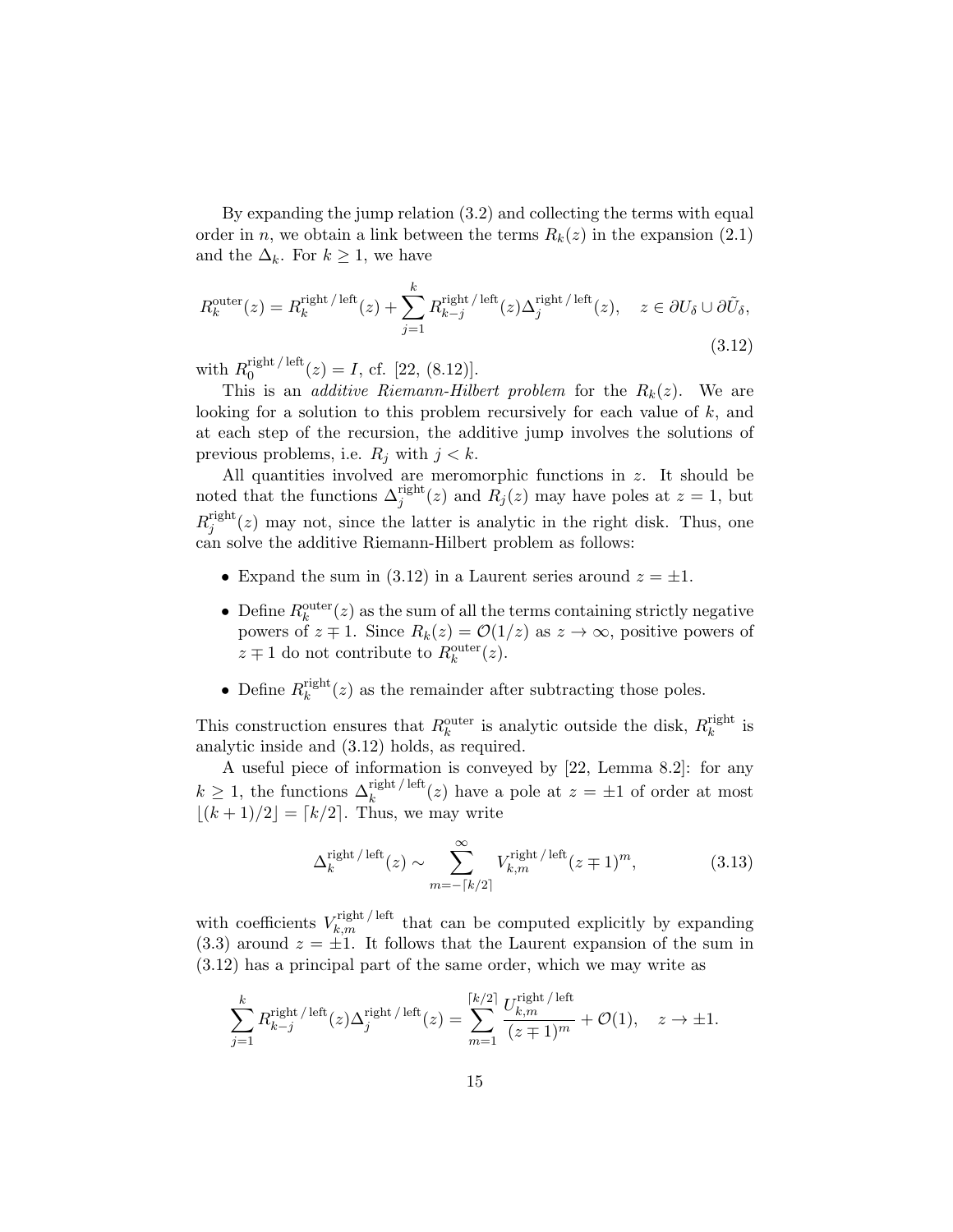This expansion defines the  $U_{k,m}^{\text{right/left}}$  coefficients that appear in the asymptotic expansions of the orthogonal polynomials.

**Remark 3.2.** We have described the coefficients of  $R_k^{\text{outer}}$  at a sightly greater level of generality than in [22]. In the notation of  $[22]$ , the first coefficients are

$$
A^{(1)} = U_{1,1}^{\text{right}}, \quad B^{(1)} = U_{1,1}^{\text{left}}, \quad A^{(2)} = U_{2,1}^{\text{right}}, \quad B^{(2)} = U_{2,1}^{\text{left}},
$$
  

$$
A^{(3)} = U_{3,1}^{\text{right}}, \quad B^{(3)} = U_{3,1}^{\text{left}}, \quad C^{(3)} = U_{3,2}^{\text{right}}, \quad D^{(3)} = U_{3,2}^{\text{left}}.
$$

The construction outlined above yields

$$
R_k^{\text{outer}}(z) = \sum_{m=1}^{\lceil k/2 \rceil} \left( \frac{U_{k,m}^{\text{right}}}{(z-1)^m} + \frac{U_{k,m}^{\text{left}}}{(z+1)^m} \right), \qquad z \in \mathbb{C} \setminus (U_{\delta} \cup \tilde{U}_{\delta}). \quad (3.14)
$$

At the same time, since  $R_k^{\text{right}/\text{left}}$  $\tilde{U}_{k}(z)$  is analytic in  $U_{\delta}$  (respectively  $\tilde{U}_{\delta}$ ), it has a local power series expansion

$$
R_k^{\text{right/left}}(z) \sim \sum_{n=0}^{\infty} Q_{k,n}^{\text{right/left}}(z \mp 1)^n,\tag{3.15}
$$

with some coefficients  $Q_{k,n}^{\text{right/ left}}$  that can be determined as well. The three sets of coefficients are necessarily related. It follows from the additive jump relation (3.12), by expanding around  $z = \pm 1$  and comparing equal powers, that they satisfy the identities:

$$
U_{k,m}^{\text{right/left}} = V_{k,-m}^{\text{right/left}} + \sum_{j=1}^{k-1} \sum_{l=0}^{\lceil j/2 \rceil - m} Q_{k-j,l}^{\text{right/left}} V_{j,-m-l}^{\text{right/left}} \tag{3.16}
$$

$$
Q_{k,n}^{\text{right/left}} = \frac{1}{n!} \left( \sum_{i=1}^{\lceil k/2 \rceil} (-i - n + 1)_n (\pm 2)^{-i - n} U_{k,i}^{\text{left/ right}} \right) \right)
$$
(3.17)  

$$
- V_{k,n}^{\text{right/left}} \right.
$$

where +2 corresponds to  $Q_{k,n}^{\text{right}}$  and  $-2$  to  $Q_{k,n}^{\text{left}}$ . Observe that the roles of the right and left superscripts are sometimes interchanged. Also, in the last expressions we have used the notation

$$
(n)_m = n(n+1)\cdots(n+m-1)
$$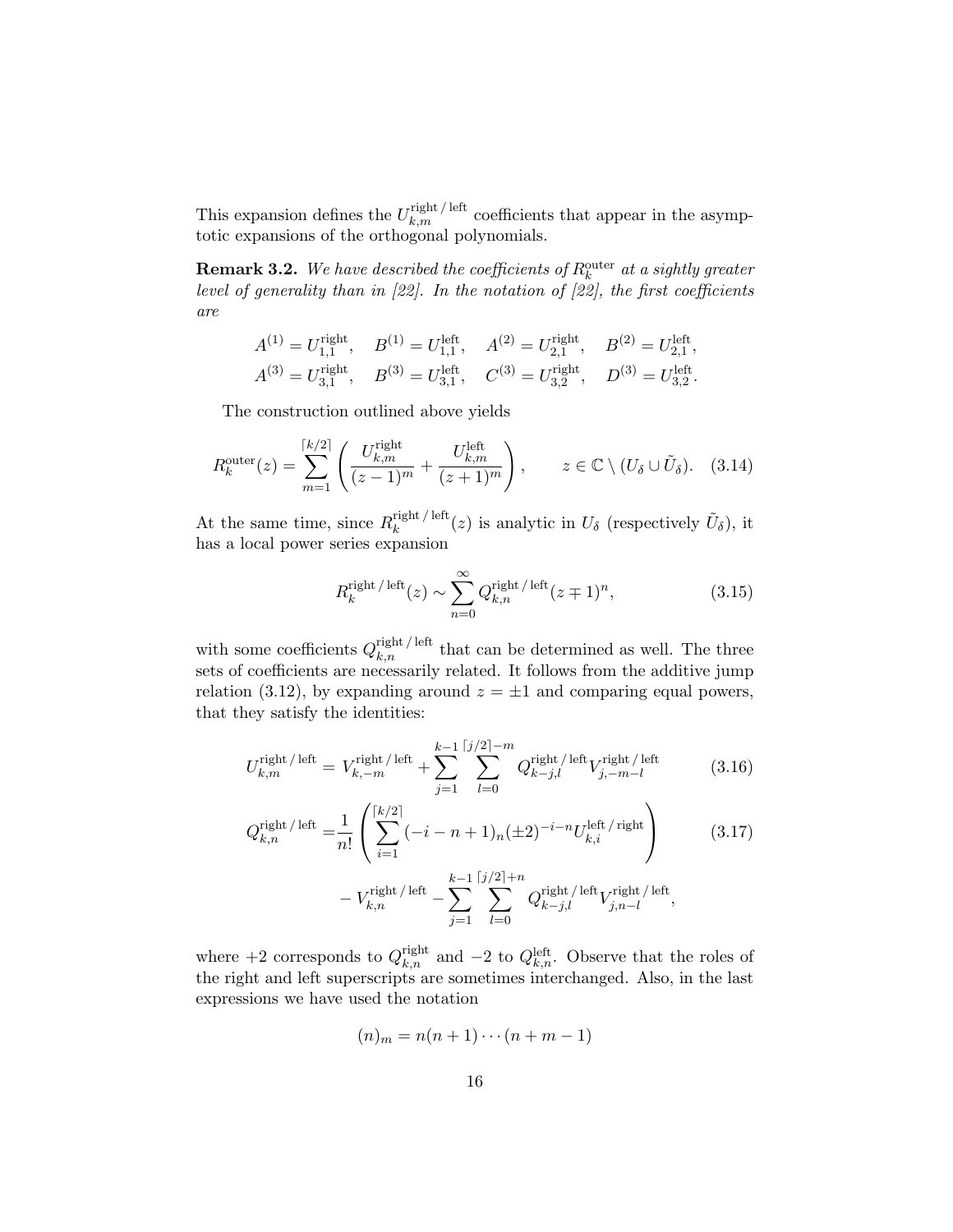to denote the Pochhammer symbol.

A possible approach to compute higher-order terms is to implement a symbolic computation of power series expansions around  $z = \pm 1$ , and to combine  $(3.12)$ ,  $(3.13)$  and  $(3.15)$  in order to obtain the coefficients  $U_{k,m}^{\text{right/ left}}$ . However, this procedure turns out to be extremely inefficient symbolically for high-order terms, because many lengthy expressions are constructed and manipulated. Using the relationships (3.16) and (3.17) improves this situation, but in the following section we explore an alternative way to compute the matrices  $U_{k,m}^{\text{right/ left}}$  directly and more efficiently.

# 4 Simplifications and explicit formulas

The crucial formula in §3 is the jump relation (3.12), from which  $R_k$  can be determined recursively. In this section, we rewrite the jump relation as (4.1) below, in such a way that the computation of higher-order terms is significantly accelerated. We also establish explicit formulas for the expansions of all quantities involved, such that higher-order terms can be computed fully numerically, without having to resort to a symbolic computation package.

#### 4.1 Simplifications

In the computations outlined in the previous section, some combinations of  $\Delta_k(z)$ 's simplify or cancel. This can be used to speed up the computation of  $R_k^{\text{right}/\,\text{left}}$  $\lim_{k}$  (z) considerably. We start by writing the jump relation (3.12) using the coefficients  $R_{k-m}(z)$  instead of  $R_{k-m}^{\text{right/ left}}(z)$ .

**Proposition 4.1.** The jump relation  $(3.12)$  can be written as follows:

$$
R_k^{\text{right/ left}}(z) = R_k^{\text{outer}}(z) - \sum_{m=1}^k R_{k-m}^{\text{outer}}(z) s_m^{\text{right/ left}}(z) \tag{4.1}
$$

with  $R_0^{\text{right}/\text{ left}}$  $0^{(\text{right})/\text{let}}(z) = I$  and with

$$
s_m^{\text{right/ left}}(z) = \Delta_m^{\text{right/ left}}(z) - \sum_{j=1}^{m-1} s_j^{\text{right/ left}}(z) \Delta_{m-j}^{\text{right/ left}}(z). \tag{4.2}
$$

Proof. To prove the result, we proceed by induction for the case of the right disk. The base case  $k = 1$  is trivial and we assume that (4.1) holds until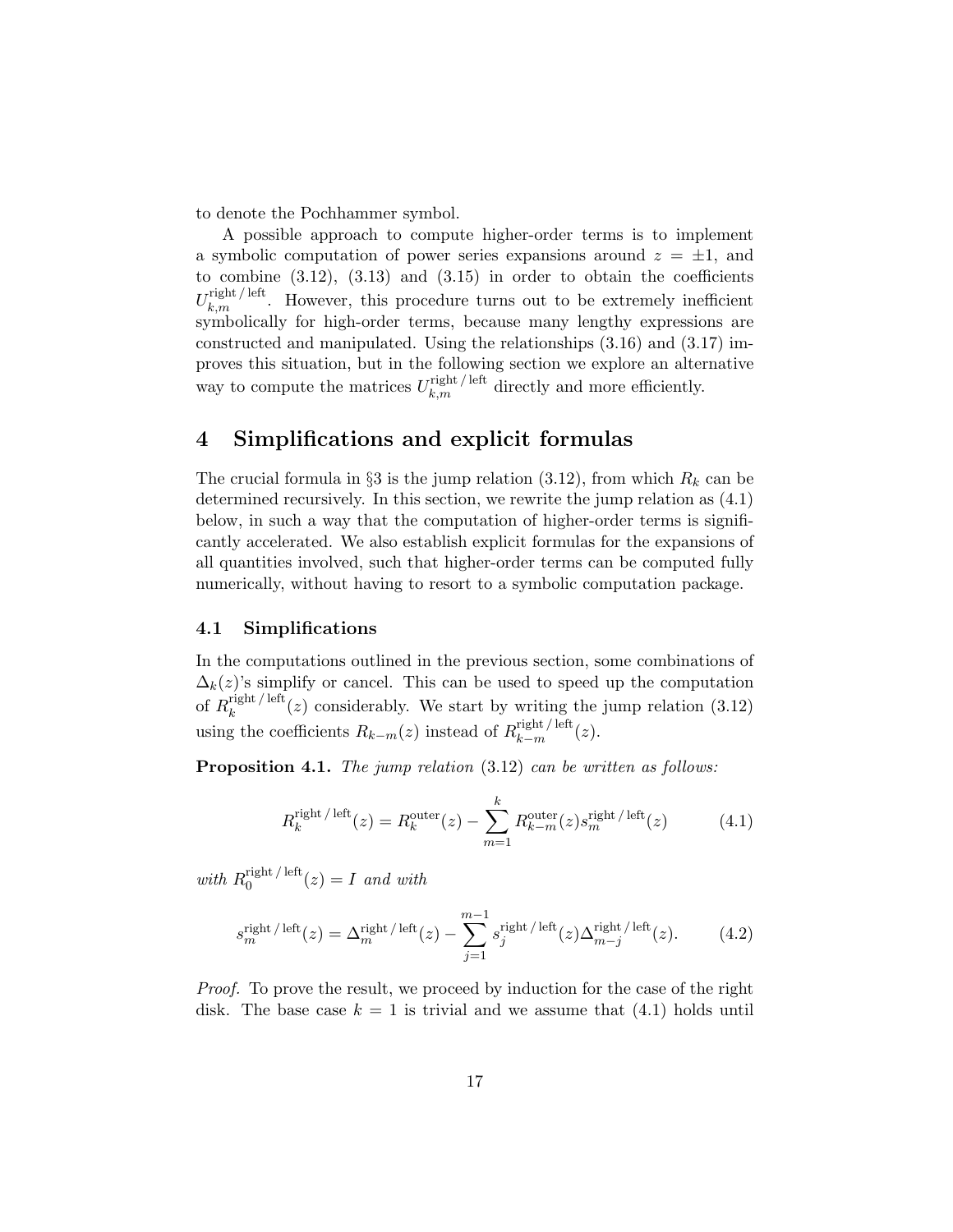$k-1$ . Since  $k-m \leq k-1$ , we can substitute the right hand side of (4.1) for  $R_{k-m}^{\text{right}}(z)$  in (3.12). This yields

$$
R_k^{\text{outer}}(z) - R_k^{\text{right}}(z) = \sum_{m=1}^k \left( R_{k-m}^{\text{outer}}(z) - \sum_{n=1}^{k-m} R_{k-m-n}^{\text{outer}}(z) s_n^{\text{right}}(z) \right) \Delta_m^{\text{right}}(z)
$$

$$
= \sum_{m=1}^k R_{k-m}^{\text{outer}}(z) \Delta_m^{\text{right}}(z) - \sum_{m=1}^k \sum_{n=1}^{k-m} R_{k-m-n}^{\text{outer}}(z) s_n^{\text{right}}(z) \Delta_m^{\text{right}}(z).
$$

The second sum can be rewritten using a change of variables  $\ell = m + n$ :

$$
\sum_{m=1}^{k} \sum_{n=1}^{k-m} R_{k-m-n}^{\text{outer}}(z) s_n^{\text{right}}(z) \Delta_m^{\text{right}}(z) =
$$
\n
$$
= \sum_{\ell=2}^{k} R_{k-\ell}^{\text{outer}}(z) \sum_{n=1}^{\ell-1} s_n^{\text{right}}(z) \Delta_{\ell-n}^{\text{right}}(z) = \sum_{\ell=1}^{k} R_{k-\ell}^{\text{outer}}(z) \left( -s_{\ell}^{\text{right}}(z) + \Delta_{\ell}^{\text{right}}(z) \right),
$$

where it was possible to add the case  $\ell = 1$  because  $s_1^{\text{right}}$  $1^{\text{right}}(z) - \Delta_1^{\text{right}}$  $1^{\text{right}}(z) = 0.$ This proves the result, and the left case is analogous.  $\Box$ 

At first sight, (4.1) is merely rewriting (3.12), but this formulation has two essential advantages:

- The jump term in (4.1) is written in terms of  $R_{k-m}^{\text{outer}}$  rather than  $R_{k-m}^{\text{right}}$ , and the former has a simple and non-recursive expression (3.14).
- The definition of the coefficients  $s_m^{\text{right/ left}}$  can be greatly simplified to a non-recursive expression too, involving just the  $\Delta_k$ 's.

More precisely, we have the following result:

**Proposition 4.2.** The terms  $s_m^{\text{right/ left}}(z)$  defined by (4.2) satisfy  $s_m^{\text{right/ left}}(z) = \Delta_m^{\text{right/ left}}(z)$ 

for odd m and

$$
s_m^{\text{right}}(z) = \Delta_m^{\text{right}}(z) - \frac{4\alpha^2 + 2m - 1}{\ln(\varphi(z))^m} \frac{(\alpha, m - 1)}{2^{m+1}m} I,
$$
  

$$
s_m^{\text{left}}(z) = \Delta_m^{\text{left}}(z) - \frac{4\beta^2 + 2m - 1}{\ln(-\varphi(z))^m} \frac{(\beta, m - 1)}{2^{m+1}m} I
$$

for even m, with  $(\alpha, m)$  defined by  $(3.4)$ .

This can be proven again by mathematical induction, see the proof in Appendix B.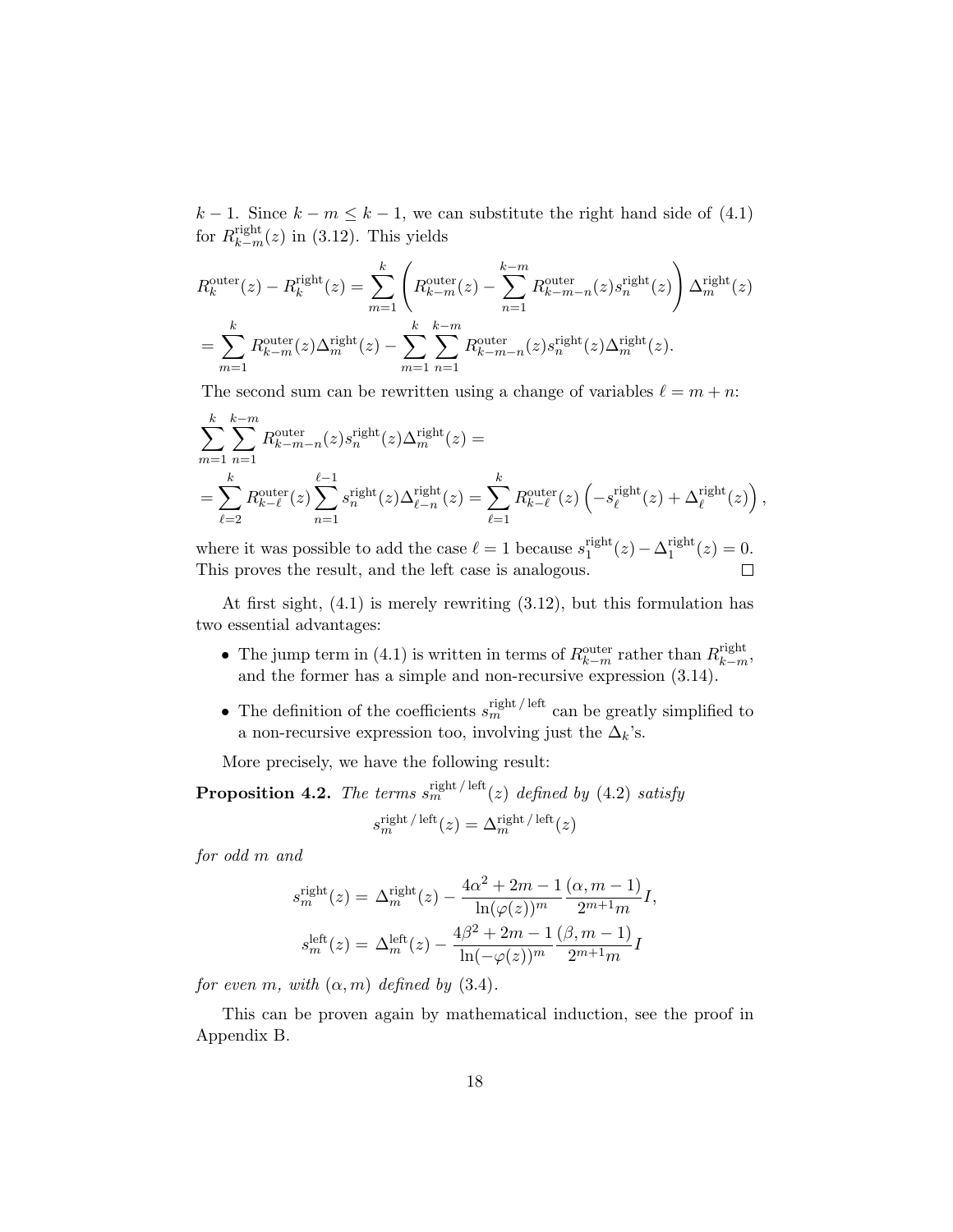#### 4.2 Precomputing a series expansion for  $s_k^{\text{right/left}}$  $\frac{\text{right} / \text{left}}{k}(z)$

The recursive procedure in §3.3 relied on series expansions. Symbolic manipulation of series, which might not be available or slow, can be avoided by deriving explicit formulas for the expansion. In this section, we construct the expansion for the functions  $s_k^{\text{right/ left}}$  $\frac{\text{right/left}}{k}$  (*z*) in order to find the  $U_{k,m}^{\text{right/left}}$ . In view of Proposition 4.2, this is equivalent to deriving the expansion of the  $\Delta_k$ 's. In turn, this amounts to deriving expansions for all quantities appearing in their (lengthy) definition in §3.2 and combining these expansions through convolutions to obtain the final result. This is conceptually straightforward, but laborious in practice. In this section, we supply rather many technical details, as great care has to be taken with signs and branch cuts, which can only be achieved with thorough understanding of the methodology of [22].

We want to compute the coefficients  $W_{k,m}$  in

$$
s_k^{\text{right/ left}}(z) \sim \sum_{m=-\lceil k/2 \rceil}^{\infty} W_{k,m}^{\text{right/ left}}(z \mp 1)^m, \qquad z \to \pm 1. \tag{4.3}
$$

We proceed by detailing the expansion of the quantities appearing in definition (3.3) and afterwards, one by one. We observe that one can write (3.3) as

$$
\Delta_k^{\text{right/ left}}(z) = \frac{(q, k-1)}{(2\log[\pm \varphi(z)])^k} D_{\infty}^{\sigma_3} G_k(z) D_{\infty}^{-\sigma_3},\tag{4.4}
$$

where  $q = \alpha$  for the right disk and  $q = \beta$  for the left disk. Here, the  $\pm$  signs always correspond to the right/left endpoint. The function  $G_k(z)$  in (4.4) can be given in terms of  $M(z)$ , see (3.5), and  $F^{\text{right/left}}(z)$ , see (3.6) and (3.10). Omitting superscripts for brevity, we have

$$
G_k(z) = M(z)F(z)^{\sigma_3} \begin{pmatrix} (-1)^k a & b \\ (-1)^{k+1} b & a \end{pmatrix} F(z)^{-\sigma_3} M^{-1}(z) \tag{4.5}
$$

with

$$
a = \frac{1}{k} \left( q^2 + \frac{k}{2} - \frac{1}{4} \right), \qquad b = \mp \left( k - \frac{1}{2} \right) i.
$$

Working out the multiplication of the matrices for odd and even  $k$ , we obtain

$$
G_k^{\text{odd}}(z) = \frac{1}{(z^2 - 1)^{1/2}} \left[ \begin{pmatrix} -az & ia \\ ia & az \end{pmatrix} + ib \begin{pmatrix} \cos(y_{\alpha+\beta}) & -i\cos(y_{\alpha+\beta+1}) \\ -i\cos(y_{\alpha+\beta-1}) & -\cos(y_{\alpha+\beta}) \end{pmatrix} \right]
$$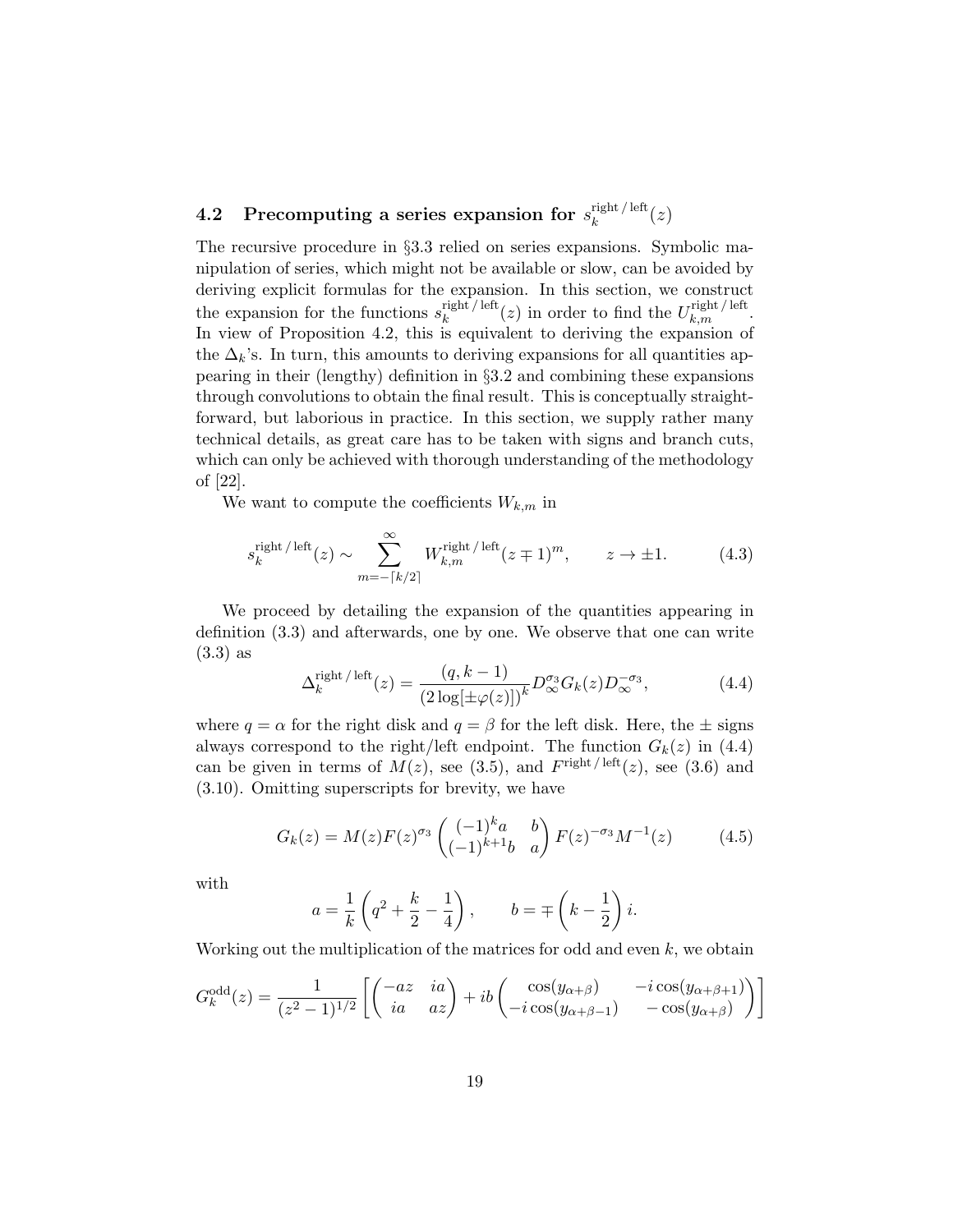and

$$
G_k^{\text{even}}(z) = \begin{pmatrix} a & 0 \\ 0 & a \end{pmatrix} + \frac{b}{(z^2 - 1)^{1/2}} \begin{pmatrix} -\sin(y_{\alpha+\beta}) & i\sin(y_{\alpha+\beta+1}) \\ i\sin(y_{\alpha+\beta-1}) & \sin(y_{\alpha+\beta}) \end{pmatrix}.
$$

Based on (3.7) and (3.11), the functions  $y_{\gamma} = y_{\gamma}(z)$  above are given by

$$
y_{\gamma} \sim -i\gamma \log(\pm \varphi(z)) - i(z^2 - 1)^{1/2} \sum_{n=0}^{\infty} \begin{cases} c_n(z-1)^n \\ d_n(z+1)^n, \end{cases}
$$
 (4.6)

with  $\gamma = \alpha + \beta$  or  $\gamma = \alpha + \beta \pm 1$ .

In order to compute the coefficients  $W_{k,m}$  in (4.3), we will expand all the previous functions in power series around  $z = \pm 1$ . We will use the notation  $v = z \mp 1$ , with minus (plus) sign for the right (left) disk.

We start with the power  $\log(\pm \varphi(z))^{-k}$  in (4.4): from (2.3), we get

$$
\log \varphi(z) = i\theta(z) \arccos(z),\tag{4.7}
$$

and  $\log(-\varphi(z)) = \log \varphi(z) - \theta(z)\pi i$ . Expanding the arccosine as  $z \to \pm 1$ , we obtain

$$
\log(\pm \varphi(z)) \sim (\pm 2v)^{1/2} \sum_{n=0}^{\infty} f_n v^n, \qquad f_n = \frac{(\frac{1}{2})_n}{(\mp 2)^n n! (1+2n)}, \tag{4.8}
$$

using the standard Pochhammer symbol  $(\frac{1}{2})_n$  and the variable v explained before. We note that the factor  $\theta(z)$  in (4.7) is cancelled by the branches of the logarithm and the square root. Continuing, we have the recursive result

$$
(\log(\pm \varphi(z)))^{-1} \sim (\pm 2v)^{-1/2} \sum_{n=0}^{\infty} g_{1,n} v^n, \qquad g_{1,n} = \frac{-1}{f_0} \sum_{j=0}^{n-1} g_{1,j} f_{n-j}
$$

with  $g_{1,0} = 1/f_0 = 1$ , and, for  $k > 1$ ,

$$
(\log(\pm \varphi(z)))^{-k} \sim (\pm 2v)^{-k/2} \sum_{n=0}^{\infty} g_{k,n} v^n \qquad g_{k,n} = \sum_{l=0}^{n} g_{k-l,l} g_{l,n-l}. \quad (4.9)
$$

In order to expand  $cos(y_\gamma)$  and  $sin(y_\gamma)$ , we note first that because of (4.6) and (4.8), we have

$$
y_{\gamma} \sim -i(\pm 2v)^{1/2} \sum_{n=0}^{\infty} \rho_{1,n,\gamma} v^n
$$
,  $\rho_{1,n,\gamma} = \gamma f_n \pm \sum_{j=0}^{n} \left(\frac{1}{j}\right) \begin{cases} c_{n-j} 2^{-j} \\ d_{n-j}(-2)^{-j} \end{cases}$ 

.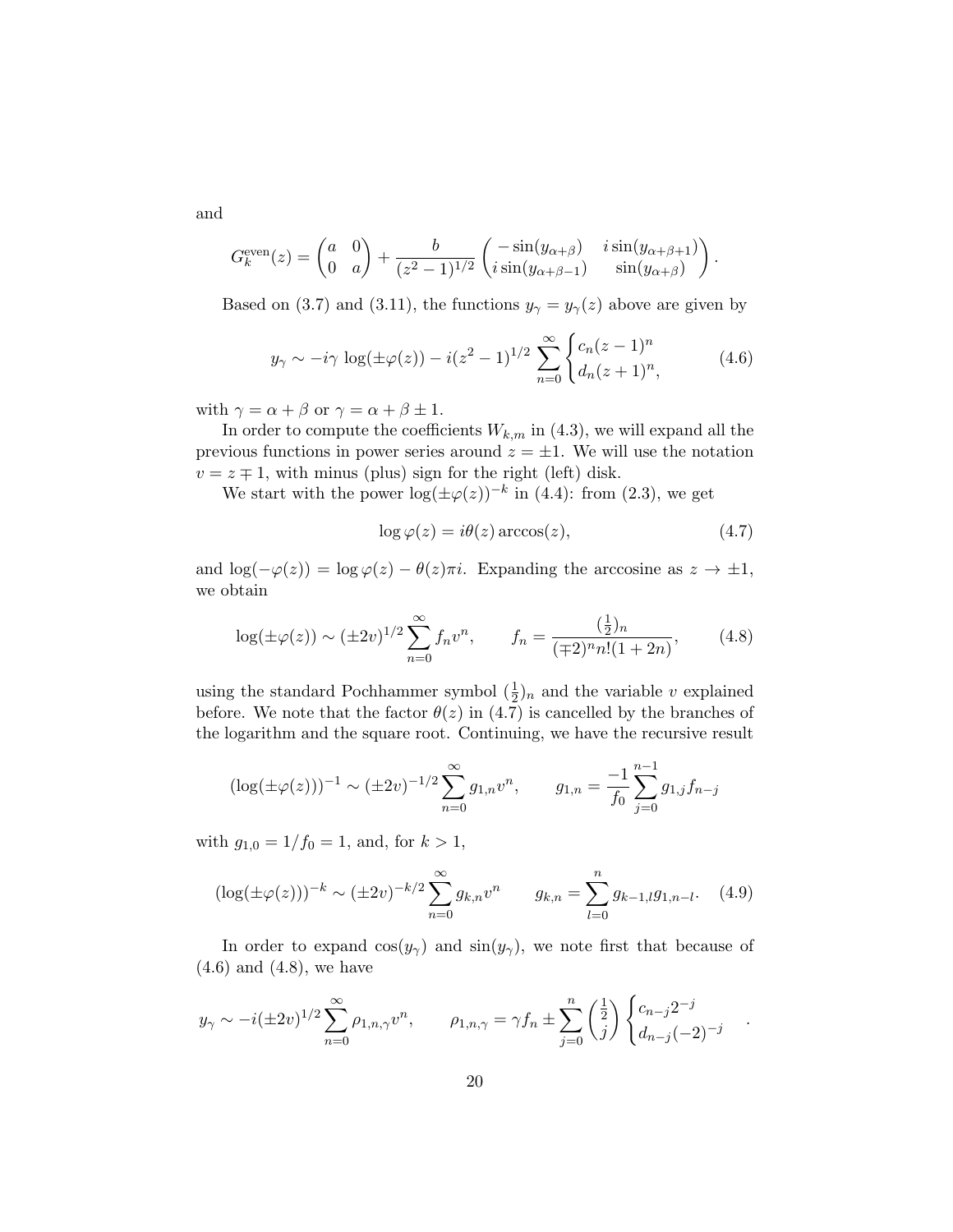Note that with the standard branch cuts for the powers,  $y_{\gamma}$  is real on the interval  $[-1, 1]$ . Then, for  $k > 1$ ,

$$
y_{\gamma}^{k} \sim (-i)^{k} (\pm 2v)^{k/2} \sum_{n=0}^{\infty} \rho_{k,n,\gamma} v^{n}, \qquad \rho_{k,n,\gamma} = \sum_{l=0}^{n} \rho_{k-l,l,\gamma} \rho_{1,n-l,\gamma},
$$

and

$$
\cos y_{\gamma} \sim \sum_{n=0}^{\infty} H_{n,\gamma}^{\text{odd}} v^n = 1 + \sum_{n=1}^{\infty} \left[ \sum_{j=1}^{n} (\pm 2)^j \frac{\rho_{2j,n-j,\gamma}}{(2j)!} \right] v^n,
$$
  

$$
\sin y_{\gamma} \sim -i (\pm 2v)^{1/2} \sum_{n=0}^{\infty} H_{n,\gamma}^{\text{even}} v^n = -i (\pm 2v)^{1/2} \sum_{n=0}^{\infty} \left[ \sum_{j=0}^{n} (\pm 2)^j \frac{\rho_{2j+1,n-j,\gamma}}{(2j+1)!} \right] v^n.
$$

One more expansion is needed, as we have to divide by  $(z^2 - 1)^{1/2}$ . Since

$$
(z^2 - 1)^{-1/2} \sim (\pm 2v)^{-1/2} \sum_{n=0}^{\infty} {\binom{-\frac{1}{2}}{n}} (\pm 2)^{-n} v^n,
$$

we obtain

$$
\frac{\cos(y_{\gamma})}{(z^2 - 1)^{1/2}} \sim (\pm 2v)^{-1/2} \sum_{n=0}^{\infty} \left[ 1 + \sum_{j=1}^{n} {\frac{-\frac{1}{2}}{j}} (\pm 2)^{-j} H_{n-j,\gamma}^{\text{odd}} \right] v^n,
$$
  

$$
\frac{\sin(y_{\gamma})}{(z^2 - 1)^{1/2}} \sim -i \sum_{n=0}^{\infty} \left[ \sum_{j=0}^{n} {\frac{-\frac{1}{2}}{j}} (\pm 2)^{-j} H_{n-j,\gamma}^{\text{even}} \right] v^n.
$$

Also, we observe that

$$
\frac{z}{(z^2-1)^{1/2}} \sim (\pm 2v)^{-1/2} \sum_{n=0}^{\infty} (2n+1) {n-\frac{3}{2} \choose n} (\mp 2)^{-n} v^n
$$

to complete the computation of  $G_k^{\text{odd}}(z)$  and  $G_k^{\text{even}}(z)$ .

Finally, bearing in mind (4.4) and Proposition 4.2, we write the coefficients  $W_{k,m}$  as follows.

**Proposition 4.3.** The coefficients  $W_{k,m}^{\text{right/ left}}$  in expansion (4.3) for the  $functions \; s_k^{\text{right}/\,\text{left}}$  $\lim_{k}$  (z) are given explicitly by

$$
W_{k,m}^{\text{right/ left}} = \frac{(q, k-1)}{(\pm 2)^{3k/2}} \sum_{j=0}^{m+(k+1)/2} g_{k,j} G_{k,m+(k+1)/2-j}^{\text{odd}},
$$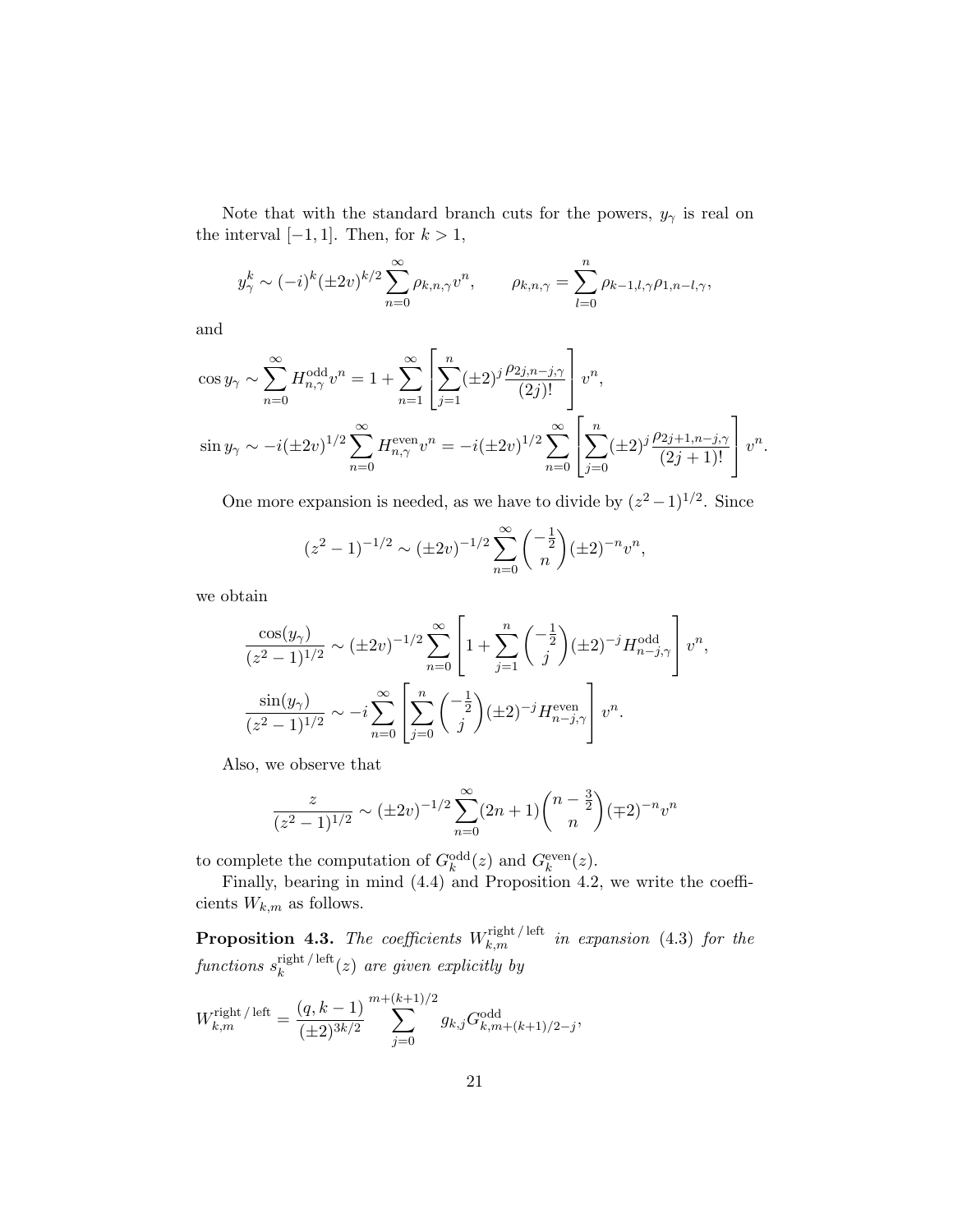$$
W_{k,m}^{\text{right/ left}} = \frac{(q, k-1)}{(\pm 2)^{3k/2}} \left( \frac{-(4q^2 + 2k - 1)g_{k,m+k/2}}{2k} I + \sum_{j=0}^{m+k/2} g_{k,j} G_{k,m+k/2-j}^{\text{even}} \right),
$$

with  $q = \alpha$  for the right disk and  $q = \beta$  for the left disk. Here,  $g_{k,i}$  are defined by (4.9) as the coefficients in the expansion of  $\log(\pm \varphi(z))^{-k}$  around  $z = \pm 1$ . The coefficient matrices  $G_{k,n}^{\text{odd/even}}$  are the expansion coefficients of  $G_k(z)$  defined by (4.5) around  $\pm 1$  for odd and even k, respectively.

**Remark 4.4.** One can compute the values  $V_{k,m}^{\text{right/ left}}$  directly in a simi $lar$  way: compare  $(3.13)$  and  $(4.3)$ , using the correspondence between these expressions given in Proposition 4.2.

Analogous formulas to  $(3.16)$ – $(3.17)$  can be derived, relating the  $U_{k,m}^{\text{right/ left}}$ ,  $Q_{k,m}^{\text{right/ left}}$  and  $W_{k,m}^{\text{right/ left}}$  values. However, the coefficients  $W_{k,m}^{\text{right/ left}}$  can also be used to compute  $U_{k,m}^{\text{right/ left}}$  directly, based on (4.1). This requires fewer  $W_{k,m}^{\text{right/left}}$  values than  $(3.16)$ – $(3.17)$  uses  $V_{k,m}^{\text{right/left}}$  values. That leads us to the final formula:

$$
U_{k,m}^{\text{right/left}} = W_{k,-m}^{\text{right/left}} + \sum_{j=1}^{k-1} \sum_{l=\max(m-[j/2],1)}^{\lceil (k-j)/2 \rceil} U_{k-j,l}^{\text{right/left}} + \sum_{j=1}^{k-1} \sum_{n=0}^{\lceil j/2 \rceil - m} \left( \sum_{i=1}^{\lceil (k-j)/2 \rceil} \frac{(1-i-n)_n}{(\pm 2)^i} U_{k-j,i}^{\text{right/left}} \right) \frac{W_{j,-n-m}^{\text{right/left/left}}}{(\pm 2)^n n!}.
$$
\n(4.10)

# 5 Numerical issues and implementation

#### 5.1 Square roots and other algebraic singularities

Several multivalued functions appear in the asymptotic expansions of §2, whose implementation in the complex plane deserves some attention. Recall first the mathematical expression for the  $\varphi$  function, first introduced in (2.3), which is

$$
\varphi(z) = z + (z^2 - 1)^{1/2}.
$$

This function is understood to be analytic in  $\mathbb{C} \setminus [-1,1]$  and to behave like z as  $z \to \infty$ . This means that  $(z^2 - 1)^{1/2}$  is the analytic continuation of the square root  $\sqrt{x^2-1}$ , positive for  $x > 1$ , to the complex plane minus the interval  $[-1, 1]$ . Observe that the square root is negative when  $z < -1$ , on the negative real axis.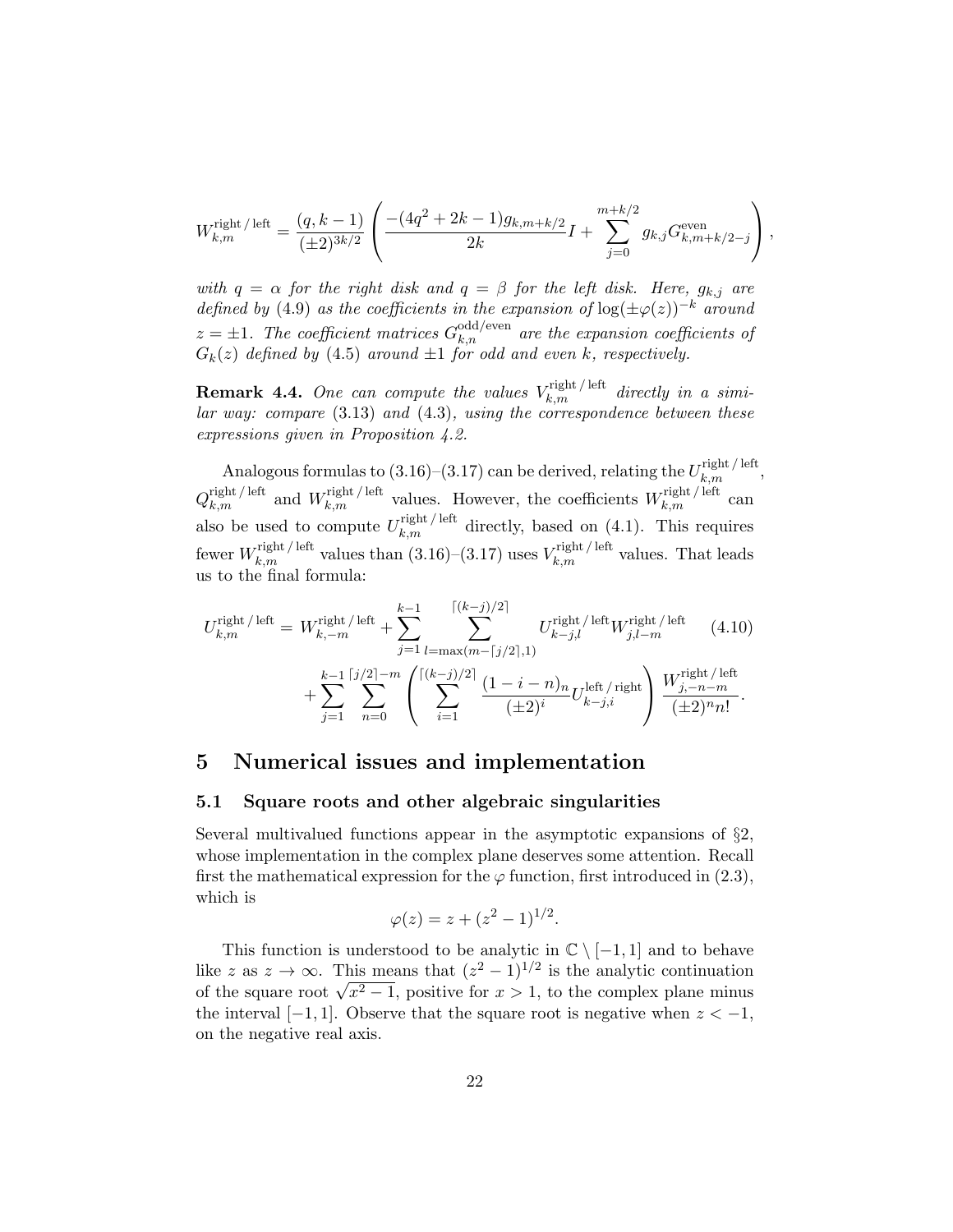This poses a problem in implementation, since the standard branch cut of the square root function in  $(z^2 - 1)^{1/2}$  results in an extra cut on the imaginary axis, because the argument of the square root is real and negative there. This extra cut is avoided when implementing the expression

$$
phi(z) = z + sqrt(z-1) * sqrt(z+1)
$$

using the standard branch cuts.

Similar considerations apply to other multivalued functions such as

$$
(1-z^2)^{1/2}
$$
,  $(1-z^2)^{1/4}$  and  $(z^2-1)^{1/4}$ ,

which are understood as analytic continuation of the corresponding functions on the real axis.

Finally, the arccosine function appears repeatedly in §2, including in expression (2.4) for  $\varphi(z)$ , definition (2.5) of  $\psi(z)$ , definition (2.10) of  $\lambda_{\pm}(z)$ , and in the expansions for the polynomials. The standard arccosine function has a branch cut on  $(-\infty, -1] \cup [1, \infty)$ . On the cut, the boundary values are the following, see [7, 4.23.24 & 4.23.25]:

$$
\arccos(z)_{\pm} = \begin{cases} \mp i \log((z^2 - 1)^{1/2} + z), & z \in [1, \infty), \\ \pi \mp i \log((z^2 - 1)^{1/2} - z), & z \in (-\infty, -1]. \end{cases}
$$

#### 5.2 Computation of contour integrals

Several expressions in §2 involve contour integrals around the interval  $[-1, 1]$ , see  $(2.8)$ ,  $(2.5)$  or  $(2.7)$ . The general form of these integrals is

$$
\frac{1}{2\pi i}\oint_{\gamma}F(\zeta)d\zeta,
$$

where  $\gamma$  encircles the interval  $[-1, 1]$  once in the positive direction and is contained in the region where  $h(z)$  is analytic and has a positive real part, see [22, §1.1].

If  $\log h(\zeta)$  appearing in  $F(\zeta)$  is an entire function, or meromorphic with known poles, these integrals can be computed explicitly using residue calculus. For instance, if  $\log h(\zeta)$  is entire, we only need to pick up the residue at infinity:

$$
\frac{1}{2\pi i} \int_{\gamma} F(\zeta) d\zeta = -F_{-1},
$$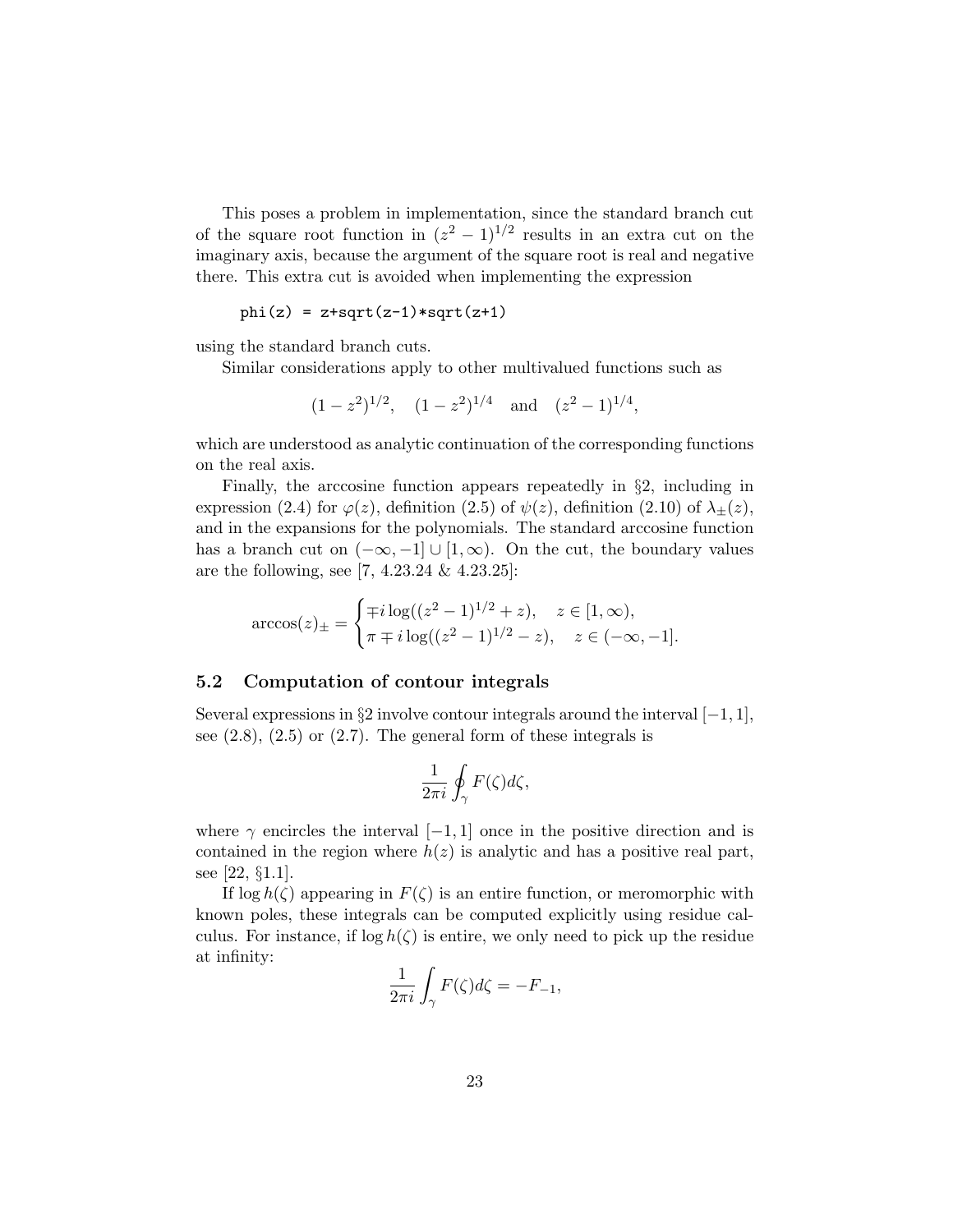where  $F_{-1}$  comes from the Taylor–Laurent series expansion

$$
\frac{-1}{t^2}F\left(\frac{1}{t}\right) \sim \sum_{m=-\infty}^{\infty} F_m t^m, \qquad t \to 0.
$$

An interesting example for which the coefficients  $c_n$  and  $d_n$  can be computed in this way occurs for the weight function  $h(z) = \exp(-cz^{2m})$ , with  $m \geq 1$ , see §6.1.

If this approach is not possible due to lack of analyticity of  $F(\zeta)$ , these expressions can be evaluated with the trapezoidal rule along a suitably chosen contour. This technique is exponentially accurate in the number of function evaluations, since the integrands are analytic and periodic functions, see [33]. We propose to integrate along Bernstein ellipses:

$$
E_{\rho} = \left\{ \frac{1}{2} \rho e^{i\theta} + \frac{1}{2} \rho^{-1} e^{-i\theta} \, | \, \theta \in [0, 2\pi] \right\}, \qquad \rho \ge 1
$$

These are parameterized by a value  $\rho > 1$ , with  $\rho = 1$  corresponding to the interval  $[-1, 1]$  itself and  $\rho > 1$  to an ellipse with foci at  $\pm 1$ . The size of the parameter  $\rho$  is limited by the analyticity of the integrand in the complex neighbourhood of [−1, 1]. It may be possible to determine an optimal value of  $\rho$ : we refer to [4] for an extensive analysis of the optimal radius in circular Cauchy integrals and to [35] for a related study of the optimal value of  $\rho$  of Bernstein ellipses in the computation of Chebyshev coefficients. For (2.5), the countour also has to encircle the point  $x$  at which we wish to evaluate  $\psi(x)$ .

An explicit expression for the trapezoidal rule using M points is

$$
\oint_{E_{\rho}} F(\zeta) d\zeta = \int_0^{2\pi} F\left(\frac{1}{2}\rho e^{i\theta} + \frac{1}{2}\rho^{-1}e^{-i\theta}\right) \left(\frac{1}{2}i\rho e^{i\theta} - \frac{1}{2}i\rho^{-1}e^{-i\theta}\right) d\theta
$$
\n
$$
\approx \frac{2\pi k}{M} \sum_{k=0}^{M-1} F\left(\frac{1}{2}\rho e^{i\theta_k} + \frac{1}{2}\rho^{-1}e^{-i\theta_k}\right) \left(\frac{1}{2}i\rho e^{i\theta_k} - \frac{1}{2}i\rho^{-1}e^{-i\theta_k}\right)
$$

with equispaced points located at  $\theta_k = 2\pi k/M$ . The minimal number of points M to use is of course dependent on the integrand. Due to the exponential convergence of trapezoidal rules for periodic integrands, the number M can in general be taken to be fairly small, except in the vicinity of poles of the integrand. The successive doubling algorithm in [4] that gives an optimal M (which should increase with n in  $c_n$  and  $d_n$ ) is included in the implementation.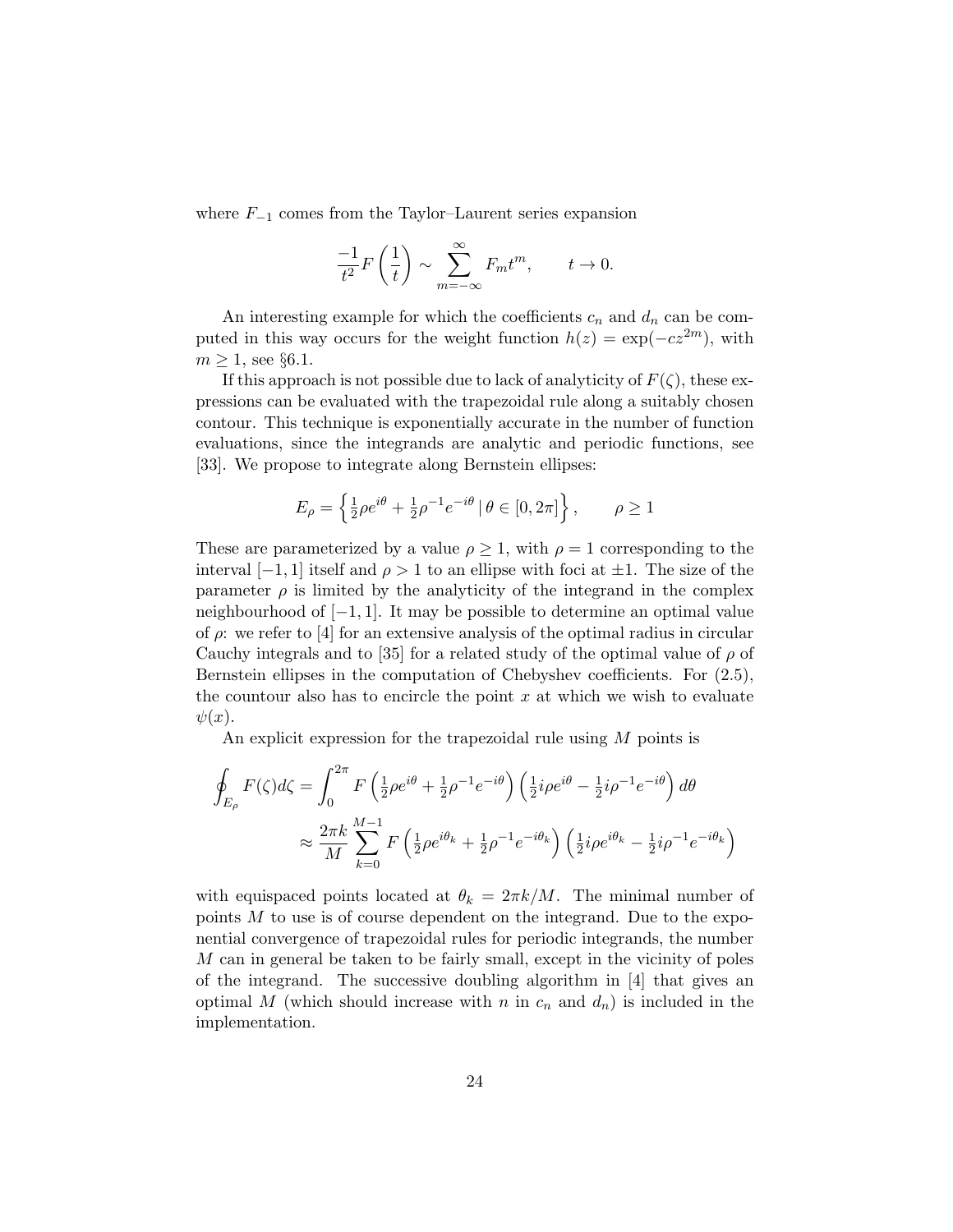We note that care has to be taken in general to remain on the same branch of the analytic continuation of  $\log h(z)$ . In other words, if we have Im(log  $h(\zeta)$ )  $\notin (-\pi, \pi]$ , evaluating  $h(z)$  first and then taking the principal branch of the logarithm would not yield the correct answer. In that case, one could take  $\rho$  closer to 1 and a higher M, or better, fill in the analytical continuation of  $\log h(z)$  into the trapezoidal rules.

## 5.3 On the analyticity and positivity of  $h(z)$

Several contour integrals in  $\S2$  are given in terms of the logarithm of h, so it is instructive to understand its possible behaviour in the complex plane. Recall that the principal branch of the logarithmic function has a branch cut along the negative real axis.

The function h satisfies several conditions stated in  $[22]$ :

- 1. h is a real-valued and positive function on  $[-1, 1]$ ,
- 2. h is analytic in a complex neighbourhood of  $[-1, 1]$ ,
- 3. furthermore, the real part of h is strictly positive in a complex neighbourhood U of  $[-1, 1]$ . The contours in §2 are restricted to lie in U.

The first condition guarantees existence of the orthogonal polynomials for all n. The second condition is required for the complex deformations in the Riemann-Hilbert problem to be valid.

We elaborate on the third condition. First, if  $h$  vanishes at a point on  $[-1, 1]$ , then the asymptotic behaviour of the orthogonal polynomials becomes substantially different. For examples of such behaviour, see e.g. [10, 9]. Second, if the real part of h has positive and negative values in a region, then there may be a branch cut of the principal branch of the logarithm in that region. In particular, branch points arise at roots of  $h(z)$ in the complex plane. Though branch cuts may be moved, and the contours appearing in this paper may be deformed in order to avoid branch points and other singularities of  $\log h$ , the simplest implementation uses Bernstein ellipses confined to the region where  $h(z)$  has positive real part.

It may appear to be problematic that  $h(z)$  appears in the asymptotic expansions of the polynomials in the complex plane through  $w(z)^{-1/2}$  when  $h(z)$  has singularities there. Clearly, the polynomials do not have such singularities. However, one may verify that singularities of  $h(z)$  cancel and the asymptotic expansions are, in fact, analytic functions away from the interval: see §2.3.2 for example.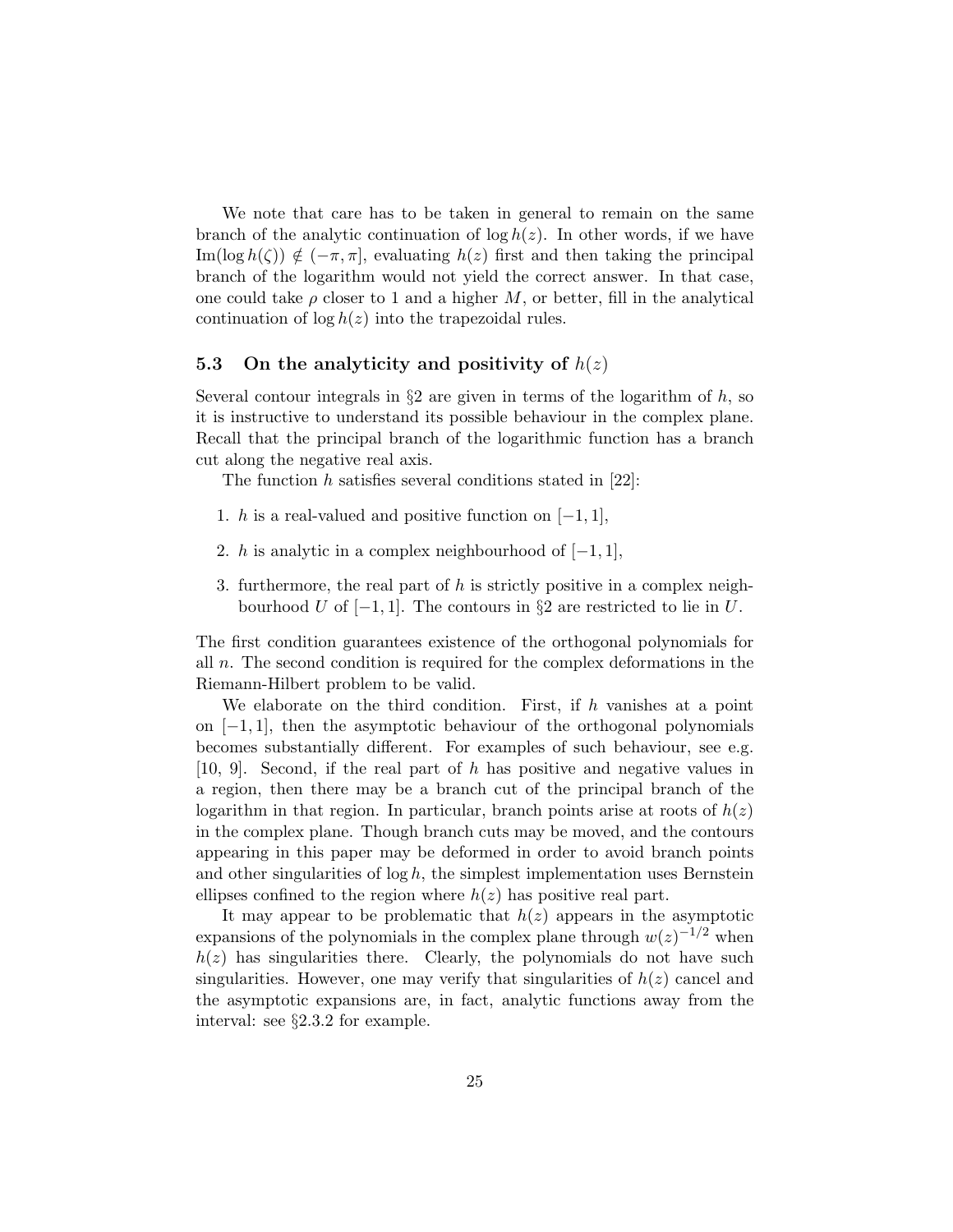## 5.4 Sizes of the region

To conclude, we return here to Remark 2.1 about the sizes of the different regions of the complex plane. Since the sizes of the disks around the endpoints and the size of the lens can be chosen arbitrarily, different expansions can be valid at any given point in the complex plane. We observed experimentally from our heuristics test in the implementation that whenever different expansions are valid at a point, the corresponding relative errors in the approximation of the polynomial differ typically at most by a factor of about 2, for large  $n$ .

There are a few exceptions. First, the expansion in the outer region is less accurate as we approach the interval  $[-1, 1]$  since it is 'missing' one of the exponentials that combines into the cosine-like expression in (2.9). This 'missing exponential' is exponentially small in the outer region, hence it can be discarded there, but not inside the lens. The point  $x = 0.2 + 0.5i$ is not *on* the interval, but close to it, and indeed in Figure 4 we only see the expected (order of) accuracy for the expansion in the outside region starting from  $n = 32$  for the highest number of terms in Figure 4. The exponentially small difference between (2.9) and (2.11) is only negligible from there onwards.

Another exception to the factor 2 difference appears when evaluating inside a disk of radius about 0.2 around the endpoints. There, the expansions in the respective disks can be orders of magnitude more accurate than the ones in the other regions. Indeed, the latter expansions blow up at the endpoints, whereas we note that in (2.12) and (2.13) the singularities at  $z = \pm 1$ are only apparent, something that is reflected in the series implementation. We also remark that when evaluating very close to an endpoint, say at a distance  $\epsilon_m^{1/3}$ , where  $\epsilon_m$  is the machine epsilon, one needs the series expansion (3.15) of  $R^{\text{right/ left}}(z)$  (which also avoids the explicit subtraction of poles that happens in  $(4.1)$ , as well as a series expansion of the other factors in (2.12) and (2.13). Without the use of series expansions, it is certainly helpful to employ the cosine transform, as commented on before in §2.6.

# 6 Examples and numerical results

An important source of examples is given by the canonical modifications or perturbations of the Jacobi weight function, via polynomial or rational factors (Christoffel and Geronimus –with mass equal to 0– perturbations). See [18, §2.7] for further references. In this section, we illustrate the accuracy of the asymptotic expansions with three different examples, that were chosen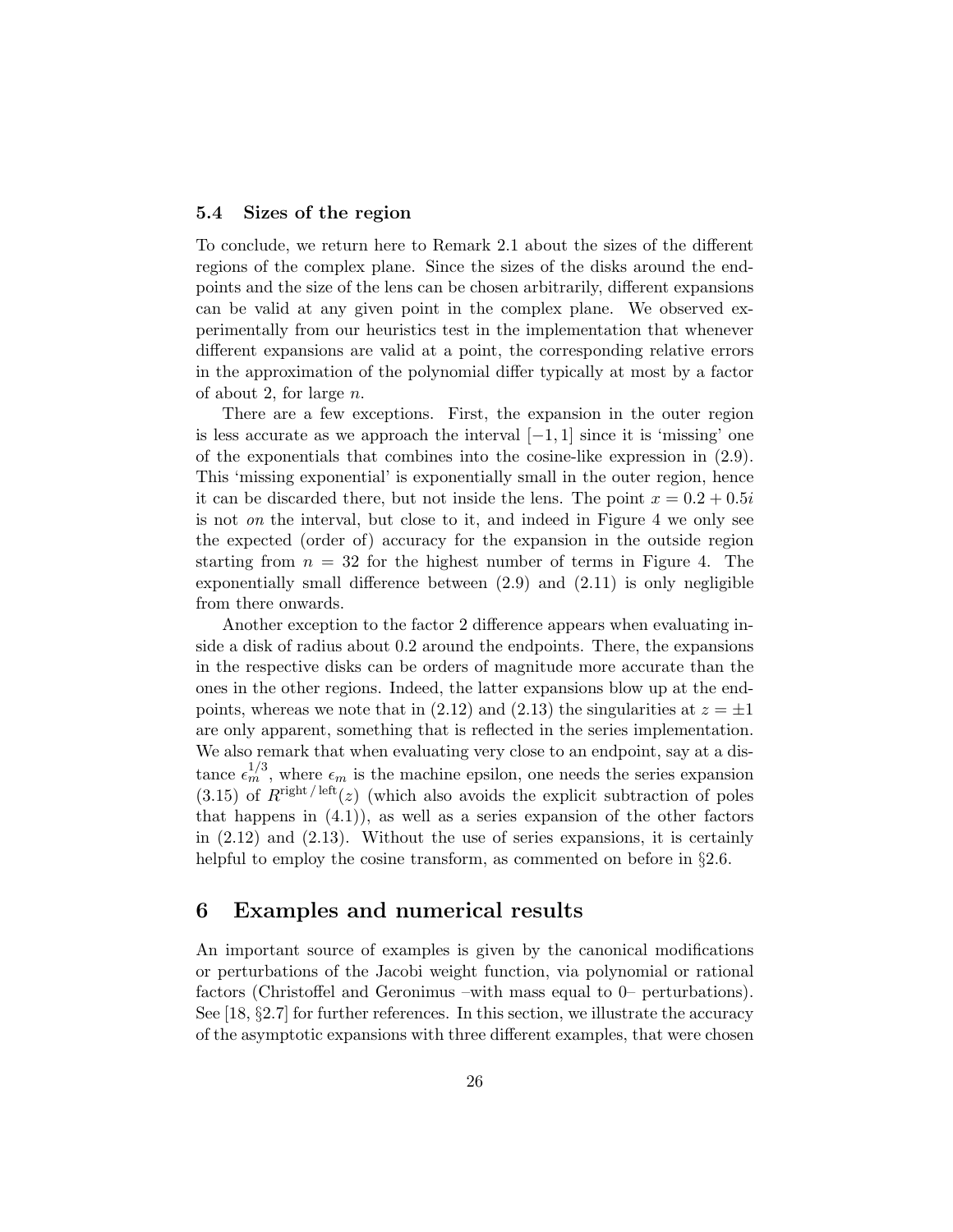from literature.

#### 6.1 An exponential weight function

Consider the weight function

$$
w(x) = h(x) = \exp(-cx^{2m}),
$$

with  $\alpha = \beta = 0$ . This weight function appears in methods for avoiding the Gibbs phenomenon of Fourier series [12].

The residue calculus from §5.2 yields explicit formulas for the coefficients  $c_n$  and  $d_n$ , because  $\log h(z) = -cz^{2m}$  is an entire function. We have that  $c_n = d_n = 0$  for  $n > 2m - 1$ . An explicit formula for the other coefficients is

$$
c_n = -c \sum_{j=0}^{\lfloor (2m-n-1)/2 \rfloor} {j-1/2 \choose j} {2m-1-2j \choose 2m-n-1-2j}.
$$

By symmetry, we have that  $d_n = (-1)^{n+1}c_n$ .

Also,

$$
\psi(x) = \frac{1}{2} \Big( \alpha (\arccos x - \pi) + \beta \arccos x \Big) + \frac{\sqrt{1 - x^2}}{2} \sum_{n=0}^{2m-1} c_n (x - 1)^n,
$$

and

$$
D_{\infty} = 2^{-\alpha/2 - \beta/2} \exp\left(\frac{-c}{2} {m-1/2 \choose m}\right).
$$

We illustrate the accuracy of the asymptotic expansion in the left disk. Figure 3 shows the relative error at the point  $x = -0.97$  as a function of n, for  $c = 7$  and  $m = 2$ . The 'exact' polynomials we compared with were obtained using Matlab routines from the OPQ-library that accompanies the book [11]. It is clear from the figure that the expansions improve with increasing  $n$ , at a rate that depends on the number of terms. High accuracy is achieved already at moderate values of  $n$ , for example  $10^{-7}$  relative error is seen at  $n = 32$  using six or seven terms. However, for small n, expansions with fewer terms are more accurate than expansions with more terms, as is to be expected from the asymptotic nature of the expansions. The asymptotic expansions of the coefficients  $\gamma_n$ ,  $\alpha_n$  and  $\beta_n$ , in the other regions and for other values of x exhibit similar behaviour.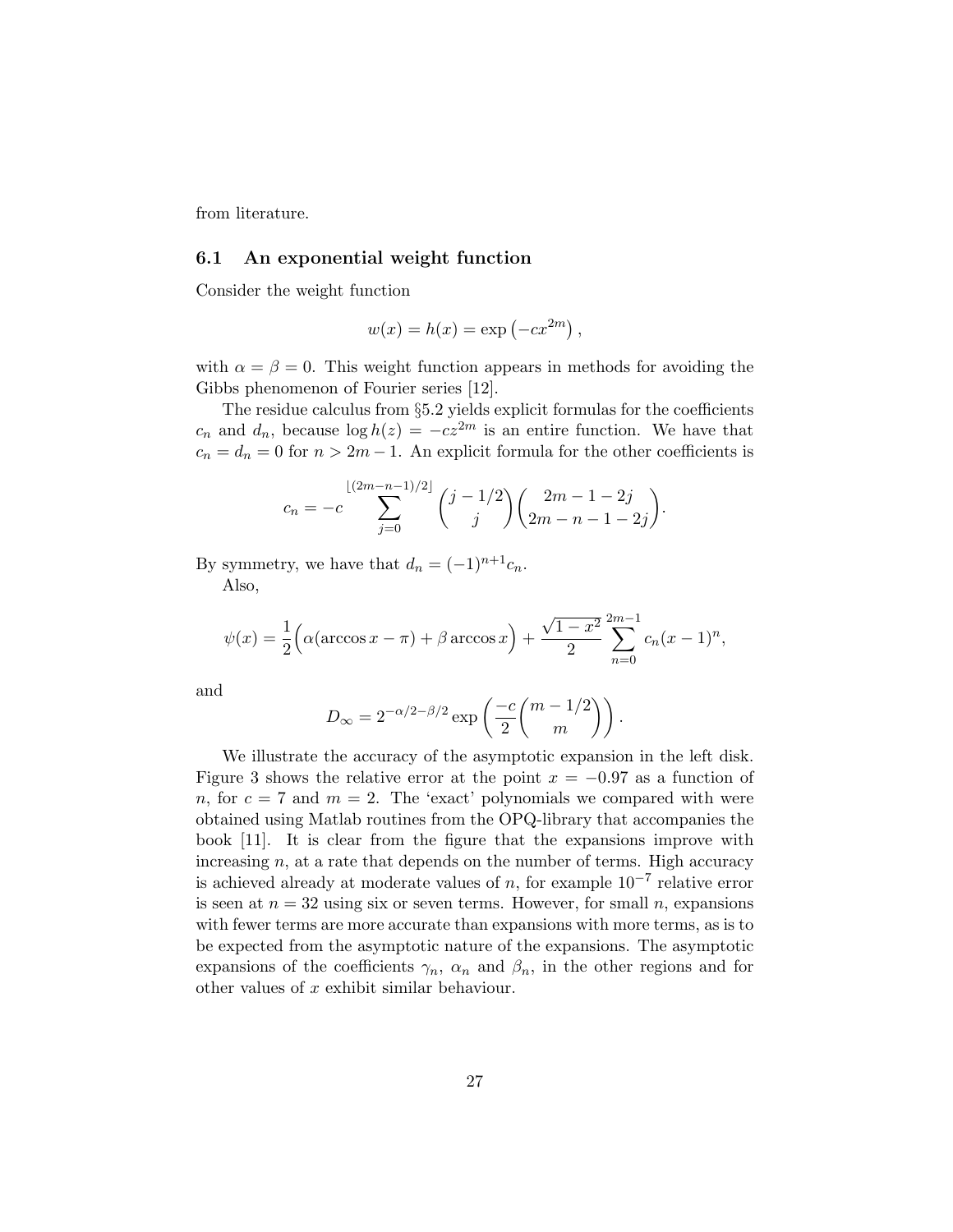

Figure 3: Relative error of the asymptotic expansion in the left boundary region as a function of *n*, for the weight function  $w(x) = \exp(-7x^4)$ . The expansion is evaluated at  $x = -0.97$ , with a varying number of terms. For each number of terms i, a line is plotted with slope  $n^{-i}$  that interpolates the best relative error.

# 6.2 A Jacobi-type weight function with a branch point in the complex plane

Next, we consider the weight function

$$
w(x) = \frac{1}{\sqrt{(1-x)(x+3)}},
$$

which leads to  $\alpha = -1/2$  and  $\beta = 0$ . It appears in the approximation of non-periodic functions on an interval using Fourier series on a larger interval [17, §3].

In this case,  $\log h(z)$  is not entire due to the singularity at  $x = -3$ . We have used the trapezoidal rules explained in §5.2 in order to compute the relevant contour integrals. We chose a Bernstein ellipse with  $\rho = 4$ , which crosses the real axis at  $x = -2$ : that is halfway between the singularity  $x = -1$  of the integrand in  $\psi(z)$  and related quantities and the singularity at −3. This choice reduces roundoff errors, although computing the condition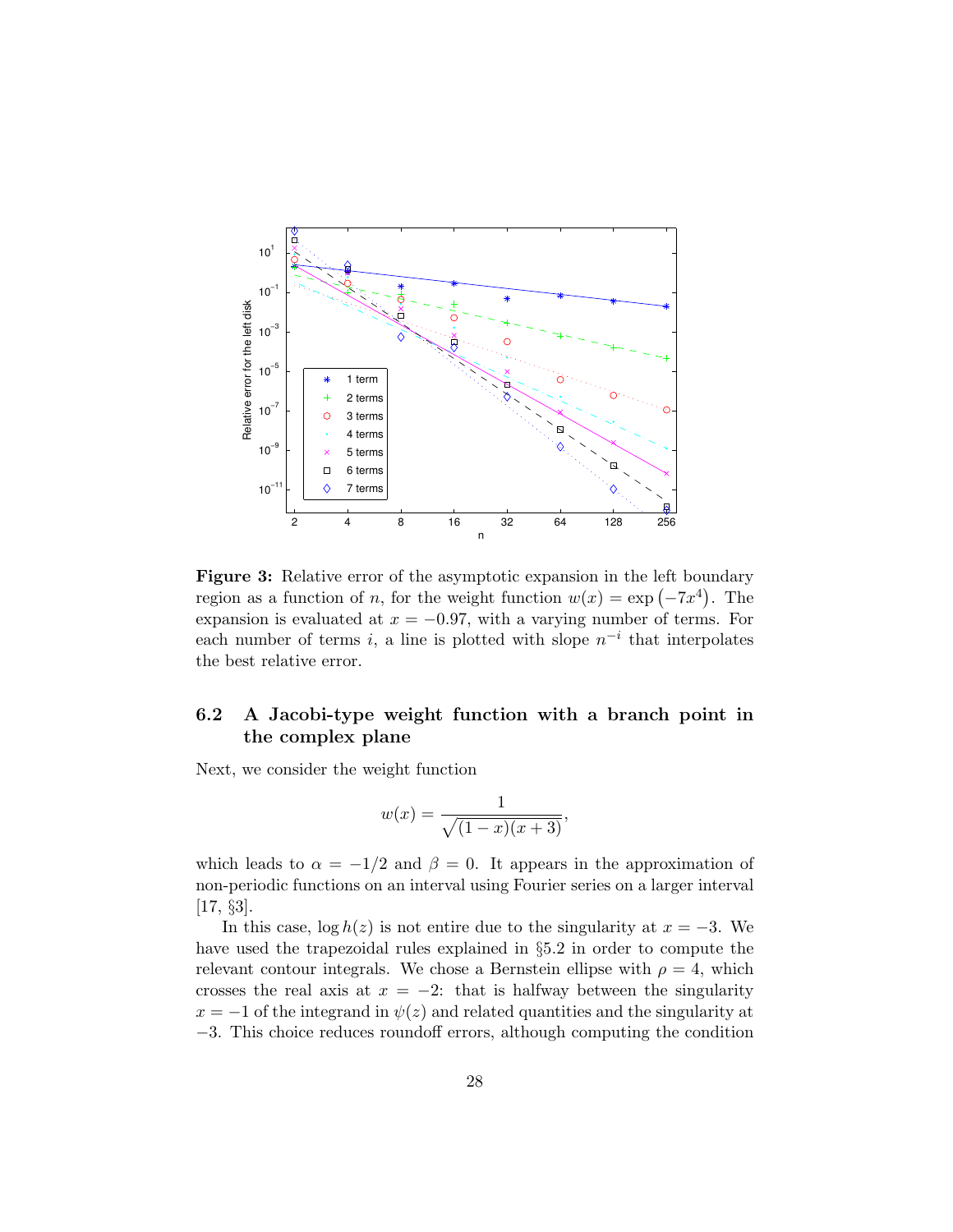number like in [4] and [35] seems to give an optimal  $\rho$  very close to 6 as predicted there. It would suffice to use only  $M = 80$  points in the trapezoidal rule, which is in between the last two iterations  $M = 64$  and 128 computed here by successive doubling up to  $c_2$ .



Figure 4: Relative error of the asymptotic expansion in the lens (left) and outside region (right) as a function of the degree  $n$ , for the weight function  $w(x) = 1/\sqrt{(1-x)(x+3)}$ . Both expansions are evaluated at the same point  $x = 0.2 + 0.5i$  and for a varying number of terms.

Figure 4 shows that we still obtain the expected order of convergence of the relative error. Some saturation appears for the highest number of terms around  $10^{-13}$ , due to doing computations close to machine precision and accumulating errors in the recurrence relation for the 'exact' polynomials. Results are shown for the asymptotic expansion in the lens as well as in the outer region, but with both expansions evaluated at the same point  $x =$  $0.2 + 0.5i$ . Such comparisons may lead to a decision as to which expansion to use in which part of the complex plane, see §5.4.

#### 6.3 Toda measures

Our results include the Toda modification explained in [18, §2.8] and given by  $h(x) = e^{-xt}$ , with  $t \in \mathbb{R}$ . The resulting orthogonal polynomials appear in the literature as time–dependent Jacobi polynomials, and they have been studied in connection with integrable systems and Painlevé transcendents, see for instance [1].

For this weight function, we have that  $c_0 = -t = d_0$  (which only enter in the third terms of the expansions),  $c_n = 0 = d_n$  for  $n \ge 1$ ,  $D_{\infty} = 2^{-\alpha/2 - \beta/2}$ and  $\psi(x) = \frac{1}{2} \Big( \alpha (\arccos x - \pi) + \beta \arccos x \Big) - \frac{t}{2}$ 2  $\sqrt{1-x^2}$ . The leading order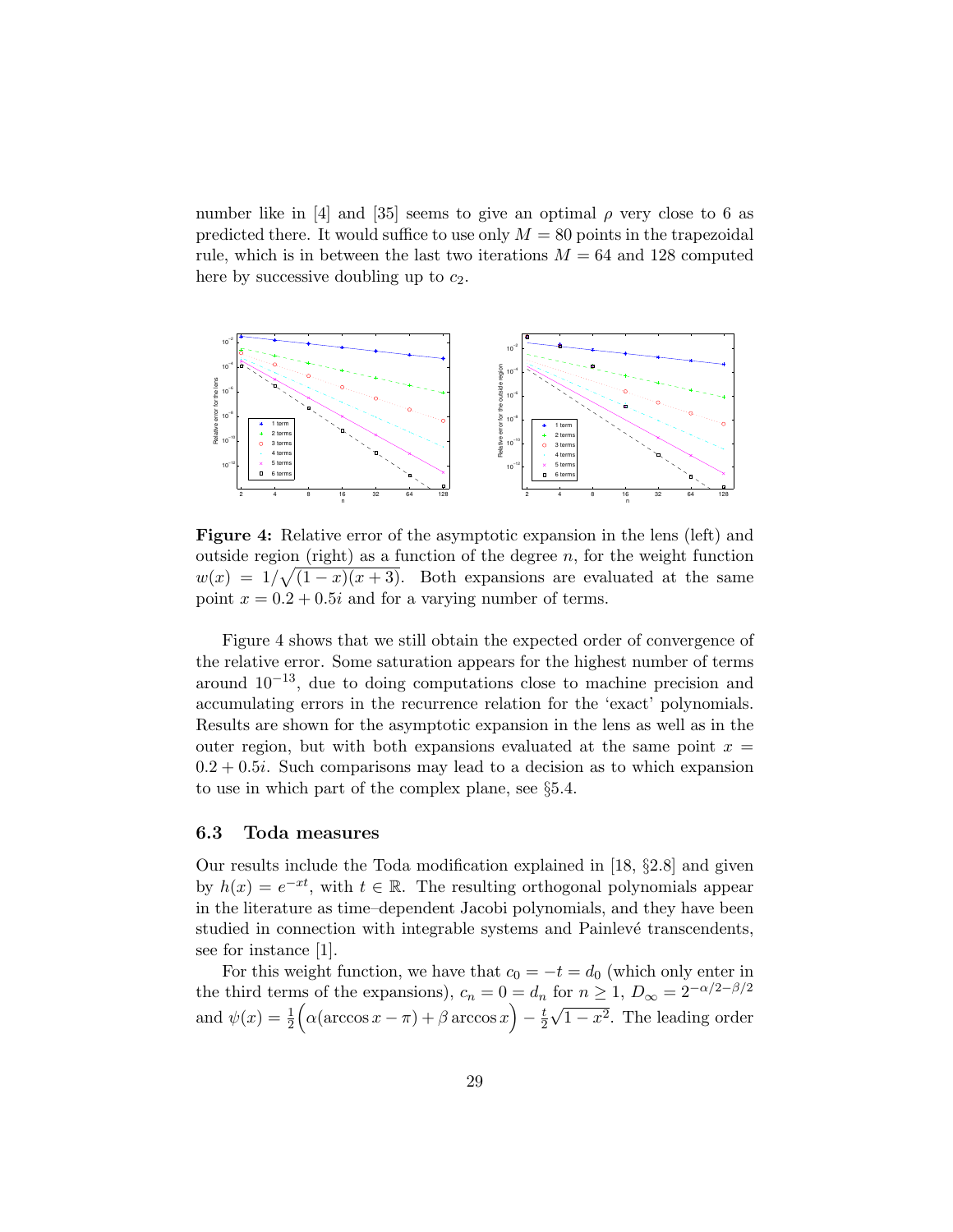term of the orthonormal polynomial in the lens is

$$
p_n(x) \sim \frac{\sqrt{2}\cos\left( [n + (1 + \alpha + \beta)/2] \arccos(x) - \pi/4 - \alpha\pi/2 - t\sqrt{1 - x^2}/2 \right)}{\sqrt{\pi}(1 - x)^{\alpha/2 + 1/4}(1 + x)^{\beta/2 + 1/4} \exp(-xt/2)}.
$$



Figure 5: Leading order terms of the orthonormal polynomials in the lens for the weight function  $w(x) = (1 - x^2)^{-1/2} \exp(-xt)$  at  $n = 101$ .

Figure 5 shows us that the envelope of the polynomial indeed behaves as  $e^{xt/2}$ . The weight function will become very small at  $x = 1$  when  $t \to +\infty$ , making the polynomial ill-defined and large there, while  $p_n(-1)$  will become very small. The inverse is true for  $t \to -\infty$  and the cases  $t = -2$  and  $t = 2$ are symmetric. In this example we have chosen  $\alpha = \beta = -1/2$ , and in this case we can simply use the expansion in the lens throughout the interval. The relative error with respect to the true polynomials remains bounded by  $10^{-5}$  pointwise for all cases shown.

# Acknowledgements

The authors gratefully acknowledge financial support from FWO (Fonds Wetenschappelijk Onderzoek, Research Foundation - Flanders, Belgium), through FWO research project G.0617.1. The first author acknowledges support from projects MTM2012–34787 and MTM2012-36732–C03–01, from the Spanish Ministry of Economy and Competitivity. The authors thank Arno Kuijlaars, Walter van Assche and Nele Lejon for useful discussions on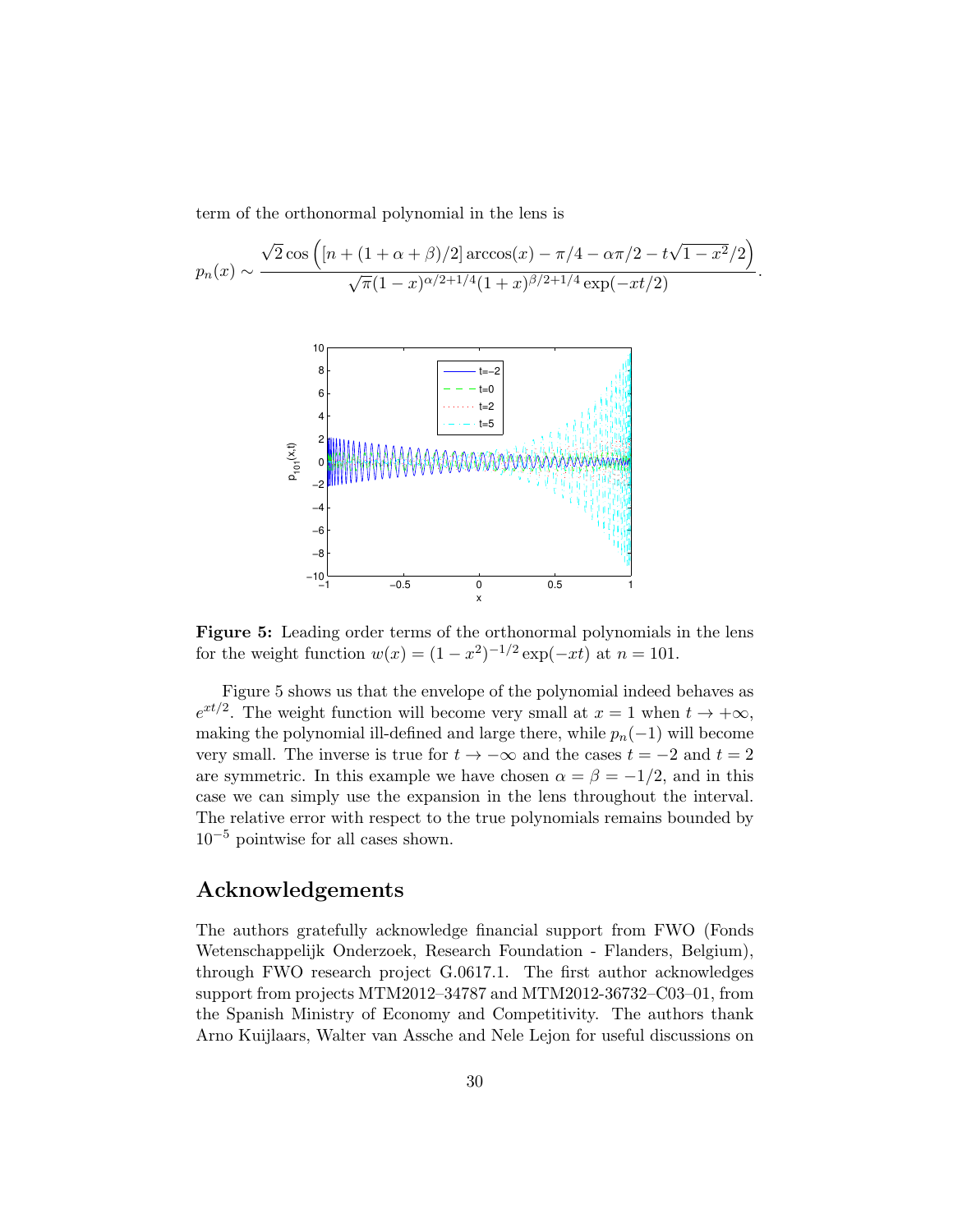the topic of this paper and the anonymous reviewers for their constructive comments.

# A Expressions for the first four higher-order terms

We illustrate the recursive computation of  $R_k$  by giving the first few terms explicitly for  $z$  outside the two disks. We have:

$$
\begin{split} R^{\text{outer}}(z) &= I + \frac{1}{n} \left( \frac{U_{1,1}^{\text{right}}}{z-1} + \frac{U_{1,1}^{\text{left}}}{z+1} \right) + \frac{1}{n^2} \left( \frac{U_{2,1}^{\text{right}}}{z-1} + \frac{U_{2,1}^{\text{left}}}{z+1} \right) \\ &\quad + \frac{1}{n^3} \left( \frac{U_{3,1}^{\text{right}}}{z-1} + \frac{U_{3,2}^{\text{right}}}{(z-1)^2} + \frac{U_{3,1}^{\text{left}}}{z+1} + \frac{U_{3,2}^{\text{left}}}{(z+1)^2} \right) \\ &\quad + \frac{1}{n^4} \left( \frac{U_{4,1}^{\text{right}}}{z-1} + \frac{U_{4,2}^{\text{right}}}{(z-1)^2} + \frac{U_{4,1}^{\text{left}}}{z+1} + \frac{U_{4,2}^{\text{left}}}{(z+1)^2} \right) + \mathcal{O}\left( \frac{1}{n^5} \right), \end{split}
$$

 $\rm{with}^1$ 

$$
U_{1,1}^{\text{right}} = \frac{4\alpha^2 - 1}{16} D_{\infty}^{\sigma_3} \begin{pmatrix} -1 & i \\ i & 1 \end{pmatrix} D_{\infty}^{-\sigma_3},
$$
  
\n
$$
U_{1,1}^{\text{left}} = \frac{4\beta^2 - 1}{16} D_{\infty}^{\sigma_3} \begin{pmatrix} 1 & i \\ i & -1 \end{pmatrix} D_{\infty}^{-\sigma_3},
$$
  
\n
$$
U_{2,1}^{\text{right}} = \frac{4\alpha^2 - 1}{256} D_{\infty}^{\sigma_3} \begin{pmatrix} A_2(\alpha, \beta, c_0) & iB_2(\alpha, \beta, c_0) \\ iC_2(\alpha, \beta, c_0) & D_2(\alpha, \beta, c_0) \end{pmatrix} D_{\infty}^{-\sigma_3},
$$
  
\n
$$
U_{2,1}^{\text{left}} = \frac{4\beta^2 - 1}{256} D_{\infty}^{\sigma_3} \begin{pmatrix} -A_2(\beta, \alpha, -d_0) & iB_2(\beta, \alpha, -d_0) \\ iC_2(\beta, \alpha, -d_0) & -D_2(\beta, \alpha, -d_0) \end{pmatrix} D_{\infty}^{-\sigma_3},
$$

and

$$
A_2(a, b, c) = + 8a + 8b + 8c - 4b^2 + 1,
$$
  
\n
$$
B_2(a, b, c) = -8a - 8b - 8c + 4a^2 + 4b^2 - 10,
$$
  
\n
$$
C_2(a, b, c) = -8a - 8b - 8c - 4a^2 - 4b^2 + 10,
$$
  
\n
$$
D_2(a, b, c) = -8a - 8b - 8c - 4b^2 + 1.
$$

Next, we have

$$
U_{3,1}^{\text{right}} = \frac{4\alpha^2 - 1}{8192} D_{\infty}^{\sigma_3} \begin{pmatrix} A_3(\alpha, \beta, c_0, -d_0) & i(q_3 + r_3)(\alpha, \beta, c_0, -d_0) \\ i(q_3 - r_3)(\alpha, \beta, c_0, -d_0) & D_3(\alpha, \beta, c_0, -d_0) \end{pmatrix} D_{\infty}^{-\sigma_3},
$$

<sup>1</sup>Note that the following expressions are slightly different from those given in [22, §8.2].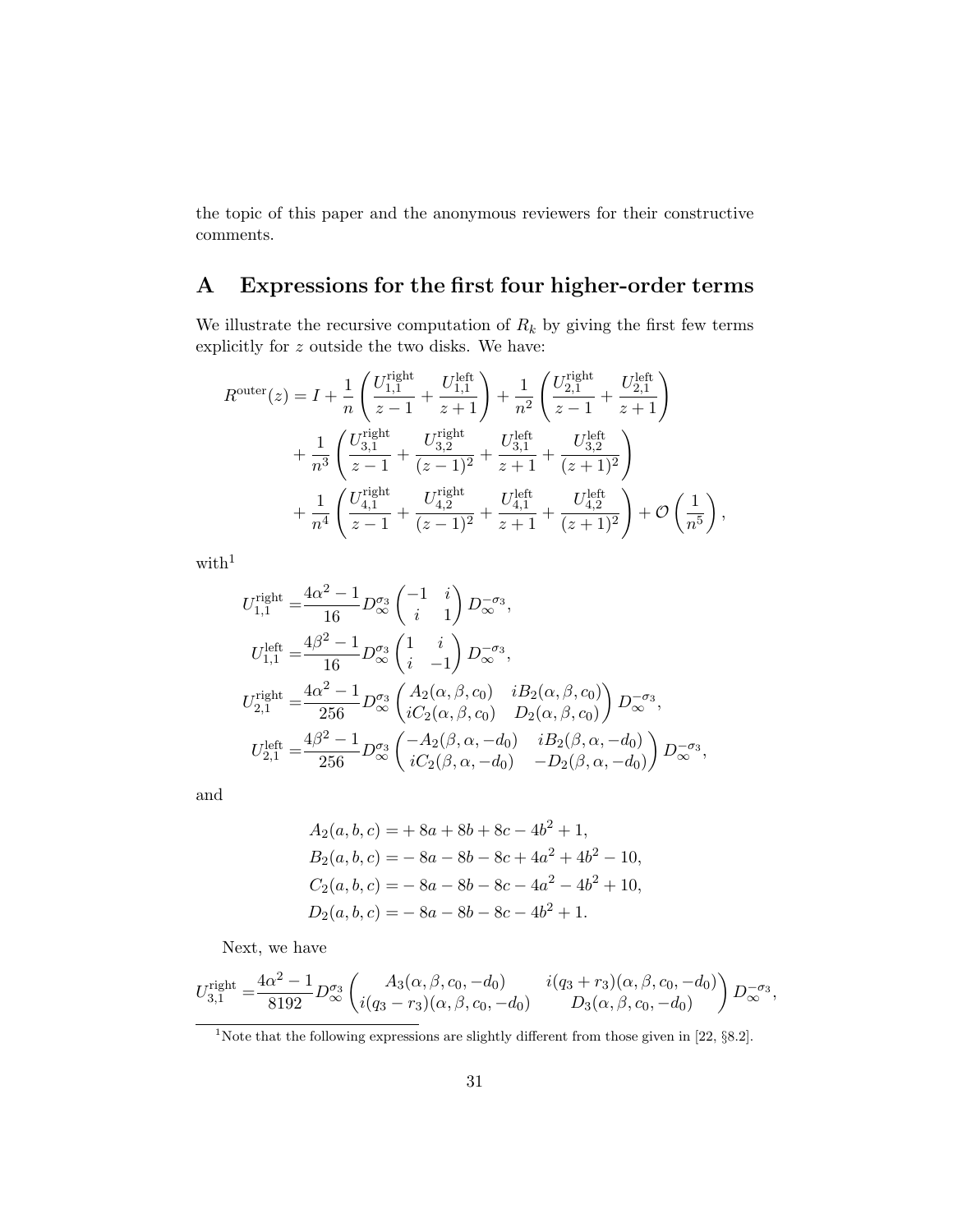$$
U_{3,1}^{\text{left}} = \frac{4\beta^2 - 1}{8192} D_{\infty}^{\sigma_3} \begin{pmatrix} -A_3(\beta, \alpha, -d_0, c_0) & i(q_3 + r_3)(\beta, \alpha, -d_0, c_0) \\ i(q_3 - r_3)(\beta, \alpha, -d_0, c_0) & -D_3(\beta, \alpha, -d_0, c_0) \end{pmatrix} D_{\infty}^{-\sigma_3},
$$

with

$$
A_3(a, b, f, g) = 16(4b^2 - 1)(f + g + 2a + 2b) - 2(4b^2 - 1)(2a^2 + 2b^2 - 1)
$$
  
\n
$$
- 128[(a + b)^2 + f(f + 2a + 2b)],
$$
  
\n
$$
q_3(a, b, f, g) = 128(a + b)^2 + 128f(f + 2a + 2b) - \frac{388}{3}a^2 - 84b^2 + \frac{64}{3}a^4 + 16b^4
$$
  
\n
$$
+ 48a^2b^2 + 176,
$$
  
\n
$$
r_3(a, b, f, g) = - 128(a + b)(a^2 + b^2) + 320(a + b) - 64b^2(f + g) - 128fa^2
$$
  
\n
$$
+ 304f + 16g,
$$
  
\n
$$
D_3(a, b, f, g) = 16(4b^2 - 1)(f + g + 2a + 2b) + 2(4b^2 - 1)(2a^2 + 2b^2 - 1)
$$
  
\n
$$
+ 128[(a + b)^2 + f(f + 2a + 2b)],
$$

and

$$
U_{3,2}^{\text{right}} = \frac{(4\alpha^2 - 1)(4\alpha^2 - 9)(4\alpha^2 - 25)}{12288} D_{\infty}^{\sigma_3} \begin{pmatrix} -1 & i \\ i & 1 \end{pmatrix} D_{\infty}^{-\sigma_3},
$$
  
\n
$$
U_{3,2}^{\text{left}} = \frac{(4\beta^2 - 1)(4\beta^2 - 9)(4\beta^2 - 25)}{12288} D_{\infty}^{\sigma_3} \begin{pmatrix} -1 & -i \\ -i & 1 \end{pmatrix} D_{\infty}^{-\sigma_3},
$$
  
\n
$$
U_{4,1}^{\text{right}} = \frac{4\alpha^2 - 1}{65536} D_{\infty}^{\sigma_3} \begin{pmatrix} (v_4 + w_4)(\alpha, \beta, c_0, d_0, c_1) & i(x_4 + y_4)(\alpha, \beta, c_0, d_0, c_1) \\ i(x_4 - y_4)(\alpha, \beta, c_0, d_0, c_1) & (v_4 - w_4)(\alpha, \beta, c_0, d_0, c_1) \end{pmatrix} D_{\infty}^{-\sigma_3},
$$
  
\n
$$
U_{4,1}^{\text{left}} = \frac{4\beta^2 - 1}{65536} D_{\infty}^{\sigma_3} \begin{pmatrix} -(v_4 + w_4)(\beta, \alpha, -d_0, -c_0, d_1) & i(x_4 + y_4)(\beta, \alpha, -d_0, -c_0, d_1) \\ i(x_4 + y_4)(\beta, \alpha, -d_0, -c_0, d_1) & -(v_4 - w_4)(\beta, \alpha, -d_0, -c_0, d_1) \end{pmatrix} D_{\infty}^{-\sigma_3},
$$

with

$$
v_4(a, b, f_0, g_0, f_1) = \frac{1 - 4b^2}{6} \left[ 384(f_0^2 + g_0^2 - f_0g_0 + 3(a + b)(f_0 - g_0)) + 16((a^2 + b^2)^2 + a^2b^2) + 1196(a + b)^2 - 88ab - 219 \right],
$$

$$
w_4(a, b, f_0, g_0, f_1) = -4 [(4b^2 - 1)(8b^2 + 4a^2 - 11)g_0 + 48(4a^2 - 9)f_1 - 768abf_0 -f_0(128f_0(f_0 + 3(a + b)) + 16b^2(b^2 + 2a^2 + 25) + 312a^2 + 139)-2(a + b)(b^2(24b^2 + 24a^2 + 46) + 58a^2 + 128ab + 3)],
$$

$$
x_4(a, b, f_0, g_0, f_1) = 4 [(4b^2 - 1)(8b^2 + 12a^2 - 29)g_0 + 48(4a^2 - 9)f_1 - 768abf_0 - f_0(128f_0(f_0 + 3(a + b)) + 16b^2(b^2 + 6a^2 + 16) + 8a^2(8a^2 - 7) + 643)- 4(a + b)(b^2(12b^2 + 36a^2 - 31) + a^2(16a^2 - 65) + 64ab + 132)],
$$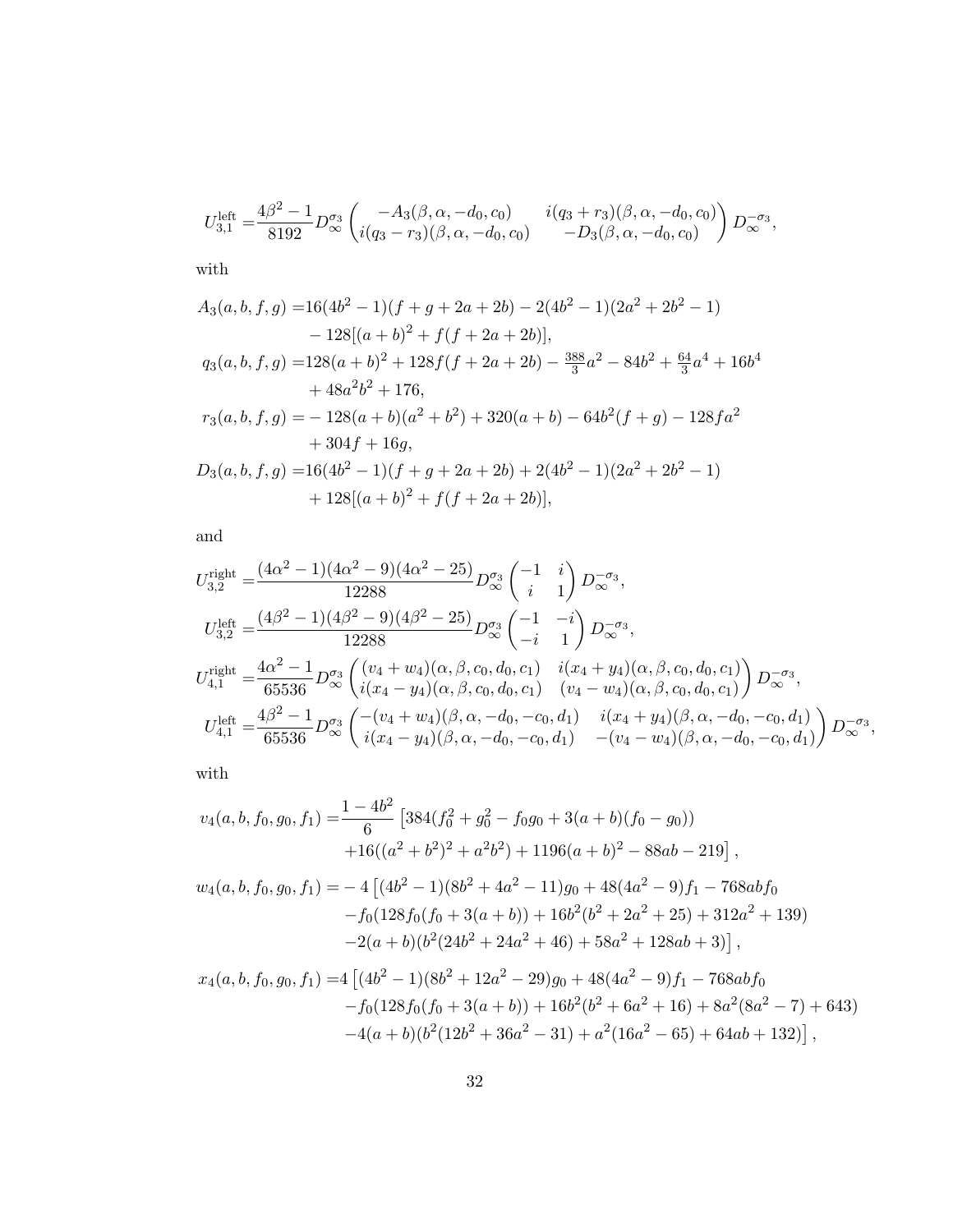$$
y_4(a, b, f_0, g_0, f_1) = \frac{4}{3} \left[ 48(4b^2 - 1)g_0(g_0 - f_0 - 3(a + b)) + b^4(48a^2 + 542) + 48f_0^2(4b^2 + 12a^2 - 28) + 144(a + b)(4b^2 + 8a^2 - 19)f_0 + a^4(56b^2 + 422) + ab(1152(a^2 + b^2) + 988ab - 2880) + 16a^6 - 1393b^2 - 951a^2 - 498 + 8b^6 \right].
$$

Finally,

$$
U_{4,2}^{\text{right}} = \frac{(4\alpha^2 - 1)(4\alpha^2 - 9)(4\alpha^2 - 25)}{2^{17}3} D_{\infty}^{\sigma_3} \begin{pmatrix} E_4 & iF_4 \ iG_4 & H_4 \end{pmatrix} D_{\infty}^{-\sigma_3},
$$
  
\n
$$
E_4 = -4\alpha^2 - 8\beta^2 + 48\alpha_0 + 48\alpha + 48\beta + 3,
$$
  
\n
$$
F_4 = +8\alpha^2 + 8\beta^2 - 48\alpha_0 - 48\alpha - 48\beta - 52,
$$
  
\n
$$
G_4 = -8\alpha^2 - 8\beta^2 - 48\alpha_0 - 48\alpha - 48\beta + 52,
$$
  
\n
$$
H_4 = -4\alpha^2 - 8\beta^2 - 48\alpha_0 - 48\alpha - 48\beta + 3,
$$
  
\n
$$
U_{4,2}^{\text{left}} = \frac{(4\beta^2 - 1)(4\beta^2 - 9)(4\beta^2 - 25)}{2^{17}3} D_{\infty}^{\sigma_3} \begin{pmatrix} I_4 & iJ_4 \ iK_4 & L_4 \end{pmatrix} D_{\infty}^{-\sigma_3},
$$
  
\n
$$
I_4 = -8\alpha^2 - 4\beta^2 - 48d_0 + 48\alpha + 48\beta + 3,
$$
  
\n
$$
J_4 = -8\alpha^2 - 8\beta^2 - 48d_0 + 48\alpha + 48\beta + 52,
$$
  
\n
$$
K_4 = +8\alpha^2 + 8\beta^2 - 48d_0 + 48\alpha + 48\beta - 52,
$$
  
\n
$$
L_4 = -8\alpha^2 - 4\beta^2 + 48d_0 - 48\alpha - 48\beta + 3.
$$

# B Proof of Proposition 4.2

The basic idea for the proof is induction, and also the fact that the term

$$
(s_j(z)\Delta_{m-j}(z)+s_{m-j}(z)\Delta_j(z))^{\text{right/left}}
$$

always simplifies to 0 when  $m$  is odd or something proportional to  $I$  when  $m$  is even.

*Proof.* For simplicity we present the case of  $s_m^{\text{right}}(z)$  and omit the superscripts. The proof proceeds by induction in  $m$  in formula  $(4.2)$ . The case  $m = 1$  is clear from  $(4.2)$  because then there is an empty summation in (4.2). We assume that the proposition holds for  $k = 1, \ldots, m - 1$ .

If m is even, we can rewrite the sum on the right hand side of  $(4.2)$  as follows:

$$
\sum_{j=1}^{m-1} s_j(z) \Delta_{m-j}(z) = s_{m/2}(z) \Delta_{m/2}(z) + \sum_{j=1}^{m/2-1} \left[ s_j(z) \Delta_{m-j}(z) + s_{m-j}(z) \Delta_j(z) \right],
$$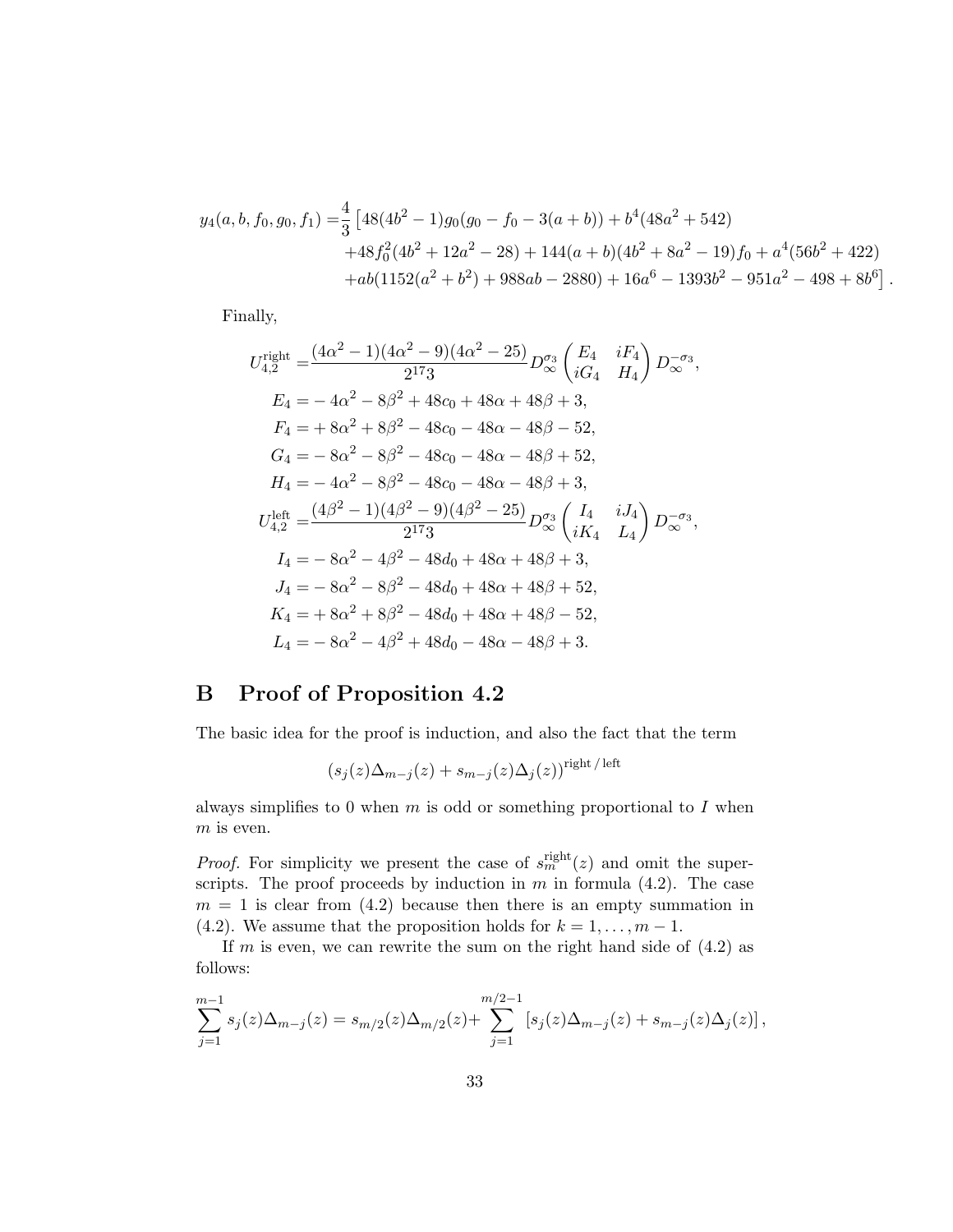and if m is odd,

$$
\sum_{j=1}^{m-1} s_j(z) \Delta_{m-j}(z) = \sum_{j=1}^{(m-1)/2} \left[ s_j(z) \Delta_{m-j}(z) + s_{m-j}(z) \Delta_j(z) \right].
$$

We recall the formula (3.3), and for  $1 \leq k \leq m-1$ , we denote

$$
A_k^{\alpha} = \begin{pmatrix} \frac{(-1)^k}{k} (\alpha^2 + \frac{k}{2} - \frac{1}{4}) & -i (k - \frac{1}{2}) \\ (-1)^k (k - \frac{1}{2}) i & \frac{1}{k} (\alpha^2 + \frac{k}{2} - \frac{1}{4}) \end{pmatrix},
$$

and

$$
B_k^{\alpha} = \begin{cases} A_k^{\alpha}, & k \text{ odd,} \\ A_k^{\alpha} - \frac{4\alpha^2 + 2k - 1}{2k}I, & k \text{ even.} \end{cases}
$$

Then

$$
s_j(z)\Delta_{m-j}(z)+s_{m-j}(z)\Delta_j(z) = \frac{(\alpha, j-1)(\alpha, m-j-1)}{(2\log \varphi(z))^m} \times D_{\infty}^{\sigma_3}M(z)F(z)^{\sigma_3}C_{j,m-j}^{\alpha}F(z)^{-\sigma_3}M(z)^{-1}D_{\infty}^{-\sigma_3},
$$

where  $C^{\alpha}_{j,m-j} = B^{\alpha}_{j} A^{\alpha}_{m-j} + B^{\alpha}_{m-j} A^{\alpha}_{j}.$ 

We observe that if m is odd then for j odd we have  $m - j$  even, and for j even we have  $m - j$  odd. In both cases, a direct computation shows that  $C_{j,m-j}^{\alpha} = 0$ . Then  $s_m(z) = \Delta_m(z)$ , and the proposition is true in this case.

If m is even, then j and  $m - j$  are simultaneously odd or even. In this case, the matrix  $C_{j,m-j}^{\alpha}$  reduces to a multiple of the identity matrix:

$$
C_{j,m-j}^{\alpha} = \lambda_{j,m-j} I,
$$

where

$$
\lambda_{j,m-j} = (-1)^{j-1} \frac{(4\alpha^2 + 4j(m-j) - 1)(4\alpha^2 - (2j-1)(2(m-j) - 1))}{8j(m-j)}.
$$

Therefore,

$$
s_j(z)\Delta_{m-j}(z) + s_{m-j}(z)\Delta_j(z) = \frac{(\alpha, j-1)(\alpha, m-j-1)}{(2\log \varphi(z))^m} \lambda_{j,m-j} I. \quad (B.1)
$$

Now, we need to sum this last expression over  $j$ . Using the symmetry  $j \leftrightarrow m - j$  of the coefficients, we can write

$$
s_{m/2}(z)\Delta_{m/2}(z) + \sum_{j=1}^{m/2-1} \left[ s_j(z)\Delta_{m-j}(z) + s_{m-j}(z)\Delta_j(z) \right]
$$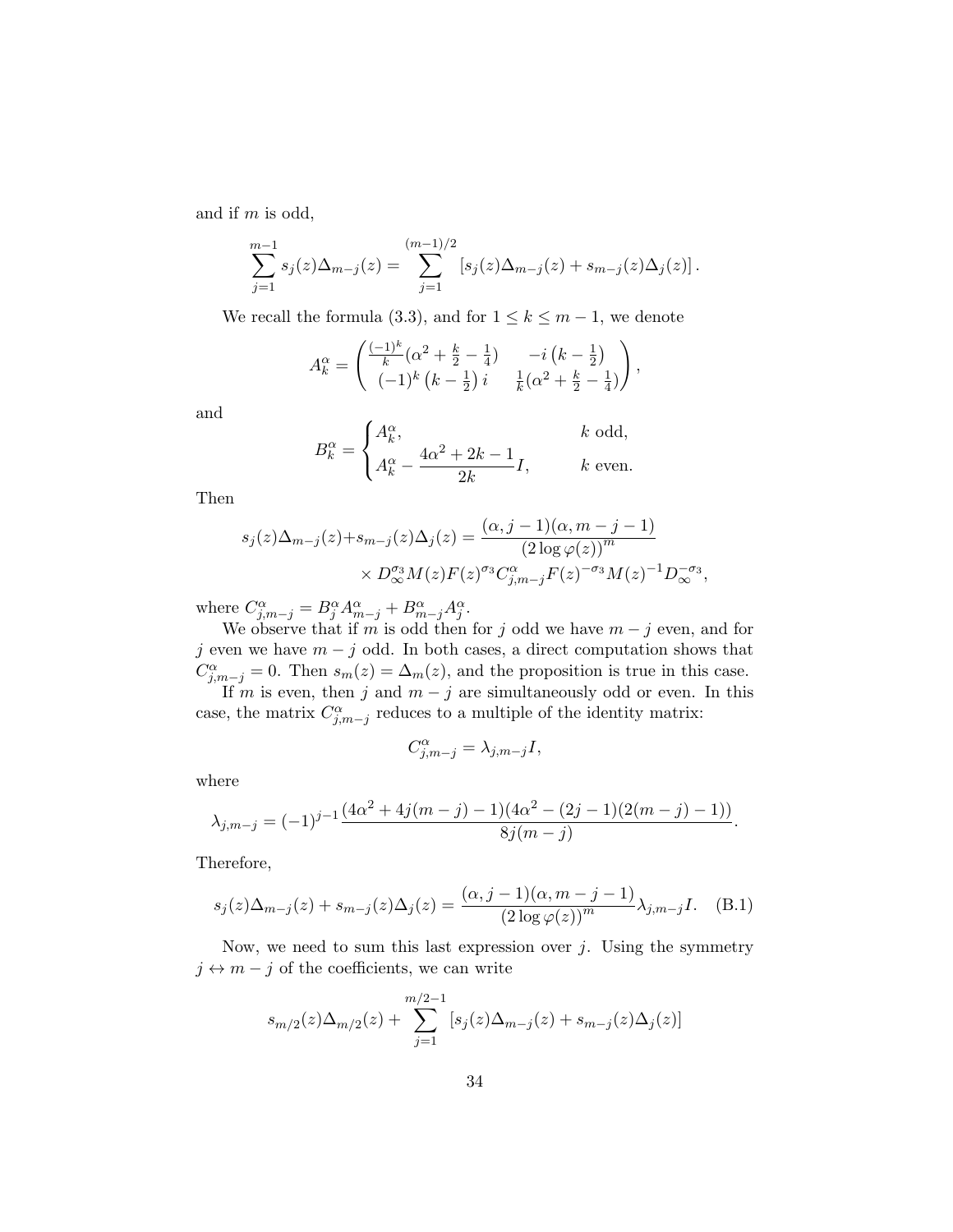$$
= \frac{1}{2} \sum_{j=1}^{m-1} [s_j(z)\Delta_{m-j}(z) + s_{m-j}(z)\Delta_j(z)]
$$
  
= 
$$
\frac{1}{2(2\log \varphi(z))^m} \sum_{j=1}^{m-1} (\alpha, j-1)(\alpha, m-j-1)\lambda_{j,m-j} I,
$$
 (B.2)

using  $(B.1)$ . The sum  $(B.2)$  is of hypergeometric type, since we can write the coefficients  $(\alpha, k)$  as follows:

$$
(\alpha, k) = (-1)^k \frac{\left(\frac{1}{2} + \alpha\right)_k \left(\frac{1}{2} - \alpha\right)_k}{k!},
$$
\n(B.3)

in terms of the standard Pochhammer symbol. Next, we may apply a known algorithm due to Gosper and later extended by Zeilberger, see [14] and also [19]. Let

$$
a_j = (\alpha, j-1)(\alpha, m-j-1)\lambda_{j,m-j},
$$

then the algorithm seeks  $S_j$ , such that the sum telescopes as follows:

$$
\sum_{j=1}^{m-1} a_j = S_{m-1} - S_0.
$$

Under the hypothesis that  $S_j/S_{j-1}$  is a rational function in j, the ratio  $a_j/a_{j-1}$  is also rational in j, and can be written as

$$
\frac{a_j}{a_{j-1}} = \frac{p_j}{p_{j-1}} \frac{q_j}{r_j},
$$

where in this case

$$
p_j = (4\alpha^2 - 4j^2 + 4jm - 1)(4\alpha^2 + 4j^2 - 4jm + 2m - 1),
$$
  
\n
$$
q_j = (-m + j - 1)(2\alpha + 2j - 3)(2\alpha - 2j + 3),
$$
  
\n
$$
r_j = (2\alpha + 2(m - j) - 1)(2\alpha - 2(m - j) + 1)j.
$$

Then  $S_j$  is constructed as follows:

$$
S_j = \frac{q_{j+1}}{p_j} f_j a_j,
$$
\n(B.4)

where  $f_j$  is a function of j to be determined. In this case,  $f_j$  is a polynomial of degree 2 in  $j$  that satisfies the linear recursion

$$
p_j = q_{j+1}f_j - r_jf_{j-1}.
$$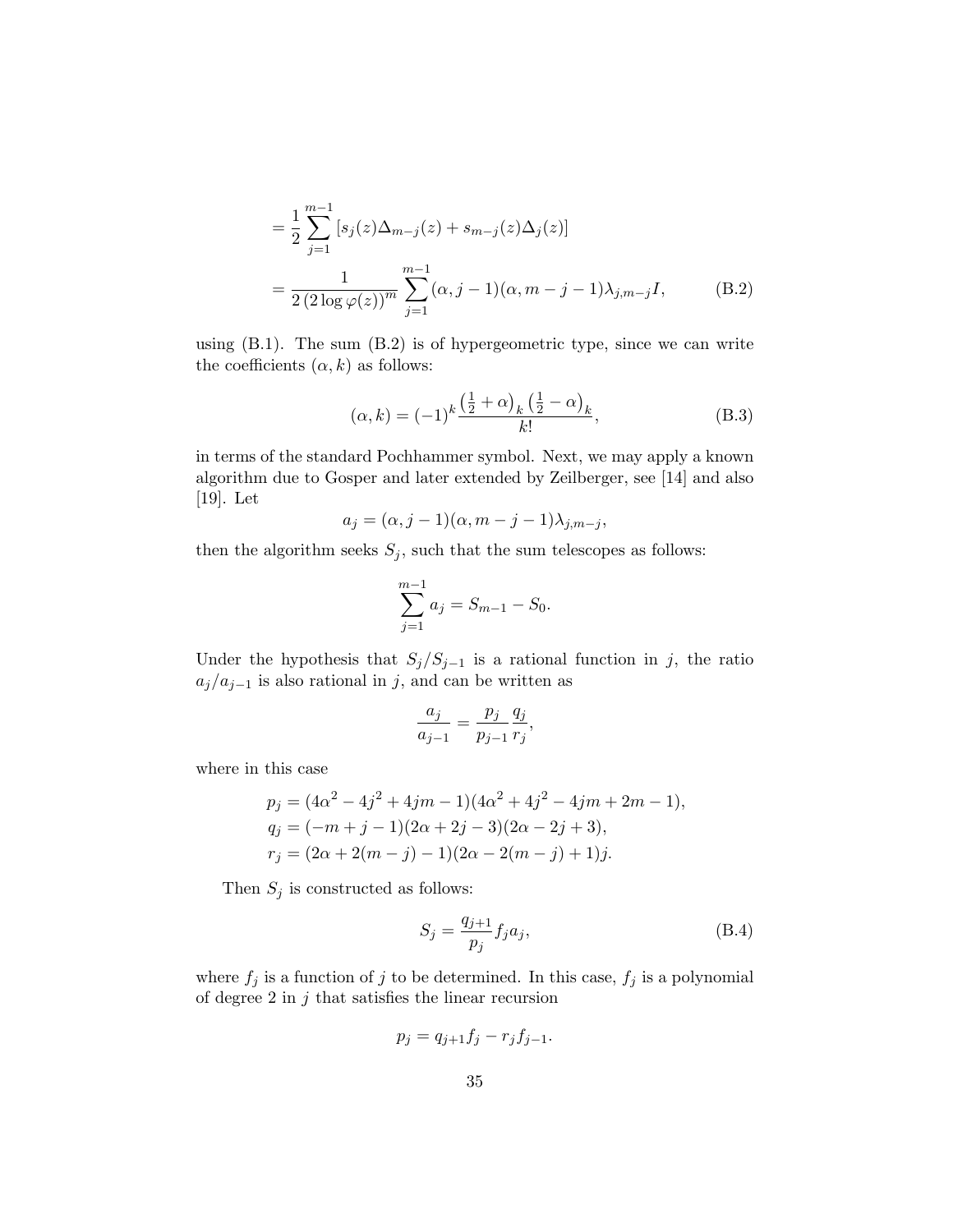From here we get

$$
f_j = -\frac{4\alpha^2 - 4j^2 + 4jm - 4j + 2m - 1}{m},
$$

and using  $(B.4)$ , we get  $S_i$ . Finally, a brief computation yields

$$
S_{m-1} - S_0 = -\frac{4\alpha^2 + 2m - 1}{m!} \left(\frac{1}{2} + \alpha\right)_{m-1} \left(\frac{1}{2} - \alpha\right)_{m-1}
$$
  
= 
$$
\frac{4\alpha^2 + 2m - 1}{m} (\alpha, m - 1),
$$

using (B.3) and the fact that m is even. This completes the proof for  $s_k^{\text{right}}$ rigni $\frac{k}{}$ .

This reasoning can be carried out analogously for the  $s_k^{\text{left}}$ , by replacing  $\alpha$  by  $\beta$ , ln( $\varphi(z)$ ) by ln( $-\varphi(z)$ ) and taking into account the extra sign of the off-diagonal elements in  $A_{\mu}^{\alpha}$ . off-diagonal elements in  $A_k^{\alpha}$ .

# References

- [1] E. Basor, Y. Chen, and T. Ehrhardt. Painlev´e V and time dependent Jacobi polynomials. J. Phys. A: Math. Theor., 43:015204, 2010.
- [2] I. Bogaert. Iteration-Free Computation of Gauss–Legendre Quadrature nodes and weights. SIAM J. Sci. Comput., 36(3):A1008–A1026, 2014.
- [3] I. Bogaert, B. Michiels, and J. Fostier.  $\mathcal{O}(1)$  computation of Legendre polynomials and Gauss-Legendre nodes and weights for parallel computing. SIAM J. Sci. Comput., 34(3):C83–C101, 2012.
- [4] F. Bornemann. Accuracy and Stability of Computing High-order Derivatives of Analytic Functions by Cauchy Integrals. Found. Comput. Math., 11:1–63, 2011. DOI 10.1007/s10208-010-9075-z.
- [5] P. Deift. Orthogonal Polynomials and Random Matrices: a Riemann– Hilbert Approach. American Mathematical Society, 2000.
- [6] P. Deift and X. Zhou. A Steepest Descent Method for Oscillatory Riemann–Hilbert Problems. Bull. Amer. Math. Soc., 26(1):119–124, 1992.
- [7] NIST Digital Library of Mathematical Functions. http://dlmf.nist.gov/, Release 1.0.9 of 2014-08-29. Online companion to [24].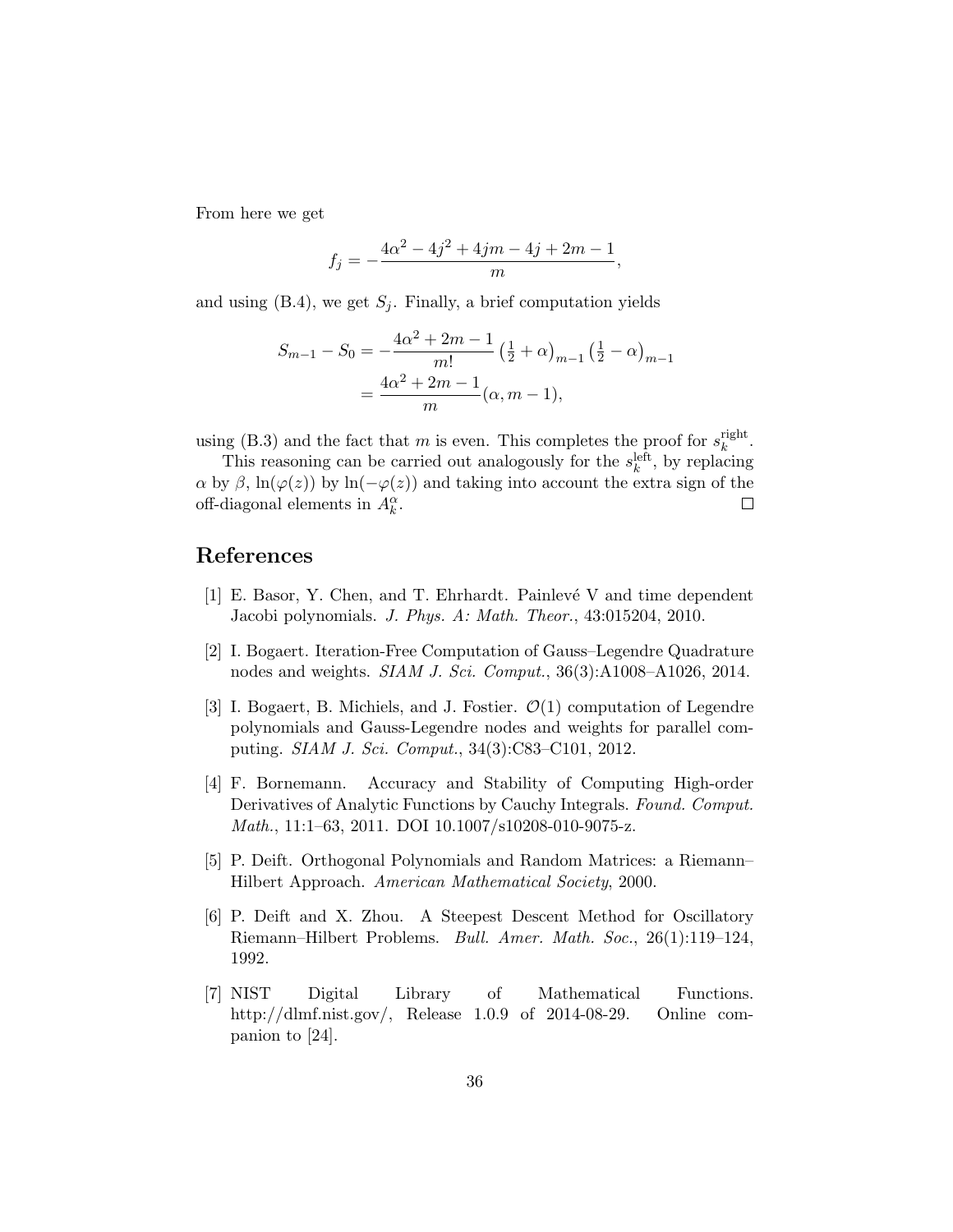- [8] A. Fokas, A. Its, and A. Kitaev. The isomonodromy approach to matrix models in 2D quantum gravity. Comm. Math. Phys., 147:395–430, 1992.
- [9] A. Foulquié Moreno, A. Martínez-Finkelshtein, and V. Sousa. On a conjecture of A. Magnus concerning the asymptotic behavior of the recurrence coefficients of the generalized Jacobi polynomials. J. Approx. Theory, 162:807–831, 2010.
- [10] A. Foulquié Moreno, A. Martínez-Finkelshtein, and V. Sousa. Asymptotics of orthogonal polynomials for a weight with a jump on [−1, 1]. Constr. Approx., 33:219–263, 2011.
- [11] W. Gautschi. *Orthogonal Polynomials*. Oxford Science Publications (reprint), 2010. Companion piece with Matlab code at https://www. cs.purdue.edu/archives/2002/wxg/codes/OPQ.html.
- [12] A. Gelb and J. Tanner. Robust reprojection methods for the resolution of the Gibbs phenomenon. Appl. Comput. Harmon. Anal., 20(1):3–25, 2006.
- [13] A. Glaser, X. Liu, and V. Rokhlin. A fast algorithm for the calculation of the roots of special functions. SIAM J. Sci. Comput., 29(4):1420– 1438, 2007.
- [14] R. W. Gosper. Decision procedure for indefinite hypergeometric summation. Proc. Natl. Acad. Sci. USA, 75(1):40–42, 1978.
- [15] N. Hale and A. Townsend. Fast and accurate computation of Gauss– Legendre and Gauss–Jacobi quadrature nodes and weights. SISC, 35:A652–A672, 2013.
- [16] N. Hale and A. Townsend. A fast, simple, and stable Chebyshev– Legendre transform using an asymptotic formula. SISC, 36:A148–A167, 2014.
- [17] D. Huybrechs. On the Fourier extension of non-periodic functions. SIAM J. Numer. Anal., 47(6):4326–4355, 2010.
- [18] M. E. H. Ismail. Classical and Quantum Orthogonal Polynomials in One Variable. Cambridge University Press, Cambridge, 2005.
- [19] T. H. Koornwinder. On Zeilberger's algorithm and its q-analogue. J. Comput. Appl. Math., 48:91–111, 1993.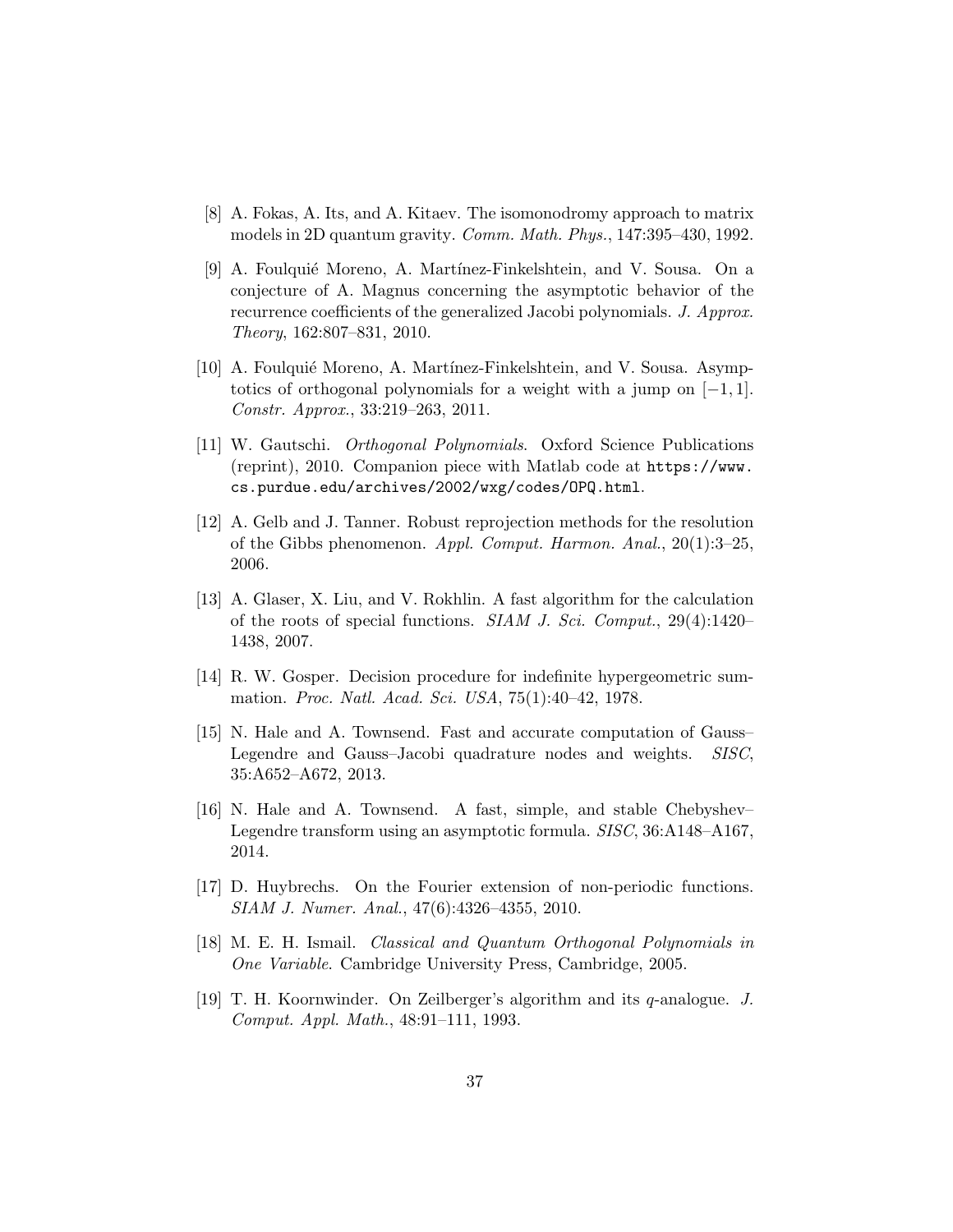- [20] A. B. J. Kuijlaars and A. Martínez-Finkelshtein. Strong asymptotics for Jacobi polynomials with varying nonstandard parameters. J. Anal. Math., 94:195–234, 2004.
- [21] A. B. J. Kuijlaars, A. Martínez-Finkelshtein, and R. Orive. Orthogonality of Jacobi polynomials with general parameters. Electron. Trans. Numer. Anal., 19:1–17, 2005.
- [22] A. B. J. Kuijlaars, K. T.-R. McLaughlin, W. Van Assche, and M. Vanlessen. The Riemann-Hilbert approach to strong asymptotics of orthogonal polynomials on [−1, 1]. Adv. Math., 188:337–398, 2004.
- [23] A. B. J. Kuijlaars and M. Vanlessen. Universality for Eigenvalue Correlations from the Modified Jacobi Unitary Ensemble. Int. Math. Res. Not., 30:1575–1600, 2002.
- [24] F. W. J. Olver, D. W. Lozier, R. F. Boisvert, and C. W. Clark, editors. NIST Handbook of Mathematical Functions. Cambridge University Press, New York, NY, 2010. Print companion to [7].
- [25] S. Olver. A general framework for solving Riemann–Hilbert problems numerically. Numer. Math., 122:305–340, 2012.
- [26] S. Olver and A. Townsend. A Fast and Well–Conditioned Spectral Method. SIAM Review, 55(3):462–489, 2013.
- [27] S. Olver and T. Trogdon. Nonlinear steepest descent and the numerical solution of Riemann–Hilbert problems. Comm. Pure Appl. Math., 67(8):1353–1389, 2014.
- [28] S. Olver and T. Trogdon. Numerical solution of Riemann–Hilbert problems: random matrix theory and orthogonal polynomials. Constr. Ap $prox., 39(1):101-149, 2014.$
- [29] S. Olver and T. Trogdon. A Riemann–Hilbert approach to Jacobi operators and Gaussian quadrature. Technical report, Nov. 2013. arXiv:1311.5838.
- [30] P. Opsomer. Snelle opstelling van kwadratuurregels met een groot aantal punten. Master's thesis, KU Leuven, Belgium, 2013.
- [31] G. Szegő. Orthogonal Polynomials: American Mathematical Society Colloquium publications Volume XXIII. American Mathematical Society, Providence, Rhode Island, 3 edition, 1967.